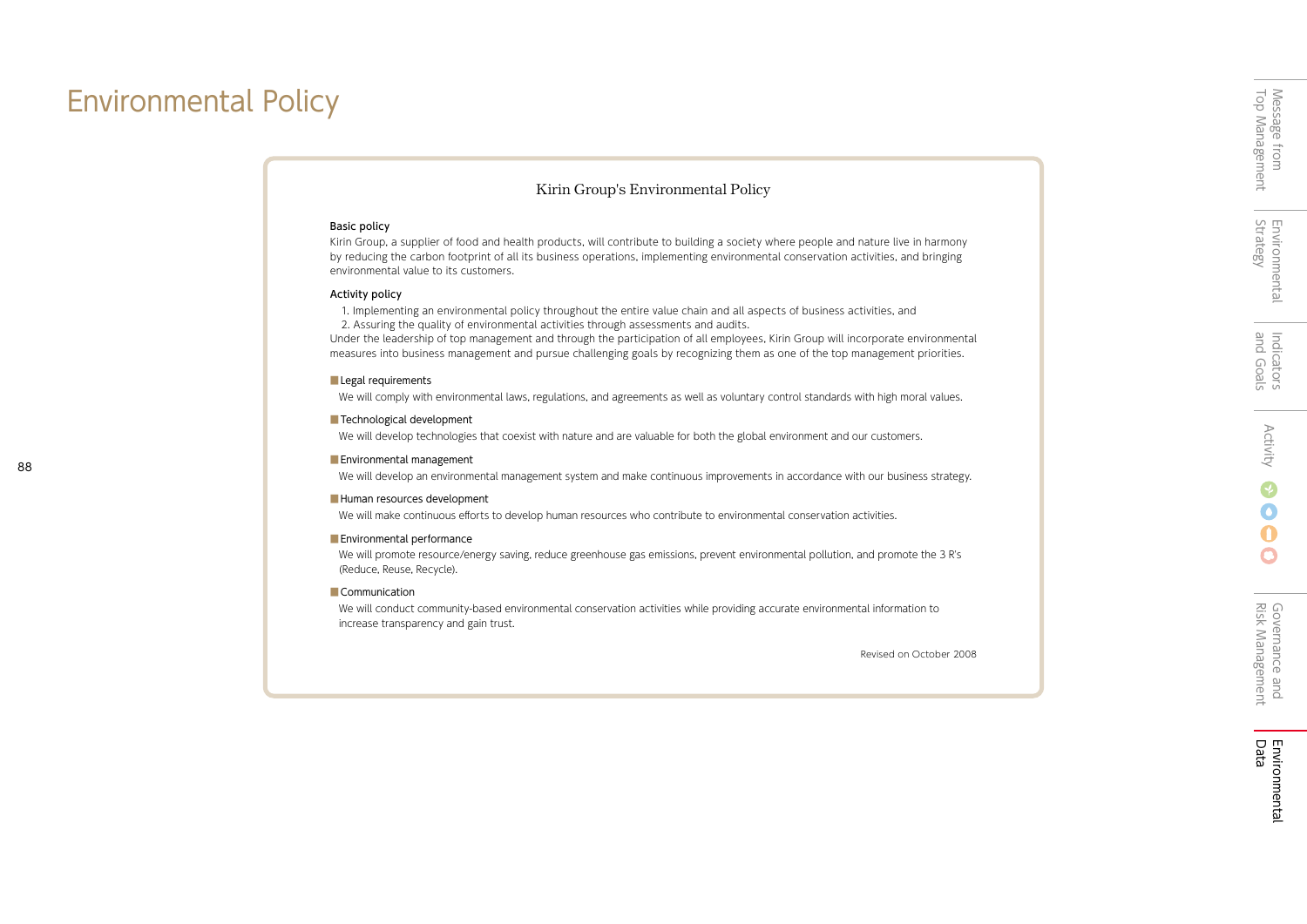# Policies on Plastic Policy

## The Kirin Group Plastic Policy

### 1. Promoting recycling of PET bottles

The plastic containers, packaging, and other materials provided by the Kirin Group are mostly PET used for beverage bottles and the Kirin Group has used recycled resin for a part of them. The Kirin Group will promote the recycling of PET bottles by aiming to increase this recycled plastic ratio to 50% by 2027.

The recycling of PET bottles cannot be promoted without an efficient method for collecting high-quality used PET bottles. At the Kirin Group, we will proactively work with national and local governments, and industry organizations to create an efficient collection and reuse system for high-quality used PET bottles.

#### 2. Efforts to reduce single-use plastic\* and replace it with other materials

Most plastic waste is comprised of what is referred to as single-use plastic. The Kirin Group will make efforts to reduce the single-use plastic provided by its group companies and replace it with other materials.

\* Disposable plastic that is used only and not intended for reuse.

#### 3. Improving sustainability of raw materials for PET bottle

At the Kirin Group, we have made continuous efforts to reduce the weight of our PET bottles from the standpoint of reducing our environmental impact. We will keep striving toward even lighter bottles in the future.

In addition, to improve the sustainability of raw materials for PET bottle, we will study the introduction of PET bottle materials derived from inedible plants to reduce our dependence on petroleum resources.

In addition to the above measures, we will proactively participate in educational programs to promote plastic recycling, coastal cleanup activities, and other programs.

Kirin Beverage Company, Limited also supports the Soft Drink Business Plastic Resource Reclamation Declaration 2018 announced last year by the Japan Soft Drink Association, and will take proactive measures to realize the "100% Effective Utilization of PET Bottles by 2030" plan put forth by the industry.

Established on February 2019

 $\bigcirc$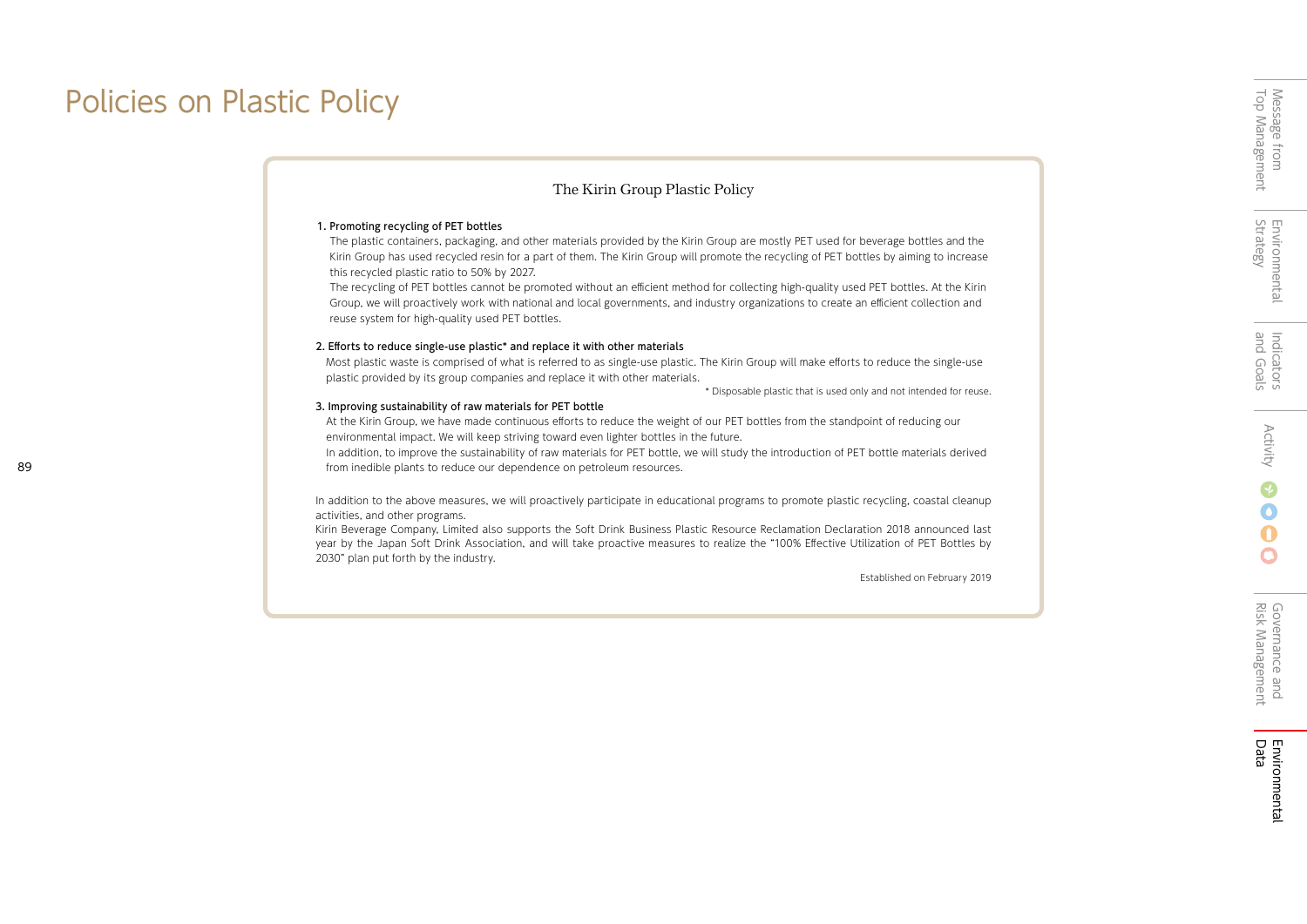# Policies on biological resources

## Kirin Group's Declaration of Support for Biodiversity Conservation

Kirin Group relies on the bounty of nature to make products. We utilize the power and wisdom nature has to offer in conducting its business activities. Because of that, we recognize the importance of conserving biodiversity as business challenges. Kirin Group actively pursues a broad range of activities to protect biodiversity in order to continue offering new joys of "food and well-being" into the future.

1. Kirin Group promotes sustainable use of resources while ensuring conservation of biodiversity The Kirin Group is committed to sustainable use of resources while taking biodiversity into consideration in all of its business activities so that all people around the world may continue to enjoy the bounty of nature.

### 2. Kirin Group makes effective use of its technologies

As a company that offers new joys of "food and well-being," the Kirin Group makes effective use of its technologies when conducting business activities to contribute to the sustainable use of resources and protection of biodiversity.

### 3. Kirin Group works in cooperation with stakeholders

Kirin Group adds a biodiversity perspective to the environmental protection activities which have continuously been engaged in and works in cooperation with customers and local partners to continue conserving biodiversity.

### 4. Kirin Group properly complies with treaties and laws

 $90$ 

Kirin Group complies with treaties, laws and regulations concerning biodiversity and strives to help people enjoy the blessings of biodiversity worldwide.

## Kirin Group's Guidelines on Sustainable Sourcing of Biological Resources

| Purpose | The purpose of the Guidelines is to present the fundamental principles of the Group  |
|---------|--------------------------------------------------------------------------------------|
|         | so that it can continue to ensure the "sustainable sourcing of biological resources" |
|         | based on the Kirin Group's Declaration of Support for Biodiversity Conservation.     |

The Guidelines apply to biological resources procured by the Kirin Group's operating companies in Japan for which the Group has specified that there is risk of illegal deforestation, environmental destruction and such like based on risk assessment performed. Applicable scope

### Guidelines on Sustainable Sourcing of Biological Resources

Kirin Group procures applicable biological resources based on the following principles.

### 1. Resources that the Group has confirmed;

not to derive from a plantation developed illegally, to have been produced through appropriate procedures in compliance with the laws and regulations of the areas where the raw material is produced.

### 2. Resources deriving from plantations, forests, etc. that have been certified by credible third parties.

### 3. Resources that have not been produced by entities which are considered to be involved in environmental destructions.\*<sup>1</sup>

\*1 Reference is currently made to the FSC's Policy for the Association of Organization with FSC.

Established and announced in October 2010 Established in December 2012, announced in June 2013

Related Information→P.26~P.35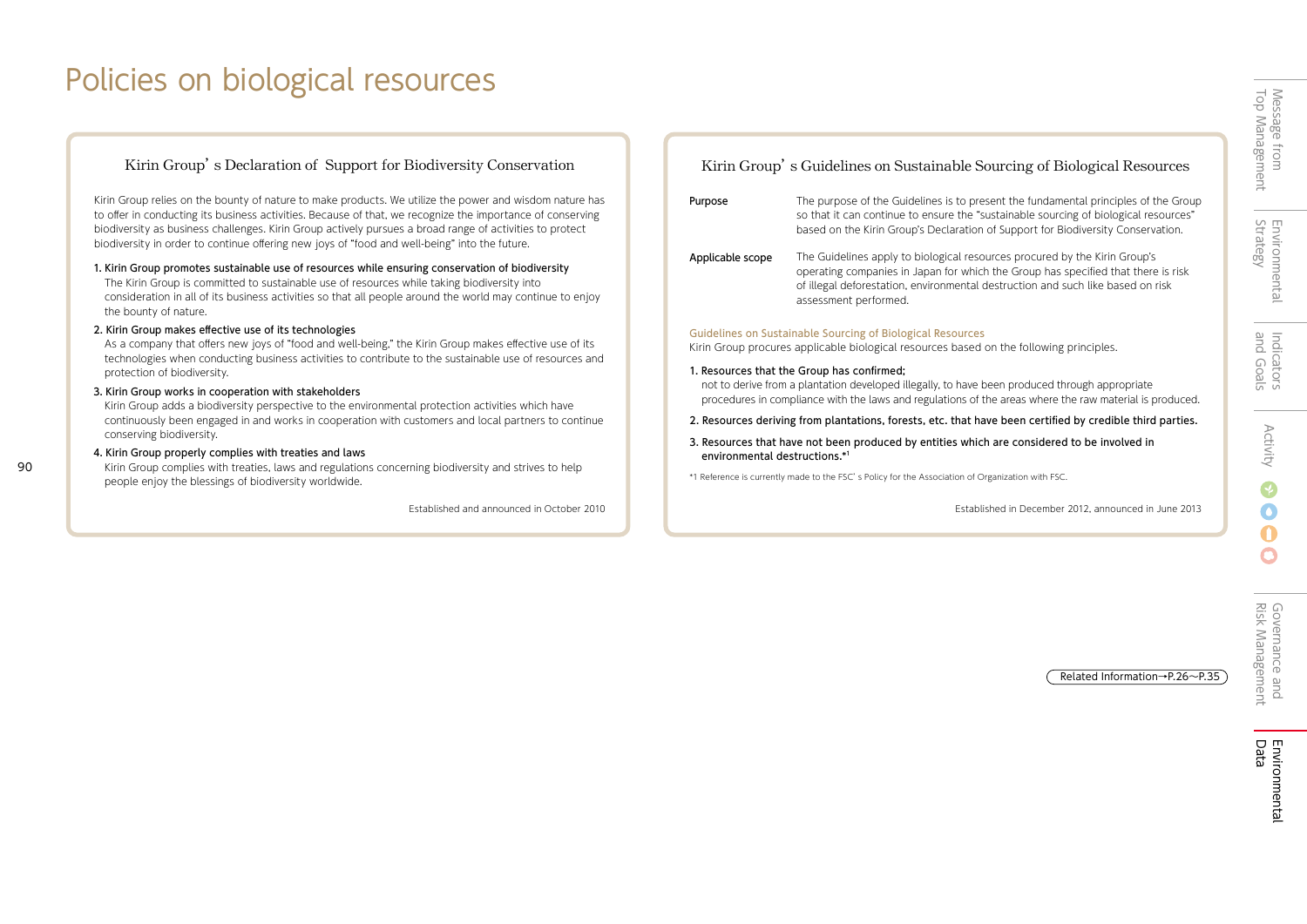Environmental<br>Strategy Environmental

and Goals

Indicators<br>and Goals

## Kirin Group Action Plan for the Sustainable Use of Biological Resources

### 1.Black Tea

Kirin Company, Limited conducts the following three-step survey and, through annual reviews, is raising the level of sustainability.

Step.1 Specify the tea growers from which to procure black tea leaves.

Step.2 Evaluate the sustainability\*1 of the specified growers.

Step.3 Aim to use black tea leaves from those growers with a high level of sustainability.

### 2.Paper and Printed Materials

Kirin Company, Limited, Kirin Brewery Company, Limited, Kirin Beverage Company, Limited and Mercian Corporation will:

### Office paper\*2

aim to use only FSC®-certified paper or recycled paper by the end of 2020.

### Containers and packaging\*3 \*4

1)6-can packs: aim to use only FSC-certified paper by the end of 2017. 2)Gift boxes: aim to use only FSC-certified paper by the end of 2020. 3) Drink boxes: aim to use only FSC-certified paper by the end of 2020. 4)Cardboard cartons for products: aim to use only FSC-certified paper by the end of 2020.

91

Priority will be given to the use of paper that is FSC-certified, paper made with wood from FSCmanaged forests, paper made from recycled paper, and paper that has been confirmed through supplier surveys as not resulting in the destruction of high conservation value forests\*5.

### 3.Palm Oil\*6

**Other** 

Operating companies in Japan will use the Book and Claim model in their handling of palm oil used as a primary or secondary ingredient. Book and Claim is a model for the trading of certificates approved by the Roundtable on Sustainable Palm Oil (RSPO).

When the identification of palm oil producers and the direct purchase of sufficient quantities of RSPO-certified palm oil becomes possible, a new, upgraded action plan will be formulated.

### **Notes**

- \*1 Sustainability of tea in Step 2 will be evaluated according to the status of Rainforest Alliance certification.
- \*2 "Office paper"refers to copy paper, envelopes (excluding non-standard sizes and some industrial-use envelopes), business cards, and printed materials such as company pamphlets.
- \*3 Includes Kirin-Tropicana Inc.
- \*4 Excludes limited-edition products, small-lot product varieties, special shapes, imported products, etc.
- \*5 HCVF (High Conservation Value Forest), as defined by FSC®.
- \*6 Palm oil refers to the oil derived from the fruit of the oil palms, and includes palm kernel oil obtained from their seeds.

Established on February 2013 Revised on February 2017

## Kirin Group's Principles of Managing Access to Genetic Resources

1.The Group shall respect international agreements concerning biodiversity.

2.Access to genetic resources shall be based on prior informed consent of the country providing such resources, and no genetic resources whose backgrounds are unknown shall be carried in or used.

3.Use of genetic resources, including fair and equitable sharing of the benefits arising out of their utilization, shall be properly managed in accordance with international treaties.

Established and announced in October 2010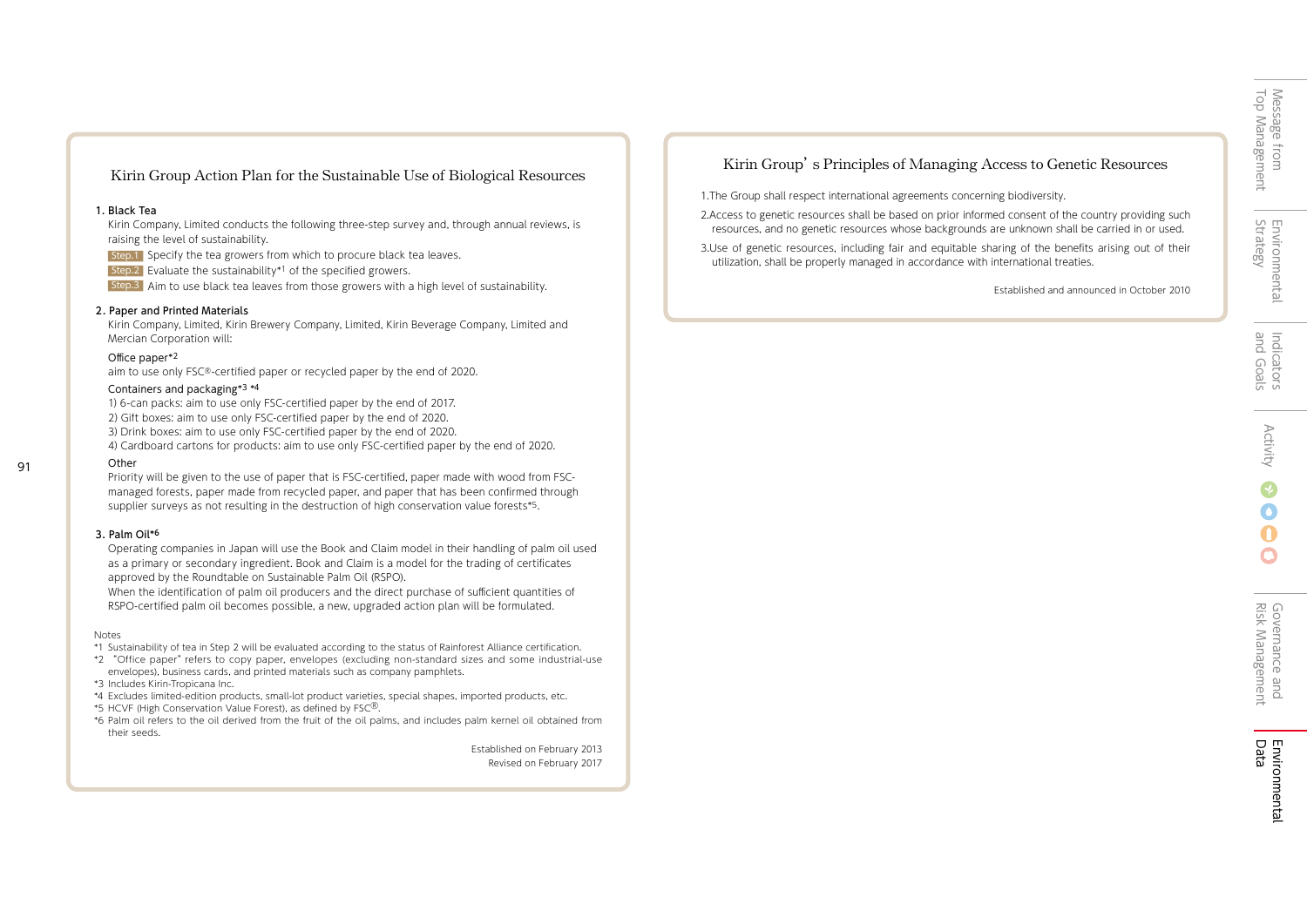$\bullet$ 

# Consideration of the Environment in Product Development



\* The Kirin Group performs LCA (Life Cycle Assessment) on major containers for alcoholic beverages and non-alcoholic beverages whenever necessary. We also take into account the product characteristics, unit of purchase by customer at each purchase, major sales store format, projection on collection of empty containers and other relevant factors on a comprehensive basis to select containers.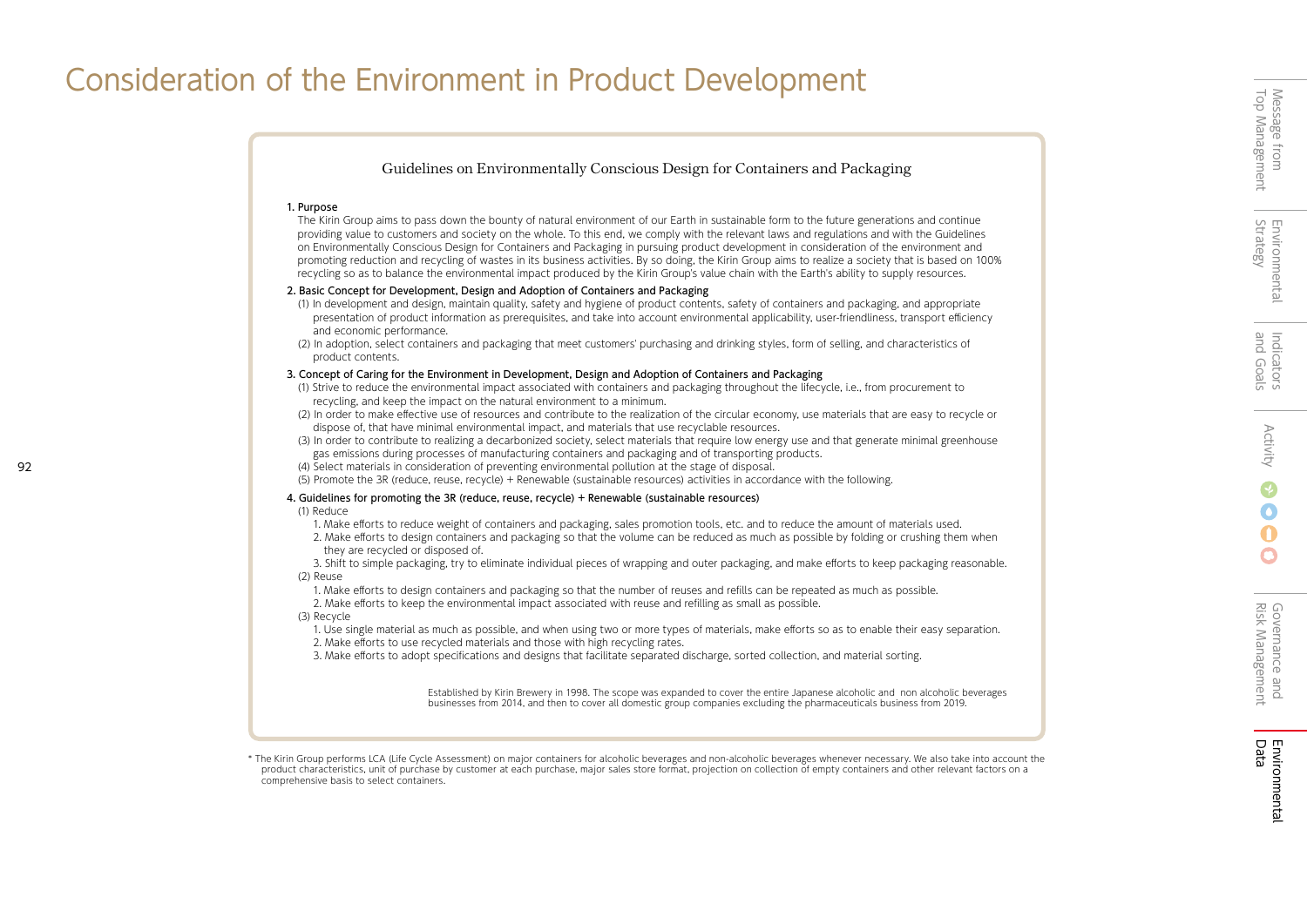# Environmental Data Calculation Methods

Energy Use Conversion Factors

|             | Japan                                                                                         |                         | Overseas                                                                                                                                    |  |  |  |
|-------------|-----------------------------------------------------------------------------------------------|-------------------------|---------------------------------------------------------------------------------------------------------------------------------------------|--|--|--|
| Fuel        | "Act on the Rational Use of<br>Energy" Factors                                                | <b>Lion</b>             | · Australia - National Greenhouse Account Factors<br>·New Zealand - Measuring Emissions: Detailed Guide<br>· USA - GHG Emission Factors Hub |  |  |  |
|             |                                                                                               | Other than<br>the above | "Act on the Rational Use of Energy" Factors                                                                                                 |  |  |  |
| Electricity | Used 3.6 (MJ/kWh), which is used by International Energy Agency (IEA) and other organizations |                         |                                                                                                                                             |  |  |  |

## Emission factors for GHG Emissions

93

|             | Japan                                                                                 | Overseas                                                                                                                                                           |                                                                                                                                                       |  |  |  |
|-------------|---------------------------------------------------------------------------------------|--------------------------------------------------------------------------------------------------------------------------------------------------------------------|-------------------------------------------------------------------------------------------------------------------------------------------------------|--|--|--|
| Fuel        | Emission factors from<br>Greenhouse Gas Emissions   Lion<br>Calculation and Reporting |                                                                                                                                                                    | · Australia - National Greenhouse Account Factors<br>·New Zealand - Measuring Emissions: Detailed Guide<br>. USA - GHG Emission Factors Hub           |  |  |  |
|             | Manual (Ministry of<br>Environment/Ministry<br>of Economy, Trade &<br>Industry)       | Other than<br>the above                                                                                                                                            | Emission factors from Greenhouse Gas Emissions<br>Calculation and Reporting Manual (Ministry of<br>Environment/Ministry of Economy, Trade & Industry) |  |  |  |
| Electricity |                                                                                       | . Emission factors published by individual power companies<br>→If none published: Emission factors by country from IEA's Emission Factors for the year in question |                                                                                                                                                       |  |  |  |

# (1) Usage Factors (2) Calculation boundaries

## Entire Group

| <b>Business</b>                                        | Company                                                                                                                                                                                                                                                                                                                                                                                                                                                                                                   |
|--------------------------------------------------------|-----------------------------------------------------------------------------------------------------------------------------------------------------------------------------------------------------------------------------------------------------------------------------------------------------------------------------------------------------------------------------------------------------------------------------------------------------------------------------------------------------------|
| Japan Beer and Spirits<br><b>Business</b>              | Kirin Brewery, Kirin Distillery, SPRING VALLEY BREWERY, Eishogen<br>Kirin Brewery (Zhuhai)                                                                                                                                                                                                                                                                                                                                                                                                                |
| Japan Non-Alcoholic<br>Beverages Business              | Kirin Beverage, Shinshu Beverage, Hokkaido Kirin Beverage, Kirin Maintenance Service,<br>each site of Kirin Beverage Service (Hokkaido, Sendai, Tokyo, Chubu, Kansai)<br>KIRINVIVAX, Tokai Beverage Service                                                                                                                                                                                                                                                                                               |
| Oceania Integrated<br><b>Beverages Business</b>        | Lion, New Belgium Brewing                                                                                                                                                                                                                                                                                                                                                                                                                                                                                 |
| Pharmaceuticals<br><b>Businesses</b>                   | Kyowa Kirin, KYOWA KIRIN FRONTIER Co., Ltd., Kyowa Medical Promotion Co., Ltd.,<br>Kyowa Kirin plus Co., Ltd., Kyowa Hakko Kirin China Pharmaceutical,<br>Kyowa Kirin Pharmaceutical Research                                                                                                                                                                                                                                                                                                             |
| <b>Other Businesses</b><br>(all companies<br>included) | Mercian, NIPPON LIQUOR, Daiichi Alcohol, Wine Curation, Myanmar Brewery<br>Interfood, Vietnam Kirin Beverage, Four Roses Distillery<br>Kyowa Hakko Bio, KYOWA PHARMA CHEMICAL, KYOWA ENGINEERING CO.,LTD,<br>BioKyowa Inc., Shanghai Kyowa Amino Acid, Thai Kyowa Biotechnologies Co., Ltd.,<br>Kirin Holdings, Kirin Business Expert, KIRIN BUSINESS SYSTEM,<br>KOIWAI DAIRY PRODUCTS, Kirin Echo, Kirin and Communications, Kirin Engineering<br>Kirin City, Kirin Techno-System, KIRIN GROUP LOGISTICS |

## Breakdown of Calculations by Business

Refer to above "entire Group" calculation boundary table.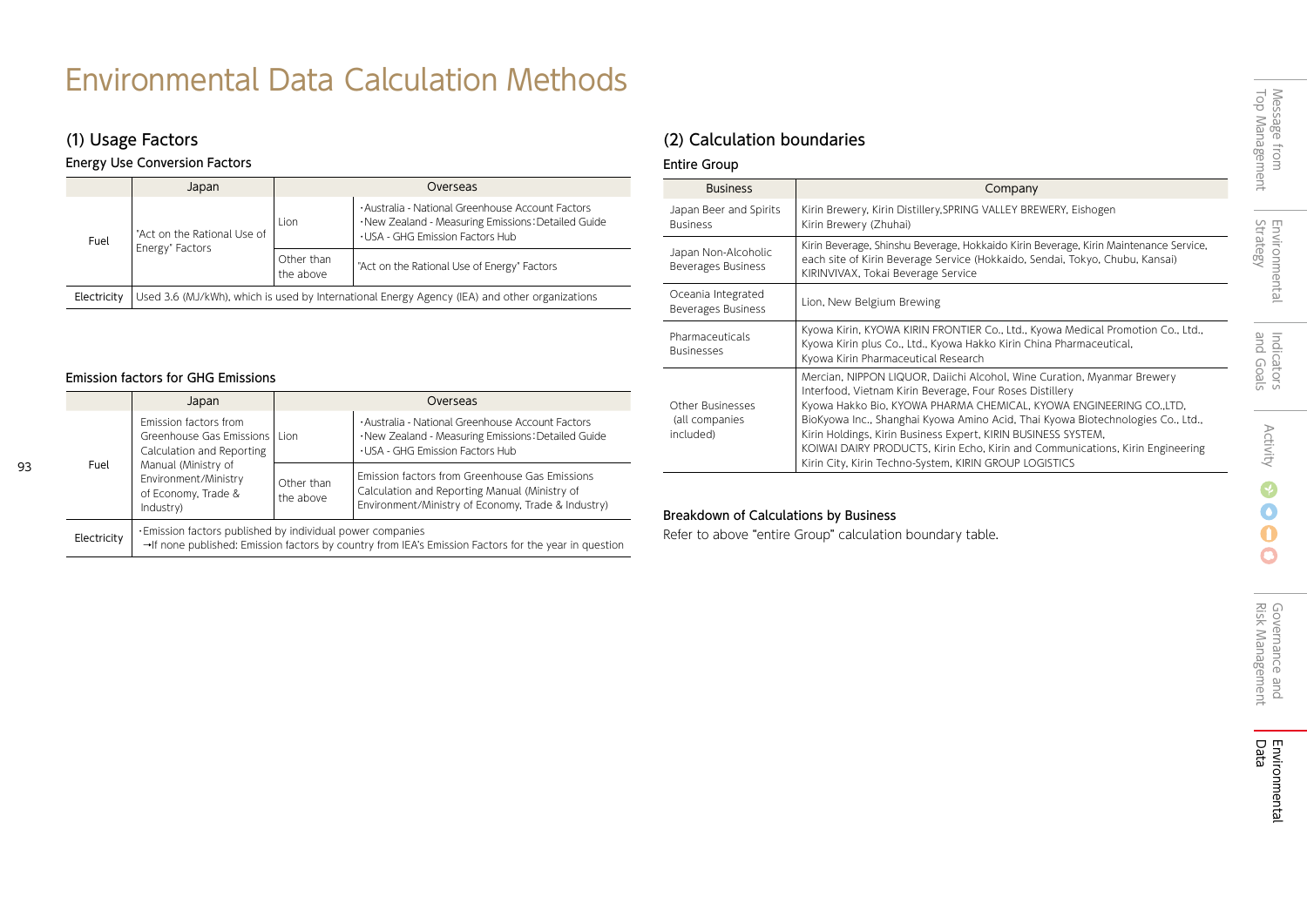# Breakdown of Calculations by Region

| Region         | Company                                                                                                                                                                                                                                                                                                                                                                                                                                                                                                                                                                                                                                                                                                                                          |
|----------------|--------------------------------------------------------------------------------------------------------------------------------------------------------------------------------------------------------------------------------------------------------------------------------------------------------------------------------------------------------------------------------------------------------------------------------------------------------------------------------------------------------------------------------------------------------------------------------------------------------------------------------------------------------------------------------------------------------------------------------------------------|
| Japan          | Kirin Brewery, Kirin Distillery, SPRING VALLEY BREWERY, Eishogen, Kirin Beverage,<br>Shinshu Beverage, Hokkaido Kirin Beverage, Kirin Maintenance Service,<br>each site of Kirin Beverage Service (Hokkaido, Sendai, Tokyo, Chubu, Kansai)<br>KIRINVIVAX, Tokai Beverage Service, Kyowa Kirin,<br>KYOWA KIRIN FRONTIER Co., Ltd., Kyowa Medical Promotion Co., Ltd.,<br>Kyowa Kirin plus Co., Ltd., Kyowa Hakko Bio, KYOWA PHARMA CHEMICAL,<br>KYOWA ENGINEERING CO., LTD,<br>KOIWAI DAIRY PRODUCTS, Kirin Echo, Kirin and Communications, Kirin Engineering,<br>Kirin City, Kirin Techno-System, KIRIN GROUP LOGISTICS, Mercian, NIPPON LIQUOR,<br>Daiichi Alcohol, Wine Curation, Kirin Holdings, Kirin Business Expert, KIRIN BUSINESS SYSTEM |
| Oceania        | Lion.                                                                                                                                                                                                                                                                                                                                                                                                                                                                                                                                                                                                                                                                                                                                            |
| Southeast Asia | Myanmar Brewery, Interfood, Vietnam Kirin Beverag, Thai Kyowa Biotechnologies Co., Ltd.                                                                                                                                                                                                                                                                                                                                                                                                                                                                                                                                                                                                                                                          |
| Other          | Kyowa Hakko Kirin China Pharmaceutical, Kyowa Kirin Pharmaceutical Research, BioKyowa Inc.,<br>Shanghai Kyowa Amino Acid, Kirin Brewery (Zhuhai), Four Roses Distillery,<br>New Belgium Brewing                                                                                                                                                                                                                                                                                                                                                                                                                                                                                                                                                  |

# Calculation boundary of Scope 3 emissions(P.12,59,70,71,100,101)

| <b>Business</b>                                     | Company                                                                                                                                                                                                                                                                     |
|-----------------------------------------------------|-----------------------------------------------------------------------------------------------------------------------------------------------------------------------------------------------------------------------------------------------------------------------------|
| Japan Beer and Spirits<br><b>Business</b>           | Kirin Brewery, Kirin Distillery, Kirin Brewery (Zhuhai)                                                                                                                                                                                                                     |
| Japan Non-Alcoholic<br>Beverages Business           | Kirin Beverage, Shinshu Beverage                                                                                                                                                                                                                                            |
| Oceania Integrated<br><b>Beverages Business</b>     | Lion                                                                                                                                                                                                                                                                        |
| Pharmaceuticals<br><b>Businesses</b>                | Kyowa Kirin, Kyowa Hakko Kirin China Pharmaceutical,<br>Kyowa Kirin Pharmaceutical Research                                                                                                                                                                                 |
| <b>Other Businesses</b><br>(all companies included) | Mercian, Daiichi Alcohol, Myanmar Brewery, Interfood, Vietnam Kirin Beverage,<br>Kyowa Hakko Bio, KYOWA PHARMA CHEMICAL, BioKyowa Inc.,<br>Shanghai Kyowa Amino Acid, Thai Kyowa Biotechnologies Co., Ltd.,<br>Kirin Holdings, KOIWAI DAIRY PRODUCTS, KIRIN GROUP LOGISTICS |

L.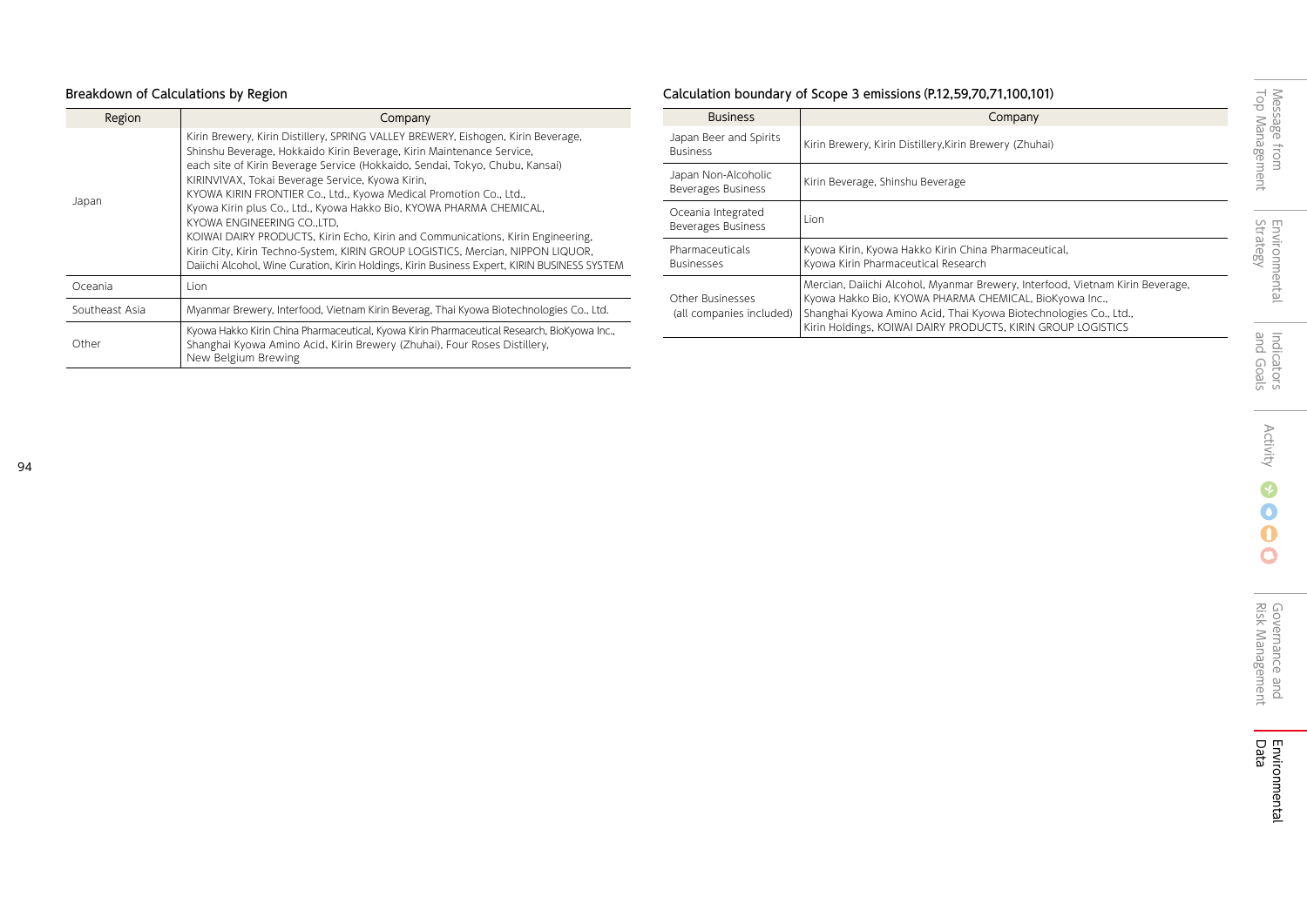## Breakdown of business locations subject to water risk assessments(P.38)

| Constituent/Name of<br><b>Group Company</b> | Country    | Number of<br>manufacturing<br>plants | Remarks                                                                                                                                                                                                                  |
|---------------------------------------------|------------|--------------------------------------|--------------------------------------------------------------------------------------------------------------------------------------------------------------------------------------------------------------------------|
| Kirin Brewery                               | Japan      | 9                                    | Hokkaido Chitose, Sendai, Toride, Yokohama,<br>Nagoya, Shiga, Kobe, Okayama, Fukuoka<br>* Because Kirin Beverage Shiga Plant is attached to Kirin<br>Brewery Shiga Plant, it is included in Kirin Brewery<br>Shiga Plant |
| Kirin Distillery                            | Japan      | 1                                    | Gotemba                                                                                                                                                                                                                  |
| Mercian                                     | Japan      | 3                                    | Yatsushiro, Fujisawa, Katsunuma Winery                                                                                                                                                                                   |
| Kirin Beverage                              | Japan      | 1                                    | Shonan<br>* Because Kirin Beverage Shiga Plant is attached to Kirin<br>Brewery Shiga Plant, it is included in Kirin Brewery<br>Shiga Plant                                                                               |
| Shinshu Beverage                            | Japan      | $\mathbf{1}$                         |                                                                                                                                                                                                                          |
|                                             | Japan      | 3                                    | Takasaki, Fuji, Ube                                                                                                                                                                                                      |
| Kyowa Kirin                                 | China      | $\mathbf{1}$                         | Kyowa Hakko Kirin China Pharmaceutical                                                                                                                                                                                   |
| Kyowa Iryo Kaihatsu                         | Japan      | $\mathbf{1}$                         |                                                                                                                                                                                                                          |
| Kyowa Hakko Bio                             | Japan      | 3                                    | Yamaguchi Production Center (Hofu),<br>Yamaguchi Production Center (Ube),<br>Healthcare Plant (Tsuchiura)                                                                                                                |
| Kyowa Pharma Chemical                       | Japan      | $\mathbf{1}$                         | Head office                                                                                                                                                                                                              |
| Koiwai Dairy Products                       | Japan      | $\overline{2}$                       | Koiwai, Tokyo                                                                                                                                                                                                            |
| BioKyowa Inc.                               | America    | $\mathbf{1}$                         |                                                                                                                                                                                                                          |
| Shanghai Kyowa Amino Acid                   | China      | $\mathbf{1}$                         |                                                                                                                                                                                                                          |
| Thai Kyowa<br>Biotechnologies Co., Ltd.     | Thai       | 1                                    |                                                                                                                                                                                                                          |
| Kirin Brewery (Zhuhai)                      | China      | $\mathbf{1}$                         |                                                                                                                                                                                                                          |
| Interfood                                   | Vietnam    | $\mathbf{1}$                         |                                                                                                                                                                                                                          |
| Vietnam Kirin Beverage                      | Vietnam    | $\mathbf{1}$                         |                                                                                                                                                                                                                          |
| Four Roses Distillery                       | America    | $\overline{2}$                       | Lawrenceburg, Cox's Creek                                                                                                                                                                                                |
| Myanmar Brewery                             | Myanmar    | $\mathbf{1}$                         |                                                                                                                                                                                                                          |
| Lion                                        | Austraria  | 7                                    | Castlemaine Perkins, James Boag Brewery,<br>Little Creatures Brewery Fremantle,<br>Tooheys Brewery, West End Brewery,<br>Little Creatures Brewery Geelong,<br>Malt Shovel Brewery                                        |
|                                             | Newzealand | 3                                    | Pride Brewery, Speights Brewery,<br>Wither Hills Winery                                                                                                                                                                  |

95

# Environmental Accounting

## Environment conservation costs and the conservation costs of the conservation yen) conservation  $y$ en)

|                                                                                                                                                                                   |                                                                                                                         |          | Investment amounts |          | <b>Expense amounts</b> |          |          |  |
|-----------------------------------------------------------------------------------------------------------------------------------------------------------------------------------|-------------------------------------------------------------------------------------------------------------------------|----------|--------------------|----------|------------------------|----------|----------|--|
| Category                                                                                                                                                                          | Specific details                                                                                                        | 2018     | 2019               | 2020     | 2018                   | 2019     | 2020     |  |
| Environmental conservation costs to control environmental<br>impact resulting from production and service activity within<br>the business areas (total of 123 below)              | 763                                                                                                                     | 1.243    | 1.406              | 5.499    | 5.854                  | 4.856    |          |  |
| 1 Pollution<br>prevention costs                                                                                                                                                   | Air and water pollution prevention<br>activities, analysis and measurement<br>of air and water quality, etc.            | 533      | 536                | 319      | 2.477                  | 2,330    | 2.075    |  |
| 2 Global<br>environmental<br>conservation costs                                                                                                                                   | Solar power generation, CO <sub>2</sub> recovery,<br>energy saving, cogeneration, etc.                                  |          | 655                | 1.064    | 828                    | 854      | 814      |  |
| 3) Resource<br>circulation costs                                                                                                                                                  | Reduction of sludge, waste recycling,<br>water recycling, etc.                                                          |          | 53                 | 23       | 2,195                  | 2,669    | 1,968    |  |
| Upstream /<br>downstream costs                                                                                                                                                    | Containers and Packaging Recycling<br>Act, Recycling contracting costs                                                  | 1        | 86                 | 54       | 584                    | 375      | 475      |  |
| Administration costs                                                                                                                                                              | Operation of environmental<br>management systems, environmental<br>education, greenification in business<br>sites, etc. |          | 35                 | 65       | 319                    | 300      | 301      |  |
| Research and<br>development costs                                                                                                                                                 | Container lightweighting, R&D<br>regarding mitigation of environmental<br>load of byproducts, wastewater, etc.          | 29       | 63                 | 40       | 100                    | 131      | 158      |  |
| Environmental conservation activity<br>costs such as activities to protect<br>Social activities costs<br>the blessings of water, donations to<br>nature conservation groups, etc. |                                                                                                                         | $\Omega$ | $\Omega$           | 0        | 47                     | 49       | 38       |  |
| Environmental remediation costs                                                                                                                                                   |                                                                                                                         |          | $\Omega$           | $\Omega$ | $\Omega$               | $\Omega$ | 5        |  |
| Others                                                                                                                                                                            |                                                                                                                         | $\Omega$ | 131                | $\Omega$ | 1                      | 186      | $\Omega$ |  |
| Total                                                                                                                                                                             |                                                                                                                         | 806      | 1.559              | 1.566    | 6.550                  | 6.895    | 5.834    |  |

| Economic effect<br>(Unit: million yen)                             |                                                           |      |      |      |  |  |  |
|--------------------------------------------------------------------|-----------------------------------------------------------|------|------|------|--|--|--|
| <b>Items</b>                                                       | <b>Details</b>                                            | 2018 | 2019 | 2020 |  |  |  |
| Proceeds from sales<br>Waste recycling, etc.<br>of valuables, etc. |                                                           | 840  | 949  | 656  |  |  |  |
| Resources saving<br>effects                                        | Energy saving, waste reduction,<br>resources saving, etc. | 555  | 591  | 548  |  |  |  |

Calculation boundaries

2018:Kirin Brewery, Kirin Distillery, Eishogen, Kirin Beverages, Shinshu Beverages, Mercian, Kyowa Kirin, Kyowa Hakko Bio, KYOWA PHARMA CHEMICAL, Koiwai Dairy Products, Kirin

2019:Kirin Brewery, Kirin Distillery, Eishogen, Kirin Beverages, Shinshu Beverages, Mercian, Kyowa Kirin, Kyowa Hakko Bio,

KYOWA PHARMA CHEMICAL, Koiwai Dairy Products, Kirin Holdings 2020:Kirin Brewery, Kirin Distillery, Eishogen, Kirin Beverages, Shinshu Beverages, Mercian, Kyowa Kirin, Kyowa Hakko Bio, KYOWA PHARMA CHEMICAL, Koiwai Dairy Products, Kirin Holdings

O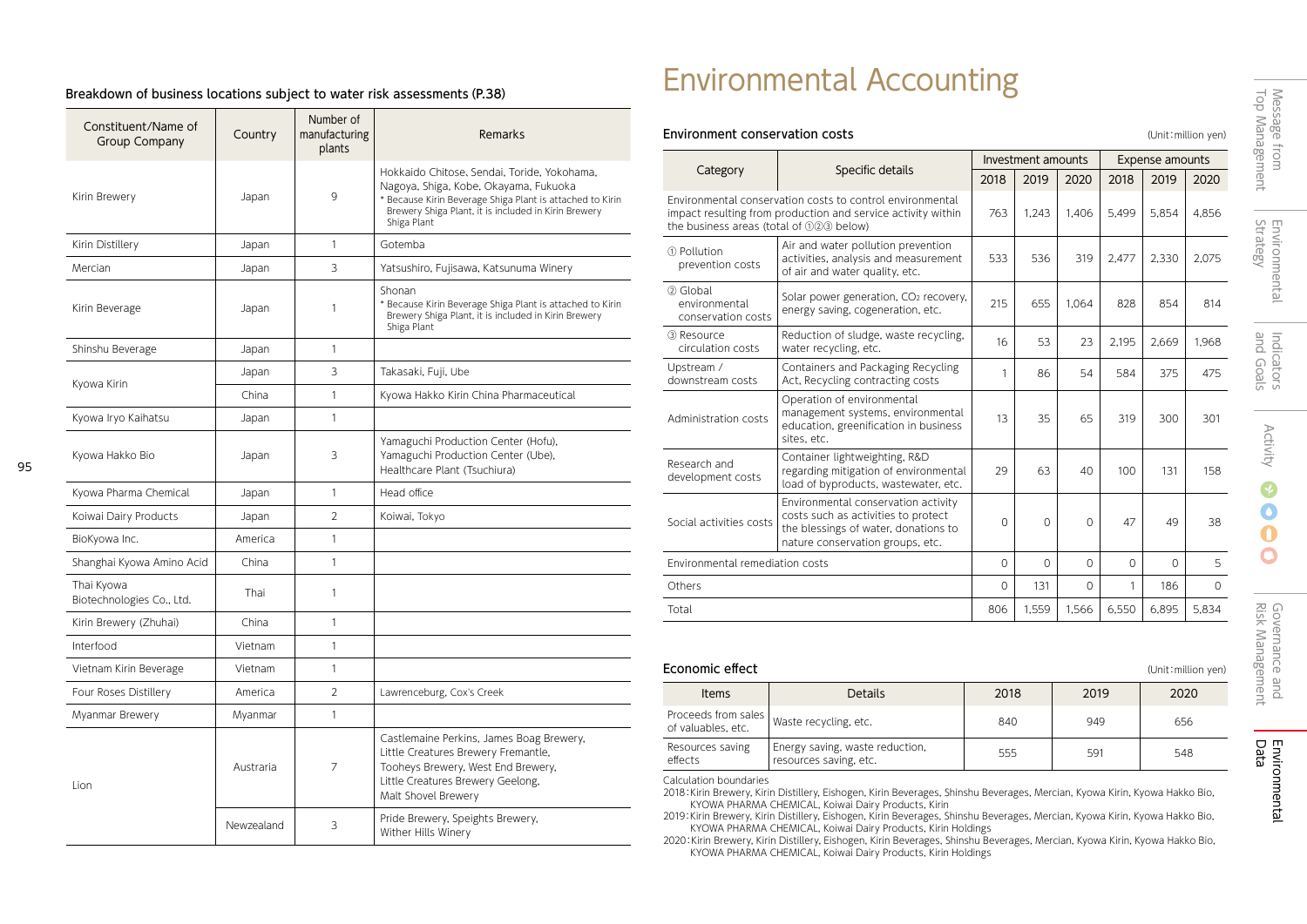# Material Balance

# Material Flow (2020, entire Group)

96

|                 |                                                   | Unit                    | Japan Beer and          | Japan Non-<br><b>Alcoholic Beverages</b> | Oceania Integrated        | Pharmaceuticals   | <b>Other Businesses</b> | Total             |                |         |
|-----------------|---------------------------------------------------|-------------------------|-------------------------|------------------------------------------|---------------------------|-------------------|-------------------------|-------------------|----------------|---------|
|                 |                                                   |                         | <b>Spirits Business</b> | <b>Business</b>                          | <b>Beverages Business</b> | <b>Businesses</b> |                         | 2020              | 2019           | 2018    |
| Substance       |                                                   | thousand t              | 519                     | 61                                       | 324                       |                   | 404                     | 1,308             | 1,431          | 1,484   |
|                 |                                                   | %                       | 40                      | 5                                        | 25                        | 0.0               | 31                      | 100               |                |         |
|                 | Raw material                                      | thousand t              | 338                     | 24                                       | 85                        | 0.1               | 337                     | 784               | 889            | 858     |
|                 | Packaging material                                | thousand t              | 181                     | 37                                       | 239                       | 0.5               | 66                      | 524               | 542            | 626     |
|                 | Water (fresh water only)                          | thousand m <sup>3</sup> | 14,295                  | 1,815                                    | 5,054                     | 1,747             | 34,700                  | 57,611            | 68,218         | 76,319  |
|                 |                                                   | %                       | 25                      | $\overline{\mathbf{3}}$                  | 9                         | 3                 | 60                      | 100               |                |         |
| Water recycling |                                                   | thousand m <sup>3</sup> | 2,825                   | 311                                      | 246                       | 3,735             | 86,534                  | 93,651<br>121,334 |                | 124,003 |
|                 |                                                   | TJ                      | 3,916                   | 857                                      | 2,269                     | 632               | 4,449                   | 12,123            | 12,630         | 13,081  |
|                 | Energy                                            |                         | 32                      | $\overline{7}$                           | 19                        | 5                 | 37                      | 100               |                |         |
| Production      | Alcoholic and non-alcoholic<br>beverages          | thousand kL             | 2,823                   | 608                                      | 1,599                     | $\circ$           | 745                     | 5,775             | 5,860          | 5,881   |
| volumes         | Food products/Pharmaceuticals<br>and biochemicals | thousand t              | 8                       | $\Omega$                                 | 78                        | 0.4               | 53                      | 139               | 171            | 191     |
| Wastewater      |                                                   | thousand m <sup>3</sup> | 11,820                  | 1,450                                    | 3,313                     | 1,840             | 35,489                  | 53,912            | 67,387         | 71,747  |
|                 |                                                   | %                       | 22                      | 3                                        | 6                         | 3                 | 66                      | 100               |                |         |
|                 | Greenhouse gas emissions                          | thousand t-C02e         | 224                     | 52                                       | 206                       | 44                | 349                     | 875               | 949            | 986     |
| (Scope1+Scope2) |                                                   | $\%$                    | 26                      | 6                                        | 24                        | 5                 | 40                      | 100               |                |         |
| <b>NOx</b>      |                                                   | $\ddot{\tau}$           | 124                     | 43                                       | 185                       | 5                 | 45                      | 403               | 425            | 436     |
| SO <sub>x</sub> |                                                   | $\ddagger$              | 0.4                     | 0.2                                      | $\mathbf{1}$              | $\circ$           | 8                       | 10                | 15             | 19      |
| Waste products  |                                                   | thousand t              | 137                     | 12                                       | 190                       | $\overline{2}$    | 84                      | 426               | 470            | 421     |
|                 |                                                   | %                       | 11                      | $\overline{4}$                           | 58                        | 0.7               | 26                      | 100               |                |         |
|                 | Volume disposed on site                           | thousand t              | $\circ$                 | $\circ$                                  | $\mathbf{O}$              | 0.5               | $\sqrt{2}$              | 3                 | $\overline{2}$ | 12      |
|                 | Volume of recycled waste                          | thousand t              | 134                     | 12                                       | 187                       | $\overline{2}$    | 81                      | 416               | 455            | 402     |
|                 | Final disposed volume                             | thousand t              | 3                       | $\circ$                                  | 3                         | 0.1               | $\mathbf{1}$            | $\overline{7}$    | 12             | 8       |

 $\overline{\phantom{0}}$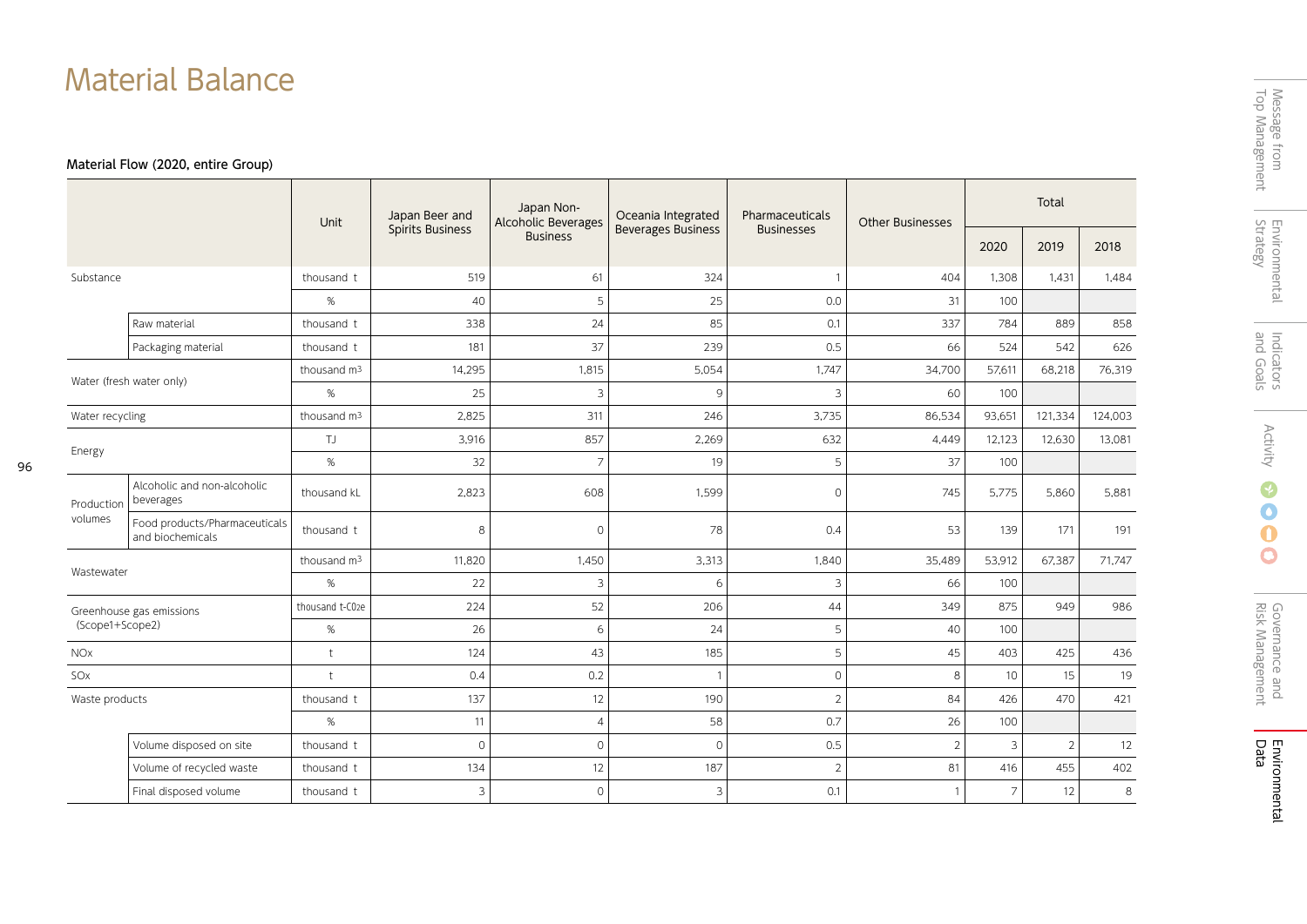# Water Resources

## Trends in water use volumes and water consumption rate (entire Group)

|      | Water use volume<br>(thousand $m^3$ ) | Water consumption rate(by sales revenue)<br>(m <sup>3</sup> /million yen) |
|------|---------------------------------------|---------------------------------------------------------------------------|
| 2016 | 81.620                                | 44                                                                        |
| 2017 | 79.583                                | 43                                                                        |
| 2018 | 76.319                                | 40                                                                        |
| 2019 | 68.218                                | 35                                                                        |
| 2020 | 57,611                                | 31                                                                        |

## Trend in water use volumes (by business) and the state of the Unit: thousand m<sup>3</sup>

|      | Japan Beer and<br><b>Spirits Business</b> | Japan<br>Non-Alcoholic<br><b>Beverages</b><br><b>Business</b> | Oceania<br>Integrated<br><b>Beverages</b><br><b>Business</b> | Pharmaceuticals<br><b>Businesses</b> | Other<br><b>Businesses</b><br>(all companies<br>included) | Total  |
|------|-------------------------------------------|---------------------------------------------------------------|--------------------------------------------------------------|--------------------------------------|-----------------------------------------------------------|--------|
| 2016 | 12.896                                    | 2.656                                                         | 5.514                                                        | 3.110                                | 57.443                                                    | 81.620 |
| 2017 | 13.190                                    | 2.341                                                         | 5.469                                                        | 3.047                                | 55,534                                                    | 79.583 |
| 2018 | 14.049                                    | 2,345                                                         | 5.378                                                        | 2.309                                | 52.238                                                    | 76.319 |
| 2019 | 14.470                                    | 2.211                                                         | 5,023                                                        | 2.232                                | 44.283                                                    | 68.218 |
| 2020 | 14.295                                    | 1.815                                                         | 5,054                                                        | 1.747                                | 34.700                                                    | 57.611 |

|      | Trend in water use volumes (by region) |       |       |        |        |  |  |  |
|------|----------------------------------------|-------|-------|--------|--------|--|--|--|
|      | Japan                                  | Total |       |        |        |  |  |  |
| 2016 | 62.707                                 | 5.514 | 2.560 | 10.838 | 81,620 |  |  |  |
| 2017 | 61.721                                 | 5.469 | 2.500 | 9.892  | 79,583 |  |  |  |
| 2018 | 58.120                                 | 5.378 | 2.811 | 10.011 | 76.319 |  |  |  |
| 2019 | 50.333                                 | 5.023 | 3.654 | 9.208  | 68.218 |  |  |  |
| 2020 | 40.187                                 | 4.598 | 3.449 | 9.377  | 57,611 |  |  |  |

## Trends in annual water use volumes by water source (entire Group)

|      |                         | Fresh water*1    |                                                  |                      |                |                                   |        |  |
|------|-------------------------|------------------|--------------------------------------------------|----------------------|----------------|-----------------------------------|--------|--|
|      | Unit                    | Service<br>water | <b>Rivers</b><br>(including<br>industrial water) | Underground<br>water | Storm water    | Gray water*2<br>(Reclaimed water) | Total  |  |
| 2016 | thousand $m3$           | 9,946            | 41,375                                           | 30,289               | $\overline{2}$ | 8                                 | 81,620 |  |
|      | %                       | 12               | 51                                               | 37                   | 0.0            | 0.0                               | 100    |  |
| 2017 | thousand $m3$           | 9,765            | 42,150                                           | 27,667               | 1              | $\mathbf{0}$                      | 79,583 |  |
|      | %                       | 12               | 53                                               | 35                   | 0.0            | 0.0                               | 100    |  |
| 2018 | thousand m <sup>3</sup> | 10,312           | 40,415                                           | 25,592               | $\Omega$       | $\mathbf{0}$                      | 76,319 |  |
|      | %                       | 14               | 53                                               | 34                   | 0.0            | 0.0                               | 100    |  |
| 2019 | thousand $m3$           | 10,605           | 35,679                                           | 21,934               | $\mathbf 0$    | $\mathbf{0}$                      | 68,218 |  |
|      | %                       | 16               | 52                                               | 32                   | 0.0            | 0.0                               | 100    |  |
|      | thousand $m3$           | 10,566           | 24,936                                           | 22,109               | $\mathbf 0$    | $\mathbf{0}$                      | 57,611 |  |
| 2020 | %                       | 18               | 43                                               | 38                   | 0.0            | 0.0                               | 100    |  |

\*1 No use of sea water or external wastewater or quarry water collected in the quarry. \*2 Externally supplied gray water

## Trend in water use volumes of Japan Integrated Beverages Business

|      | Unit                    | Kirin Brewery | Kirin Distillery | Kirin Beverage | Shinshu<br><b>Beverage</b> | Mercian |
|------|-------------------------|---------------|------------------|----------------|----------------------------|---------|
| 2016 | thousand $m3$           | 11,009        | 1,324            | 1,359          | 1,297                      | 4,317   |
|      | $m^3/kl$                | 5.0           | 3.1              | 2.9            | 5.2                        | 32.6    |
| 2017 | thousand m <sup>3</sup> | 11,199        | 1,383            | 968            | 1,374                      | 3,391   |
|      | $m^3/kL$                | 5.3           | 3.2              | 2.2            | 5.2                        | 25.5    |
|      | thousand $m3$           | 12,006        | 1.379            | 971            | 1,374                      | 3,240   |
| 2018 | $m^3/kL$                | 5.3           | 3.1              | 2.1            | 5.3                        | 22.5    |
|      | thousand $m3$           | 12,509        | 1,380            | 968            | 1,243                      | 2,825   |
| 2019 | $m^3/kL$                | 5.3           | 3.1              | 2.2            | 4.8                        | 19.8    |
|      | thousand $m3$           | 12,280        | 1,386            | 925            | 890                        | 3,669   |
| 2020 | $m^3/kL$                | 5.3           | 3.3              | 2.3            | 4.2                        | 19.6    |

\* Because Kirin Beverage Shiga Plant is attached to Kirin Brewery Shiga Plant, it is included in Kirin Brewery Shiga Plant

# Message from<br>Top Management Top Management Message from

Ô  $\mathbf \Omega$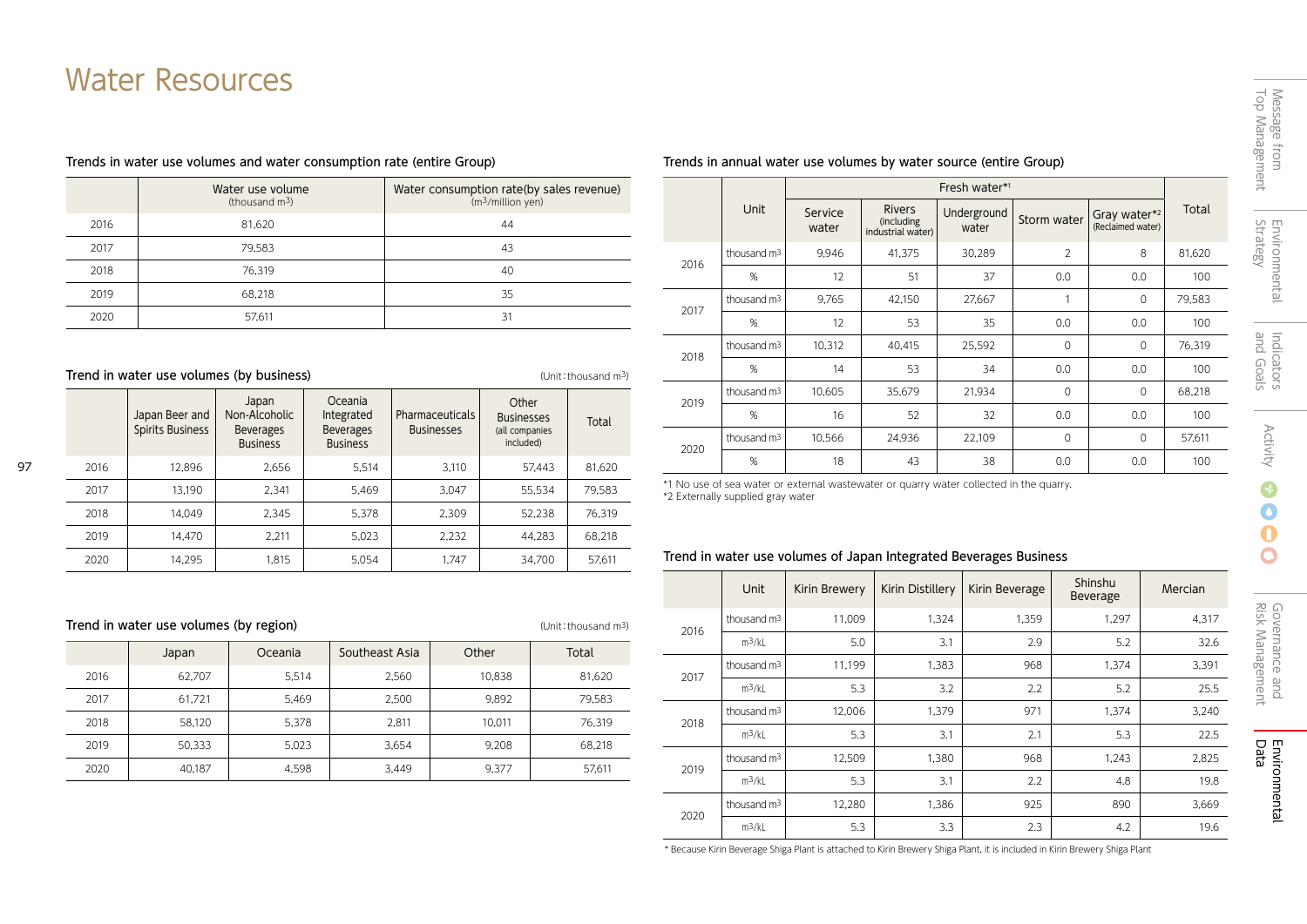|      | Unit                    |               |                |         |                    |  |
|------|-------------------------|---------------|----------------|---------|--------------------|--|
|      |                         | Re-used water | Recycled water | Total   | Recycling rate (%) |  |
| 2016 | thousand $m3$           | 13,386        | 86,180         | 99,566  | 55                 |  |
|      | %                       | 13.4          | 86.6           | 100.0   |                    |  |
| 2017 | thousand $m3$           | 15,123        | 90.944         | 106.067 | 57                 |  |
|      | %                       | 14.3          | 85.7           | 100.0   |                    |  |
| 2018 | thousand m <sup>3</sup> | 18,993        | 105,010        | 124,003 | 62                 |  |
|      | %                       | 15.3          | 84.7           | 100.0   |                    |  |
| 2019 | thousand $m3$           | 15,901        | 105,433        | 121,334 | 64                 |  |
|      | %                       | 13.1          | 86.9           | 100.0   |                    |  |
| 2020 | thousand $m3$           | 3,864         | 89,788         | 93,651  |                    |  |
|      | %                       | 4.1           | 95.9           | 100.0   | 62                 |  |

## Trend in use of recycled water in entire Group manufacturing plants and business locations

## Trend in wastewater volume by destination (entire Group)

|      |                         | Wastewater volume |                                        |                                          |        |        |  |  |
|------|-------------------------|-------------------|----------------------------------------|------------------------------------------|--------|--------|--|--|
|      | <b>Unit</b>             | Sewage water      | Direct release<br>into rivers.<br>etc. | <b>Indirect</b><br>release into<br>ocean | Other* | Total  |  |  |
| 2016 | thousand $m3$           | 6,620             | 27,068                                 | 37,898                                   | 109    | 71,695 |  |  |
|      | %                       | 9                 | 38                                     | 53                                       | 0.2    | 100    |  |  |
| 2017 | thousand $m3$           | 7,224             | 27,679                                 | 38,559                                   | 102    | 73,563 |  |  |
|      | %                       | 10                | 38                                     | 52                                       | 0.1    | 100    |  |  |
| 2018 | thousand $m3$           | 6,980             | 26,063                                 | 38,604                                   | 99     | 71,747 |  |  |
|      | %                       | 10                | 36                                     | 54                                       | 0.1    | 100    |  |  |
| 2019 | thousand $m3$           | 9,551             | 24,603                                 | 33,135                                   | 98     | 67,387 |  |  |
|      | %                       | 14                | 37                                     | 49                                       | 0.1    | 100    |  |  |
|      | thousand m <sup>3</sup> | 8,888             | 23,587                                 | 21,342                                   | 95,755 | 53,912 |  |  |
| 2020 | %                       | 16                | 44                                     | 40                                       | 0.2    | 100    |  |  |

\* Water sprayed onto forest areas

98

# Containers and Packaging

## Volume of resources used in containers and packaging

|      | Unit       | Japan Beer and<br>Spirits Business | Japan<br>Non-Alcoholic<br><b>Beverages</b><br><b>Business</b> | Oceania<br>Integrated<br><b>Beverages</b><br><b>Business</b> | Pharmaceuticals<br><b>Businesses</b> | Other<br><b>Businesses</b><br>(all companies<br>included) | Total |
|------|------------|------------------------------------|---------------------------------------------------------------|--------------------------------------------------------------|--------------------------------------|-----------------------------------------------------------|-------|
| 2016 | thousand t | 208                                | 45                                                            | 391                                                          | 0.2                                  | 114                                                       | 759   |
|      | %          | 27                                 | 6                                                             | 51                                                           | 0.03                                 | 15                                                        | 100   |
| 2017 | thousand t | 219                                | 51                                                            | 332                                                          | 0.3                                  | 117                                                       | 719   |
|      | %          | 30                                 | 7                                                             | 46                                                           | 0.03                                 | 16                                                        | 100   |
| 2018 | thousand t | 179                                | 51                                                            | 281                                                          | 0.2                                  | 115                                                       | 626   |
|      | %          | 29                                 | 8                                                             | 45                                                           | 0.03                                 | 18                                                        | 100   |
| 2019 | thousand t | 178                                | 49                                                            | 249                                                          | 0.6                                  | 65                                                        | 542   |
|      | %          | 33                                 | 9                                                             | 46                                                           | 0.1                                  | 12                                                        | 100   |
|      | thousand t | 181                                | 37                                                            | 239                                                          | 0.5                                  | 66                                                        | 524   |
| 2020 | %          | 35                                 | $\overline{7}$                                                | 46                                                           | 0.1                                  | 13                                                        | 100   |

## Volume of resources used by container(Major companies in Japan) (Unit: t)

|      |                  | Aluminum<br>cans | Steel cans | <b>PET</b><br>bottles | Glass<br>bottles | <b>Drink</b><br>boxes | Cartons | 6-can<br>packs |
|------|------------------|------------------|------------|-----------------------|------------------|-----------------------|---------|----------------|
| 2016 | Volume reduction | 18,795           |            | 11,326                | 960              |                       | 6,078   | 3,564          |
|      | Volumes used     | 68,850           | 11,580     | 63.000                | 33,531           | 7.584                 | 111.631 | 13.736         |
| 2017 | Volume reduction | 30,031           |            | 7.710                 | 1,332            |                       | 8.792   | 3.444          |
|      | Volumes used     | 66,915           | 11,295     | 60,561                | 31,276           | 6,311                 | 102.693 | 13,974         |
|      | Volume reduction | 19,226           |            | 12,218                | 870              |                       | 5,798   | 3.629          |
| 2018 | Volumes used     | 73,724           | 9.424      | 68.677                | 31,183           | 6,515                 | 107,771 | 13,969         |
| 2019 | Volume reduction | 22,975           |            | 11,998                | 340              |                       | 5,910   | 3,646          |
|      | Volumes used     | 77,912           | 8.542      | 74.894                | 27.844           | 7,825                 | 109,526 | 14.611         |
| 2020 | Volume reduction | 24,177           |            | 12.244                | 248              |                       | 6,237   | 4.008          |
|      | Volumes used     | 81.137           | 6.876      | 67.061                | 23.853           | 6.995                 | 103.738 | 15.601         |

\* Reduction volumes are totals for Kirin Brewery and Kirin Beverage, use volumes are totals for Kirin Brewery, Kirin Beverage, and Mercian.

÷.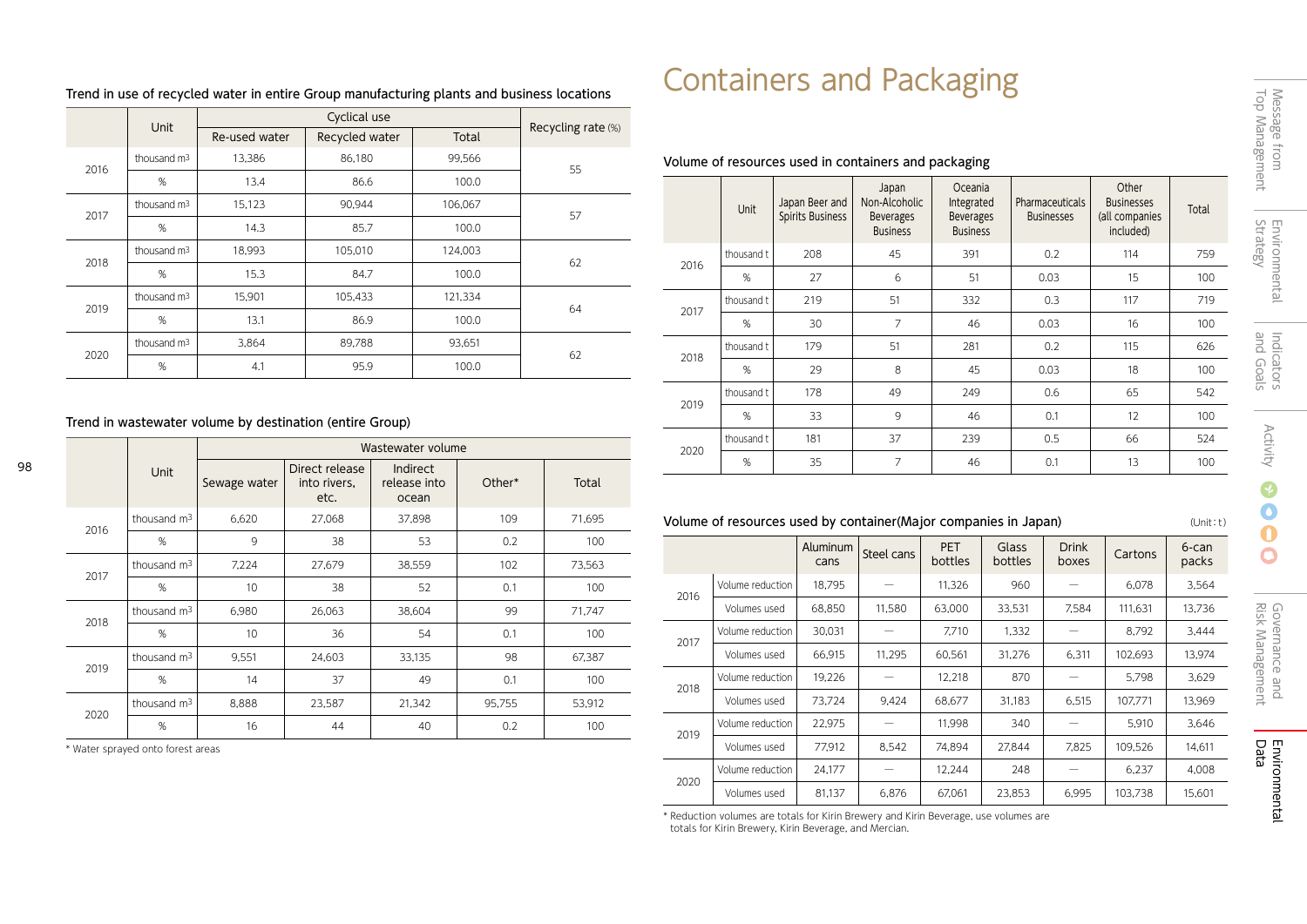# Climate Change

## (Ref.) Trends in recycling rates of other containers in Japan

The Kirin Group pursues initiatives in cooperation with Japanese industry organizations involved in container recycling.

|               |                                                       | 2015  | 2016  | 2017  | 2018  | 2019  | Target*   |
|---------------|-------------------------------------------------------|-------|-------|-------|-------|-------|-----------|
|               | Weight of consumed (thousand t)                       | 332   | 341   | 336   | 331   | 330   |           |
| Aluminum cans | Recycled weight (thousand t)                          | 299   | 315   | 310   | 309   | 324   |           |
|               | Recycling rate (%)                                    | 90.1  | 92.4  | 92.5  | 93.6  | 97.9  | $\geq$ 92 |
|               | Weight of consumed (thousand t)                       | 486   | 463   | 451   | 439   | 427   |           |
| Steel cans    | Recycled weight (thousand t)                          | 451   | 435   | 422   | 404   | 398   |           |
|               | Recycling rate (%)                                    | 92.9  | 94.0  | 93.4  | 92.0  | 93.3  | $\geq 90$ |
|               | Sales volume of specified PET<br>bottles (thousand t) | 563   | 596   | 587   | 626   | 593   |           |
|               | Recycling volume in Japan<br>(thousand t)             | 262   | 279   | 298   | 334   | 327   |           |
| PET bottles   | Recycling volume outside Japan<br>(thousand t)        | 227   | 221   | 201   | 195   | 182   |           |
|               | Recycling volume of used PET<br>bottle (thousand t)   | 489   | 500   | 498   | 529   | 509   |           |
|               | Recycling rate (%)                                    | 86.9  | 83.9  | 84.8  | 84.6  | 85.8  | $\geq 85$ |
|               | Melted weight (thousand t)                            | 1,618 | 1,606 | 1,583 | 1,553 | 1,465 |           |
| Glass bottles | Cullet usage volume (thousand t)                      | 1,228 | 1,211 | 1.189 | 1.160 | 1.103 |           |
|               | Cullet usage rate (%)                                 | 75.9  | 75.4  | 75.1  | 74.7  | 75.3  |           |
|               | Recycling rate (%)                                    | 68.4  | 71.0  | 69.2  | 68.9  | 67.6  | $\geq 70$ |

\* Recycling target of 4th Voluntary Action Plan

99

## State of sale and collection of returnable glass bottles (Kirin Brewery)

|      | Sale volumes (million bottles) | Collected volume(million bottles) | Collection rate (%) |
|------|--------------------------------|-----------------------------------|---------------------|
| 2016 | 232.0                          | 232.7                             | 100                 |
| 2017 | 224.6                          | 227.8                             | 101                 |
| 2018 | 205.1                          | 203.2                             | 99                  |
| 2019 | 182.6                          | 182.3                             | 100                 |
| 2020 | 107.3                          | 114.6                             | 107                 |

\* Total of major returnable bottles (large, medium, small bottles)

\* Kirin Brewery is engaged in the re-use of beer bottles and commercial large draft kegs. With the diversification of containers, the volume of returnable bottles used has fallen, but the collection rate is 99%.Kirin Beverage also uses returnable bottles for Kirin Lemon and other products and has a collection rate of nearly 100%.

Actual results for Fiscal 2020 marked with **1** have received independent assurance by KPMG AZSA Sustainability Co., Ltd.in accordance with International Standard on Assurance Engagements (ISAE) 3000 and ISAE3410.

## Trends in greenhouse gas emissions

■ Scope 1 (direct emissions) + Scope 2 (indirect emissions from energy use)

Trends in greenhouse gas emissions and emissions intensity (entire Group)

|      | Greenhouse gas emissions<br>(thousand tCO <sub>2e</sub> ) |                              | Greenhouse gas emissions intensity (per unit of sales)<br>(tCO <sub>2</sub> e/million yen) |             |  |
|------|-----------------------------------------------------------|------------------------------|--------------------------------------------------------------------------------------------|-------------|--|
|      |                                                           | (of which, CO <sub>2</sub> ) | Japan standard                                                                             | <b>IFRS</b> |  |
| 2016 | 1.012                                                     | (1,010)                      | 0.52                                                                                       | 0.55        |  |
| 2017 | 996                                                       | (995)                        |                                                                                            | 0.53        |  |
| 2018 | 986                                                       | (983)                        |                                                                                            | 0.51        |  |
| 2019 | 949                                                       | (948)                        |                                                                                            | 0.49        |  |
| 2020 | 875                                                       | (874)                        |                                                                                            | 0.47        |  |

## **Trends in greenhouse gas emissions (by business)** (Unit:thousand tCO<sub>2e</sub>)

|      | Japan Beer<br>and Spirits<br><b>Business</b> | Japan<br>Non-Alcoholic<br><b>Beverages</b><br><b>Business</b> | Oceania<br>Integrated<br><b>Beverages</b><br><b>Business</b> | Pharmaceuticals<br><b>Businesses</b> | Other<br><b>Businesses</b><br>(all companies<br>included) | Total<br>☑ |
|------|----------------------------------------------|---------------------------------------------------------------|--------------------------------------------------------------|--------------------------------------|-----------------------------------------------------------|------------|
| 2016 | 233                                          | 70                                                            | 251                                                          | 65                                   | 393                                                       | 1,012      |
| 2017 | 231                                          | 61                                                            | 247                                                          | 62                                   | 396                                                       | 996        |
| 2018 | 232                                          | 59                                                            | 235                                                          | 55                                   | 405                                                       | 986        |
| 2019 | 232                                          | 56                                                            | 229                                                          | 56                                   | 376                                                       | 949        |
| 2020 | 224                                          | 52                                                            | 206                                                          | 44                                   | 349                                                       | 875        |

## **Trends in greenhouse gas emissions (by region)**  $(Univ)$  (Unit:thousand tCO<sub>2e</sub>)

|      | Japan | Oceania | Southeast Asia | Other | Total |
|------|-------|---------|----------------|-------|-------|
| 2016 | 593   | 251     | 46             | 122   | 1,012 |
| 2017 | 581   | 247     | 50             | 119   | 996   |
| 2018 | 570   | 235     | 57             | 124   | 986   |
| 2019 | 520   | 229     | 76             | 124   | 949   |
| 2020 | 463   | 187     | 72             | 153   | 875   |

 $\bullet$  $\mathbf 0$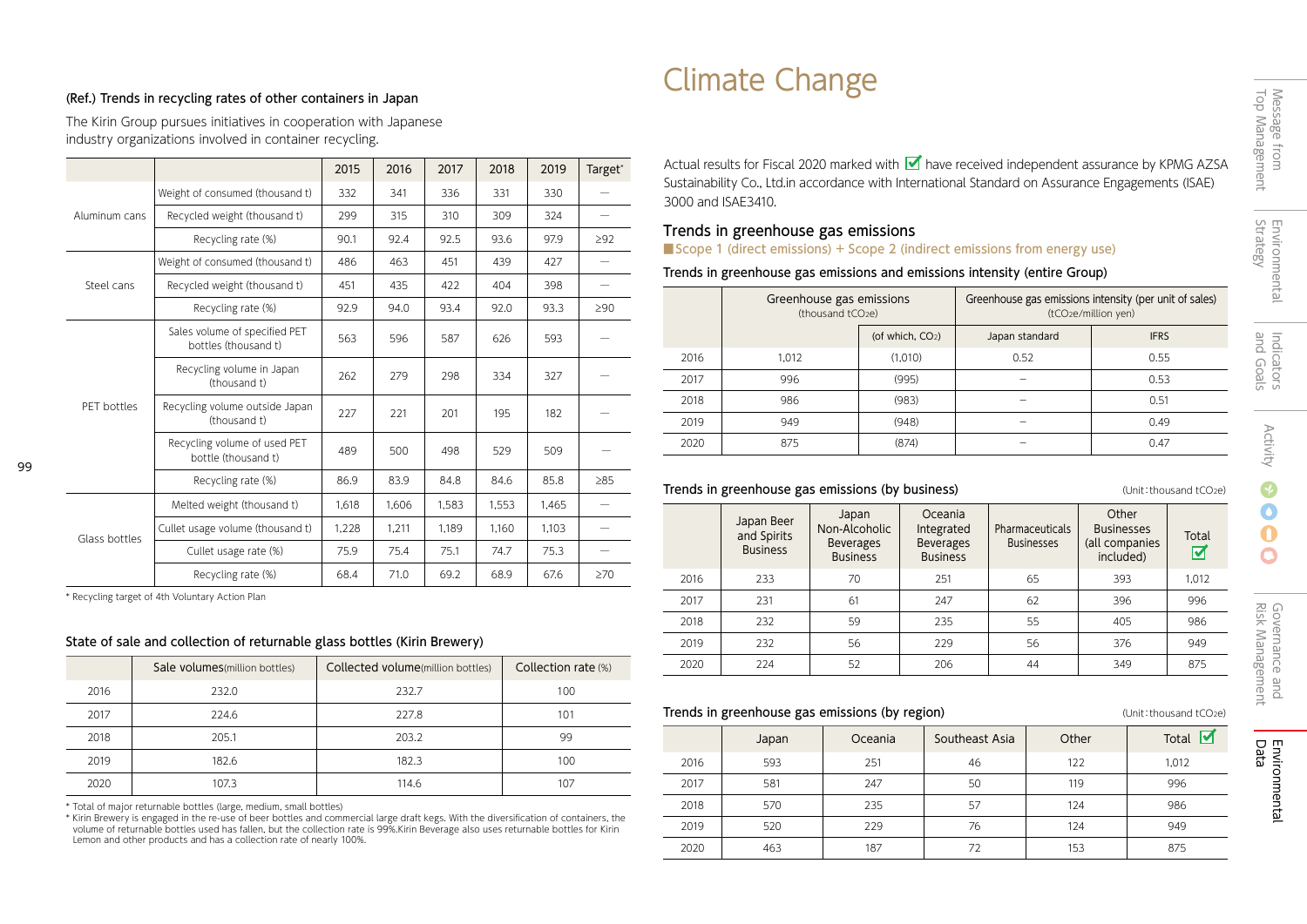Trends in greenhouse gas emissions and emission intensities from manufacturing plants

## (a) Kirin Brewery

|      | Greenhouse gas emissions (thousand tCO2e) | Greenhouse gas emissions intensity (kgCO2e/kL) |
|------|-------------------------------------------|------------------------------------------------|
| 2016 | 194                                       | 89                                             |
| 2017 | 191                                       | 90                                             |
| 2018 | 195                                       | 85                                             |
| 2019 | 196                                       | 84                                             |
| 2020 | 189                                       | 82                                             |

\*Greenhouse gas emissions include the greenhouse gas emissions from sold electricity.

## (b) Kirin Beverage

|      | Shonan Plant                              |                                                |  |  |  |  |
|------|-------------------------------------------|------------------------------------------------|--|--|--|--|
|      | Greenhouse gas emissions (thousand tCO2e) | Greenhouse gas emissions intensity (kgCO2e/kL) |  |  |  |  |
| 2016 | 31                                        | 77                                             |  |  |  |  |
| 2017 | 28                                        | 64                                             |  |  |  |  |
| 2018 | 27                                        | 60                                             |  |  |  |  |
| 2019 | 26                                        | 59                                             |  |  |  |  |
| 2020 | 25                                        | 62                                             |  |  |  |  |

## (c) Mercian\*

100

|      | Greenhouse gas emissions (thousand tCO2e) |
|------|-------------------------------------------|
| 2016 | 28                                        |
| 2017 | 29                                        |
| 2018 | 30                                        |
| 2019 | 25                                        |
| 2020 | 44                                        |

\*Alcohol business was transferred from Kyowa Hakko Bio to Mercian in July 2020.

## (d) Kyowa Kirin (global)

|      | Greenhouse gas emissions intensity (thousand tCO2e/t) |  |  |  |  |
|------|-------------------------------------------------------|--|--|--|--|
| 2018 | 253                                                   |  |  |  |  |
| 2019 | 124                                                   |  |  |  |  |
| 2020 | 106                                                   |  |  |  |  |

# Trends in energy usage (entire Group)

| Energy usage by type                 | 2016     | 2017     | 2018     | 2019     | 2020     |
|--------------------------------------|----------|----------|----------|----------|----------|
| Total usage (TJ)                     | 12,803   | 12,972   | 13,081   | 12,630   | 12,123   |
| Coal (t)                             | 1,758    | 2,294    | 2,339    | 2,079    | 1,613    |
| Gasoline (kL)                        | 3,887    | 3,600    | 3,621    | 4,758    | 3,706    |
| Kerosene (kL)                        | 166      | 1,466    | 1,399    | 1,342    | 1,379    |
| Diesel oil (kL)                      | 12,242   | 13,790   | 12,611   | 14,965   | 14,573   |
| Heavy fuel oil (kL)                  | 11,674   | 12,475   | 14,006   | 9,430    | 7,429    |
| LPG(t)                               | 2,623    | 3,334    | 3,356    | 3,331    | 2,698    |
| Town gas (thousand Nm <sup>3</sup> ) | 111,648  | 110,950  | 112,987  | 96,747   | 95,972   |
| LNG(t)                               | $\Omega$ | $\Omega$ | $\Omega$ | $\Omega$ | $\Omega$ |
| Purchased electricity (MWh)          | 818,925  | 811,123  | 811,507  | 777,626  | 719,361  |
| Renewable electricity (MWh)          | 843      | 23,848   | 31,657   | 31,947   | 74,439   |
| Purchased steam (TJ)                 | 1,979    | 1,925    | 1,886    | 1,599    | 1,461    |
| Other (TJ)                           | 1,662    | 1,771    | 1,811    | 2,413    | 2,308    |

# Breakdown and Trends in Greenhouse Gas Emissions

## ■ Scope 1 (direct emissions)

## Trends in greenhouse gas emissions from fuel use (by business) (Unit:thousand tCO2e)

|      | Japan Beer<br>and Spirits<br><b>Business</b> | Japan<br>Non-Alcoholic<br><b>Beverages</b><br><b>Business</b> | Oceania<br>Integrated<br><b>Beverages</b><br><b>Business</b> | <b>Pharmaceuticals</b><br><b>Businesses</b> | Other<br><b>Businesses</b><br>(all companies<br>included) | Total<br>ल |
|------|----------------------------------------------|---------------------------------------------------------------|--------------------------------------------------------------|---------------------------------------------|-----------------------------------------------------------|------------|
| 2016 | 159                                          | 45                                                            | 77                                                           | 18                                          | 101                                                       | 401        |
| 2017 | 164                                          | 44                                                            | 74                                                           | 21                                          | 103                                                       | 405        |
| 2018 | 168                                          | 42                                                            | 74                                                           | 18                                          | 110                                                       | 412        |
| 2019 | 169                                          | 40                                                            | 72                                                           | 20                                          | 108                                                       | 411        |
| 2020 | 162                                          | 38                                                            | 73                                                           | 19                                          | 105                                                       | 398        |

 $\Omega$  $\mathbf \Omega$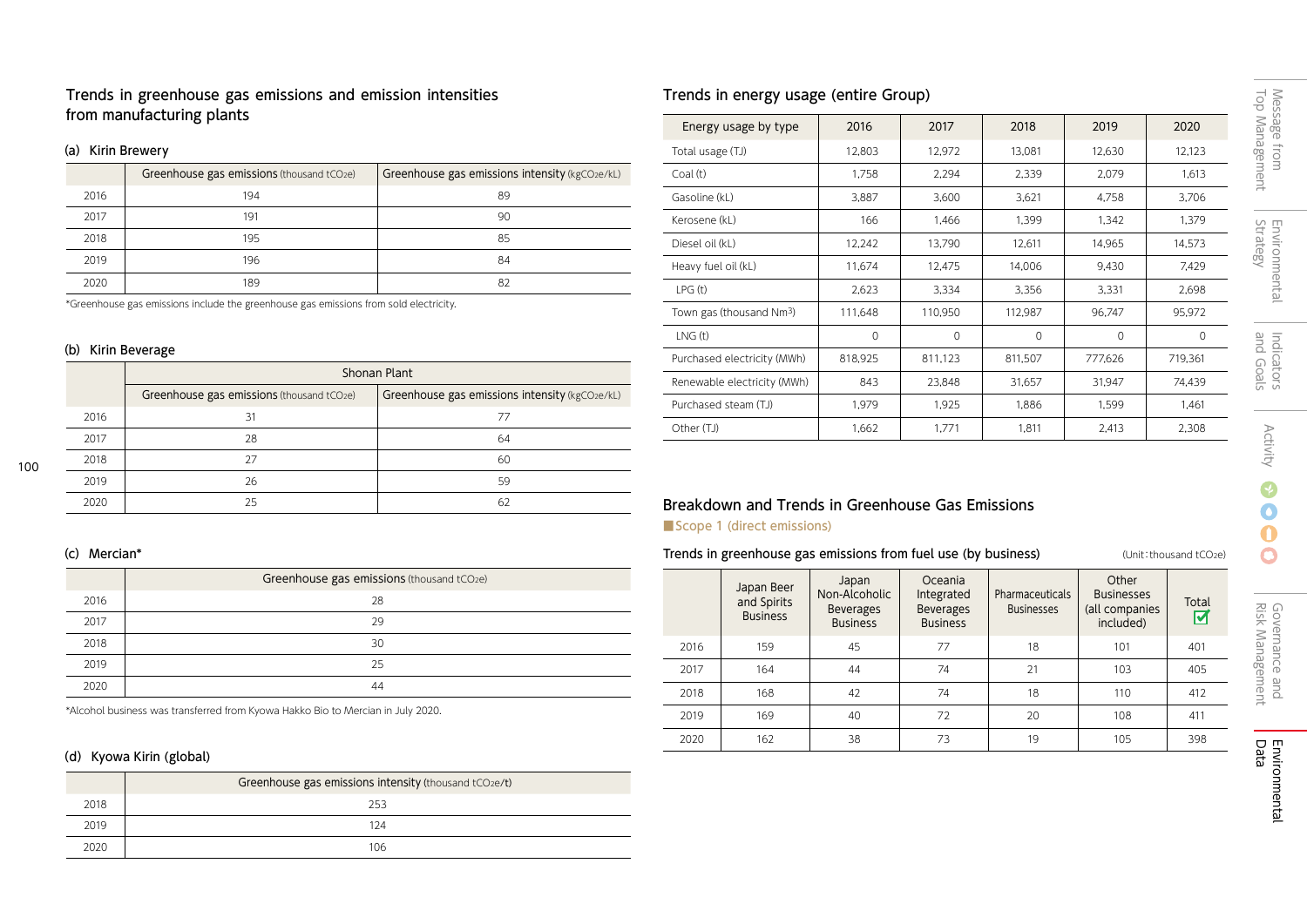## Trends in greenhouse gas emissions from fuel use (by region) (Unit: thousand tCO2e)

|      | Japan | Oceania | Southeast Asia | Other | $\overline{\mathbf{v}}$<br>Total |
|------|-------|---------|----------------|-------|----------------------------------|
| 2016 | 259   | 77      | 18             | 47    | 401                              |
| 2017 | 266   | 74      | 21             | 44    | 405                              |
| 2018 | 271   | 74      | 21             | 46    | 412                              |
| 2019 | 264   | 72      | 26             | 48    | 411                              |
| 2020 | 253   | 63      | 23             | 60    | 398                              |

| Breakdown of greenhouse gas emissions in Scope 1(2020)<br>(Unit: thousand tCO <sub>2</sub> e) |     |                  |             |             |                 |  |
|-----------------------------------------------------------------------------------------------|-----|------------------|-------------|-------------|-----------------|--|
| CO2                                                                                           | CH4 | N <sub>2</sub> O | <b>HFCs</b> | <b>PFCs</b> | SF <sub>6</sub> |  |
| 398                                                                                           | 0.5 |                  |             |             |                 |  |

## ■ Scope3 (other indirect emissions)

### Trends in CO<sub>2</sub> emissions by other parties related to business activities (by business)<br>See P. 93 for calculation boundaries<br>(Unit: thousand tCO<sub>2</sub>) See P. 93 for calculation boundaries

|      | Japan Beer<br>and Spirits<br><b>Business</b> | Japan<br>Non-Alcoholic<br><b>Beverages</b><br><b>Business</b> | Oceania<br>Integrated<br><b>Beverages</b><br><b>Business</b> | <b>Pharmaceuticals</b><br><b>Businesses</b> | Other<br><b>Businesses</b><br>(all companies<br>included) | Total |
|------|----------------------------------------------|---------------------------------------------------------------|--------------------------------------------------------------|---------------------------------------------|-----------------------------------------------------------|-------|
| 2016 | 1.521                                        | 1.099                                                         | 800                                                          | 14                                          | 767                                                       | 4,200 |
| 2017 | 1.413                                        | 1.060                                                         | 1.083                                                        | 15                                          | 793                                                       | 4.364 |
| 2018 | 1.483                                        | 1.060                                                         | 761                                                          | 14                                          | 845                                                       | 4.163 |
| 2019 | 1.456                                        | 1.091                                                         | 712                                                          | 13                                          | 835                                                       | 4.107 |
| 2020 | 1.413                                        | 965                                                           | 726                                                          | 9                                           | 876                                                       | 3,989 |

# Trends in CO<sub>2</sub> emissions by other parties related to business activities (by region)<br>See P.93 for calculation boundaries

See P. 93 for calculation boundaries

|      | Japan | Oceania | Southeast Asia | Other | Total |
|------|-------|---------|----------------|-------|-------|
| 2016 | 3.244 | 800     | 112            | 44    | 4,200 |
| 2017 | 3,081 | 1,083   | 152            | 47    | 4,364 |
| 2018 | 3.145 | 761     | 209            | 48    | 4,163 |
| 2019 | 3.084 | 712     | 267            | 44    | 4,107 |
| 2020 | 2,941 | 726     | 275            | 47    | 3,989 |

## ■Scope 2 (indirect emissions from energy use)

Trends in greenhouse gas emissions from electricity and steam purchases (by business) (Unit: thousand tCO2e)

|      | Japan Beer<br>and Spirits<br><b>Business</b> | Japan<br>Non-Alcoholic<br><b>Beverages</b><br><b>Business</b> | Oceania<br>Integrated<br><b>Beverages</b><br><b>Business</b> | Pharmaceuticals<br><b>Businesses</b> | Other<br><b>Businesses</b><br>(all companies<br>included) | Total<br>☑ |
|------|----------------------------------------------|---------------------------------------------------------------|--------------------------------------------------------------|--------------------------------------|-----------------------------------------------------------|------------|
| 2016 | 74                                           | 26                                                            | 174                                                          | 46                                   | 292                                                       | 611        |
| 2017 | 67                                           | 17                                                            | 173                                                          | 41                                   | 293                                                       | 591        |
| 2018 | 64                                           | 17                                                            | 161                                                          | 37                                   | 295                                                       | 574        |
| 2019 | 62                                           | 16                                                            | 157                                                          | 35                                   | 268                                                       | 538        |
| 2020 | 61                                           | 14                                                            | 133                                                          | 24                                   | 244                                                       | 477        |

## Trends in greenhouse gas emissions from electricity and steam purchases (by region) (Unit:thousand tCO2e)

|      | Japan | Oceania | Southeast Asia | Other | M<br>Total |
|------|-------|---------|----------------|-------|------------|
| 2016 | 334   | 174     | 28             | 75    | 611        |
| 2017 | 315   | 173     | 28             | 75    | 591        |
| 2018 | 299   | 161     | 36             | 79    | 574        |
| 2019 | 256   | 157     | 50             | 76    | 538        |
| 2020 | 209   | 125     | 49             | 94    | 477        |

# Trends in CO2 emissions\* accompanying transportation volumes and distances (Japan)

|      |                                                  | Kirin Brewery | Kirin Beverage | Mercian | Total     |
|------|--------------------------------------------------|---------------|----------------|---------|-----------|
| 2015 | Transport volumes<br>(thousand ton kilometer)    | 604.865       | 791.106        | 85.488  | 1,481,459 |
|      | CO <sub>2</sub> emissions<br>(thousand tons-CO2) | 51            | 66             | 8       | 125       |
| 2016 | Transport volumes<br>(thousand ton kilometer)    | 641,171       | 830,808        | 87,036  | 1,559,015 |
|      | CO <sub>2</sub> emissions<br>(thousand tons-CO2) | 52            | 71             | 8       | 131       |
| 2017 | Transport volumes<br>(thousand ton kilometer)    | 735,996       | 822.256        | 87.904  | 1.646.156 |
|      | CO <sub>2</sub> emissions<br>(thousand tons-CO2) | 55            | 68             | 8       | 131       |
| 2018 | Transport volumes<br>(thousand ton kilometer)    | 823,267       | 906.144        | 94,212  | 1,823,623 |
|      | CO <sub>2</sub> emissions<br>(thousand tons-CO2) | 62            | 84             | 8       | 155       |
| 2019 | Transport volumes<br>(thousand ton kilometer)    | 755,308       | 963,748        | 90.991  | 1.810.047 |
|      | CO <sub>2</sub> emissions<br>(thousand tons-CO2) | 55            | 76             | 8       | 139       |

\* Tally period is April to March of following year for each year. Calculated within the reporting scope of specified consigners, in line with the calculation standards of the Act on the Rational Use of Energy.

Governance and<br>Risk Management Risk Management Governance and

and Goals

Indicators<br>and Goals

Indicators Activity

**Activity** 

Ø  $\bullet$  $\mathbf 0$  $\overline{\mathbf{C}}$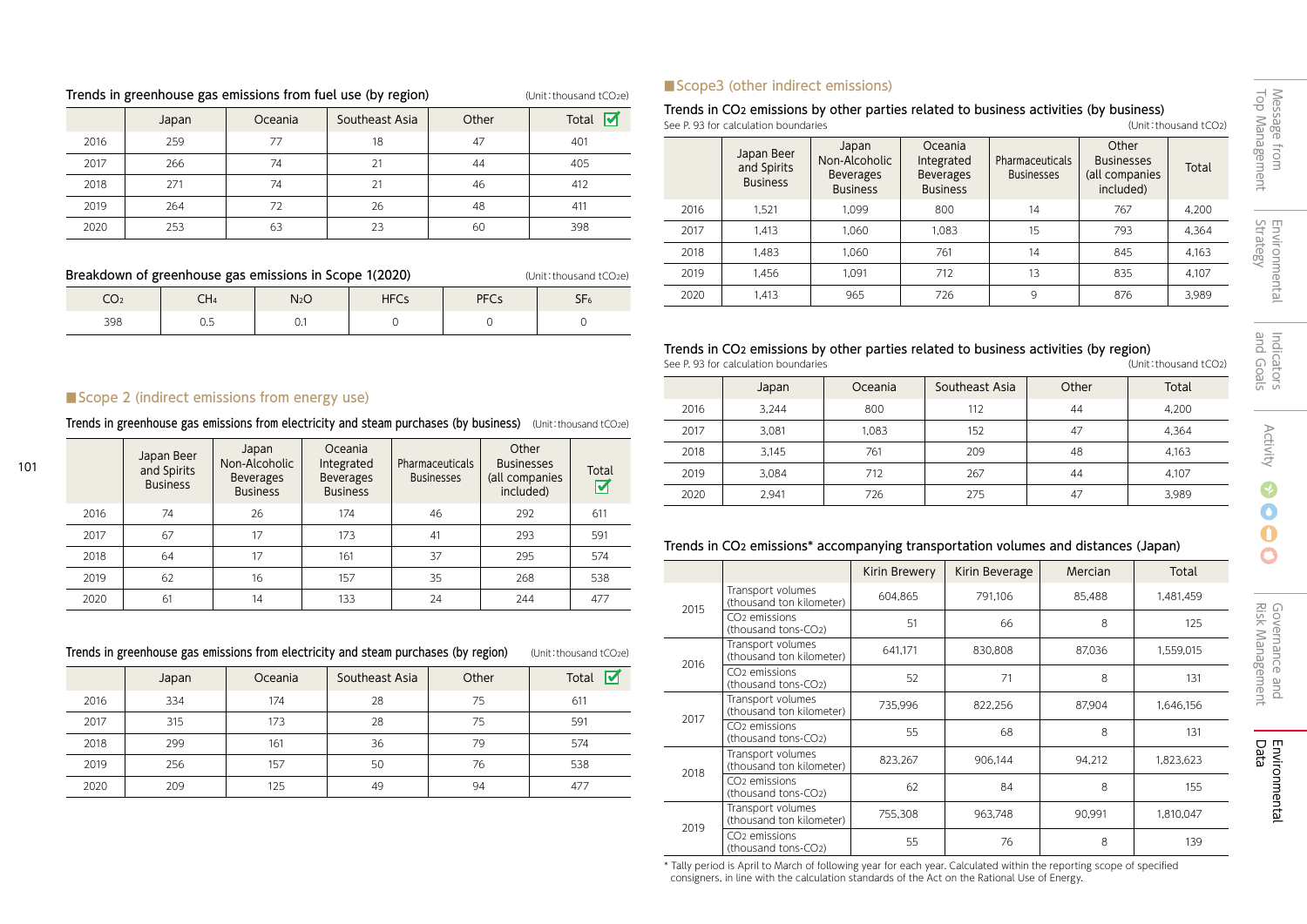## Independent Assurance

102

The Kirin Group has been receiving independent assurances to ensure the reliability and transparency of information disclosed.

The Kirin Group has engaged an independent third party to provide assurance on the 2020  $CO<sub>2</sub>$ emissions in Scope 1 and 2 from the entire Kirin Group and those in Scope 3 from Kirin Brewery, Kirin Beverage and Mercian. The independent assurance report is shown on (P.116).

## Calculation results of Scopes 1 and 2 for the entire Kirin Group\*1 (2020)  $\blacksquare$  (Unit:tCO2e/year)

| Scope1  | Scope <sub>2</sub> |
|---------|--------------------|
| 398,216 | 476,789            |

## Calculation results of Scope 3 for Kirin Brewery, Kirin Beverage and Mercian (2020)  $\mathcal{V}$  (Unit:tCO2/year)

| Upstream/<br>Downstream |                 | Scope3 Categories                                                           | Calculation<br>results | Remarks                                                                                                                                                                                                                                                                                                                                                                       |
|-------------------------|-----------------|-----------------------------------------------------------------------------|------------------------|-------------------------------------------------------------------------------------------------------------------------------------------------------------------------------------------------------------------------------------------------------------------------------------------------------------------------------------------------------------------------------|
|                         |                 | Products and services<br>purchased                                          | 1.569.466              | Calculated by multiplying the purchased volume of raw materials, etc. by the<br>CO2 emission factors for producing each type of raw material, etc.                                                                                                                                                                                                                            |
|                         | $\overline{2}$  | Capital goods                                                               |                        | Not calculated                                                                                                                                                                                                                                                                                                                                                                |
|                         | 3               | Fuel and energy-<br>related activities not<br>included in Scopes 1<br>and 2 | 40,336                 | Calculated by multiplying the purchased volume of fuel or electricity by CO2<br>emission factors for each energy type                                                                                                                                                                                                                                                         |
| Upstream                | $\overline{4}$  | Transportation and<br>delivery (upstream)                                   | 304,761                | Calculated by multiplying the shipping volume of products as shipper and the<br>purchased volume of raw materials, etc. by the distance of transportation and<br>then by the CO2 emission factors for each transportation method (the amount<br>of CO2 emissions based on shipping<br>volume of products as shipper is calculated using FY2019 data)                          |
|                         | 5               | Waste from operations                                                       | 6,392                  | Calculated by multiplying the amount of waste discharged, etc. by the CO2<br>emission factors for each disposal method                                                                                                                                                                                                                                                        |
|                         | 6               | <b>Business travel</b>                                                      | 975                    | Calculated by multiplying the number of employees by the annual average<br>distance of transportation and then by the CO2 emission factors for each<br>means of transportation, considering the percentage of travel restrictions to<br>prevent the spread of COVID-19                                                                                                        |
|                         | 7               | Employee commuting                                                          | 2,156                  | Calculated by multiplying the number of employees by the annual average<br>distance of transportation and then by the CO2 emission factors for each<br>means of transportation, considering the percentage of employees who are<br>restricted from coming to work to prevent the spread of COVID-19                                                                           |
|                         | 8               | Leased assets<br>(upstream)                                                 |                        | Included in Scopes 1 and 2                                                                                                                                                                                                                                                                                                                                                    |
|                         | 9               | Transportation and<br>delivery (downstream)                                 | 717.706                | Customers: Calculated by multiplying the product sales volume by the CO2<br>emission factors for selling products for each sales method<br>Vending machines: Calculated by multiplying the estimated power consumption<br>of vending machines in operation by the CO2 emission<br>factor for electricity                                                                      |
|                         | 10 <sup>2</sup> | Processing of sold<br>products                                              |                        | Not applicable                                                                                                                                                                                                                                                                                                                                                                |
| Downstream              | 11              | Use of sold products                                                        | 33,735                 | Calculated by multiplying the product sales volume by the estimated power<br>consumption per product unit amount in homes, etc. and by the CO2 emission<br>factors for electricity.<br>From 2019, the amount of CO2 injected into products is considered as the<br>amount of CO2 released to the atmosphere. The amount is calculated based<br>on the product specifications. |
|                         | 12              | Disposal of sold<br>products                                                | 51.919                 | Calculated by multiplying the amount of containers and packaging disposed by<br>the CO2 emission factors for each type of container and packaging                                                                                                                                                                                                                             |
|                         | 13              | Leased assets<br>(downstream)                                               |                        | Not applicable                                                                                                                                                                                                                                                                                                                                                                |
|                         | 14              | Franchises                                                                  |                        | Not applicable                                                                                                                                                                                                                                                                                                                                                                |
|                         | 15              | Investments                                                                 |                        | Not applicable                                                                                                                                                                                                                                                                                                                                                                |
|                         |                 | Total                                                                       | 2,727,446              |                                                                                                                                                                                                                                                                                                                                                                               |

### Progress toward Mid-Term Greenhouse Gas Emission Reduction Targets Through SBTs\*2 (2020) (Unit:tCO2e)

Total Scope1+Scope2 875,006 **Scope1** 398,216 Scope2 476,789 Reduction rate (compared to 2019 base year)  $-8\%$ ■Scope1+2

## ■Scope3

|        |                                                      |                    |                                                                      | Total     |  |  |  |
|--------|------------------------------------------------------|--------------------|----------------------------------------------------------------------|-----------|--|--|--|
| Scope3 |                                                      |                    |                                                                      | 3,988,639 |  |  |  |
|        |                                                      | 1                  | Products and services purchased                                      | 2,308,001 |  |  |  |
|        |                                                      | 2                  | Capital goods                                                        |           |  |  |  |
|        |                                                      | 3                  | Fuel and energy-related activities not included in<br>Scopes 1 and 2 | 127,901   |  |  |  |
|        | Upstream                                             | 4                  | Transportation and delivery (upstream)                               | 396,149   |  |  |  |
|        |                                                      | 5                  | Waste from operations                                                | 28,919    |  |  |  |
|        |                                                      | 6                  | Business travel                                                      | 7,894     |  |  |  |
|        | 7                                                    | Employee commuting | 8,070                                                                |           |  |  |  |
|        |                                                      | 8                  | Leased assets (upstream)                                             |           |  |  |  |
|        |                                                      | 9                  | Transportation and delivery (downstream)                             | 958,298   |  |  |  |
|        |                                                      | 10                 | Processing of sold products                                          |           |  |  |  |
|        |                                                      | 11                 | Use of sold products                                                 | 44,017    |  |  |  |
|        | Downstream                                           | 12                 | Disposal of sold products                                            | 109,389   |  |  |  |
|        |                                                      | 13                 | Leased assets (downstream)                                           |           |  |  |  |
|        |                                                      | 14                 | Franchises                                                           |           |  |  |  |
|        |                                                      | 15                 | Investments                                                          |           |  |  |  |
|        |                                                      |                    |                                                                      |           |  |  |  |
|        | $-3%$<br>Reduction rate (compared to 2019 base year) |                    |                                                                      |           |  |  |  |

\*1 Methods of calculating Scope 1 and 2 emissions

・Fuel: Lion calculates emissions according to the calculation standards set by the Australian and New Zealand governments.

All other manufacturing sites calculate emissions according to the calculation standards in Japan's Act on Promotion of Global Warming Countermeasures and Act on the Rational Use of Energy. ・Electricity: Calculated by multiplying the amount of purchased electricity by the CO2 emission factors published by the individual power companies (or, if there are no published figures, by the country-specific emission factor

published by the IEA). ・Greenhouse gas emissions include the greenhouse gas emissions from sold electricity.

\*2 By 2030, reduce GHG emissions of Scope 1+2 by 50% and Scope 3 by 30% compared to 2019.

O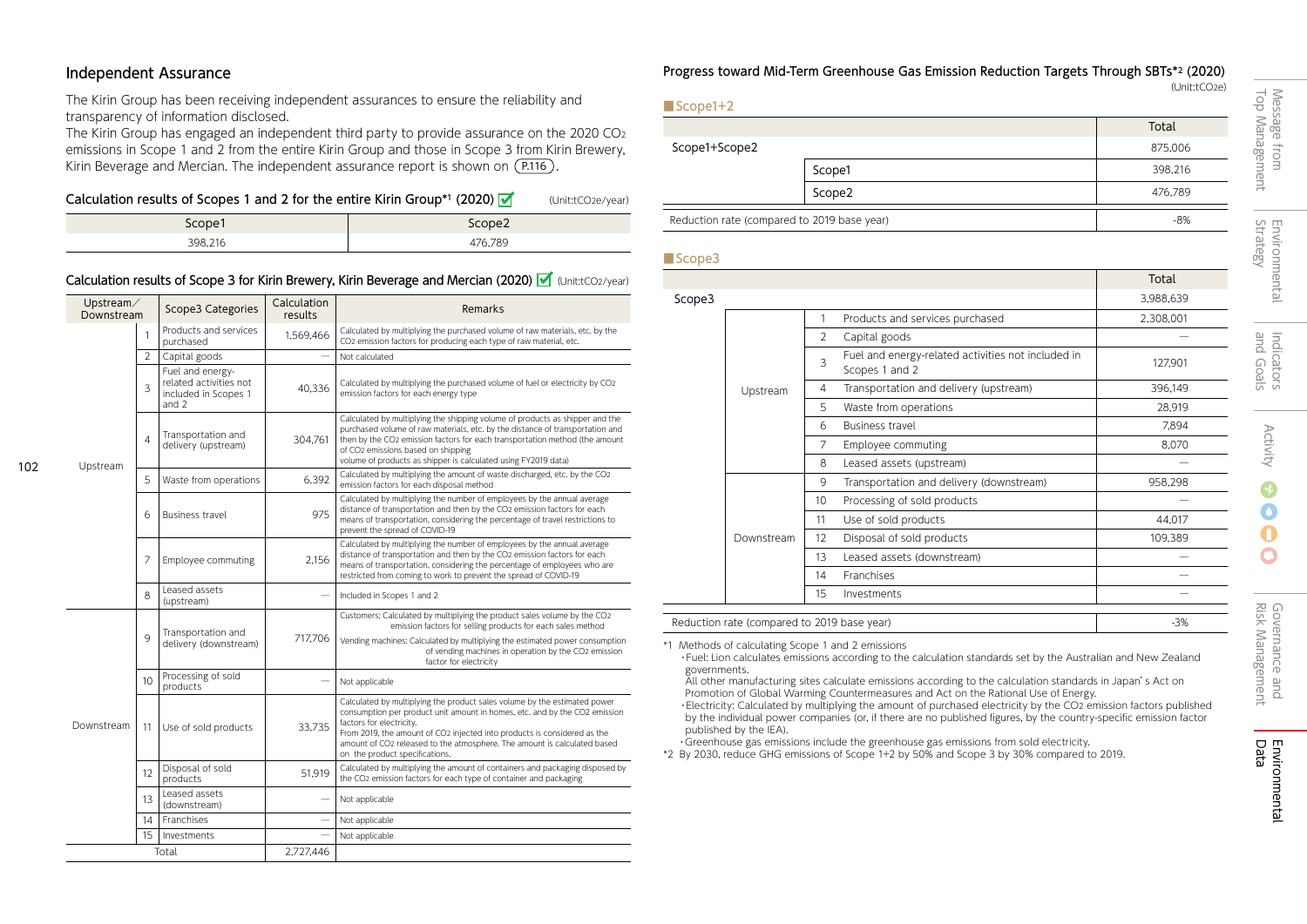## Trends in biogas electricity and biogas generated at Kirin Brewery plans

|      | Biogas electricity generated<br>(Unit: million kWh) | Biogas generated<br>(Unit: thousand Nm <sup>3</sup> ) |
|------|-----------------------------------------------------|-------------------------------------------------------|
| 2016 | 21.2                                                | 8.593                                                 |
| 2017 | 19.2                                                | 8.115                                                 |
| 2018 | 18.6                                                | 8.689                                                 |
| 2019 | 21.9                                                | 9.009                                                 |
| 2020 | 22.5                                                | 8.526                                                 |

Breakdown of electricity usage (entire Group) entire the Control of the Unit:thousand kWh)

Solar-generated electricity  $342$  968 1,736 Other than renewable energy 165,746 160,790 135,476

UT WHICH, THE WADLE ENERGY<br>
(excluding energy mix) The Superior SA,238 (excluding energy mix)

Electricity usage 1997, 1997, 1997, 1997, 1992, 1992, 1999, 1999, 1999, 1999, 1999, 1998, 1998, 1998, 1998, 19

| Trend in annual electricity consumption per one can and bottle vending machine shipped |                                                 |                      |  |  |  |  |  |
|----------------------------------------------------------------------------------------|-------------------------------------------------|----------------------|--|--|--|--|--|
|                                                                                        | Annual electricity consumption (Unit: kWh/year) | Messag<br>-o'        |  |  |  |  |  |
| 2015                                                                                   | 708                                             |                      |  |  |  |  |  |
| 2016                                                                                   | 724                                             | gement<br><u>giu</u> |  |  |  |  |  |
| 2017                                                                                   | 712                                             |                      |  |  |  |  |  |
| 2018                                                                                   | 702                                             | $\Box$<br>⊟          |  |  |  |  |  |
| 2019                                                                                   | 704                                             | ateg<br>g            |  |  |  |  |  |

Source: Japan Vending Machine Manufacturers Association

 $\mathbf 0$  $\mathbf \Omega$ 

### 2018 2019 2020 Purchased electricity Renewable energy  $Solar power$   $+$  18,546 Hydro-electric power | 30,813 | 30,480 | 53,753 Wind power **1** 502 499 403 Total 31,315 30,979 72,703 Non-renewable energy 19,361 780,694 777,626 719,361 Private power Biogas-generated electricity 19,099  $\vert$  22,291 25,313

Of which, renewable energy

generated

103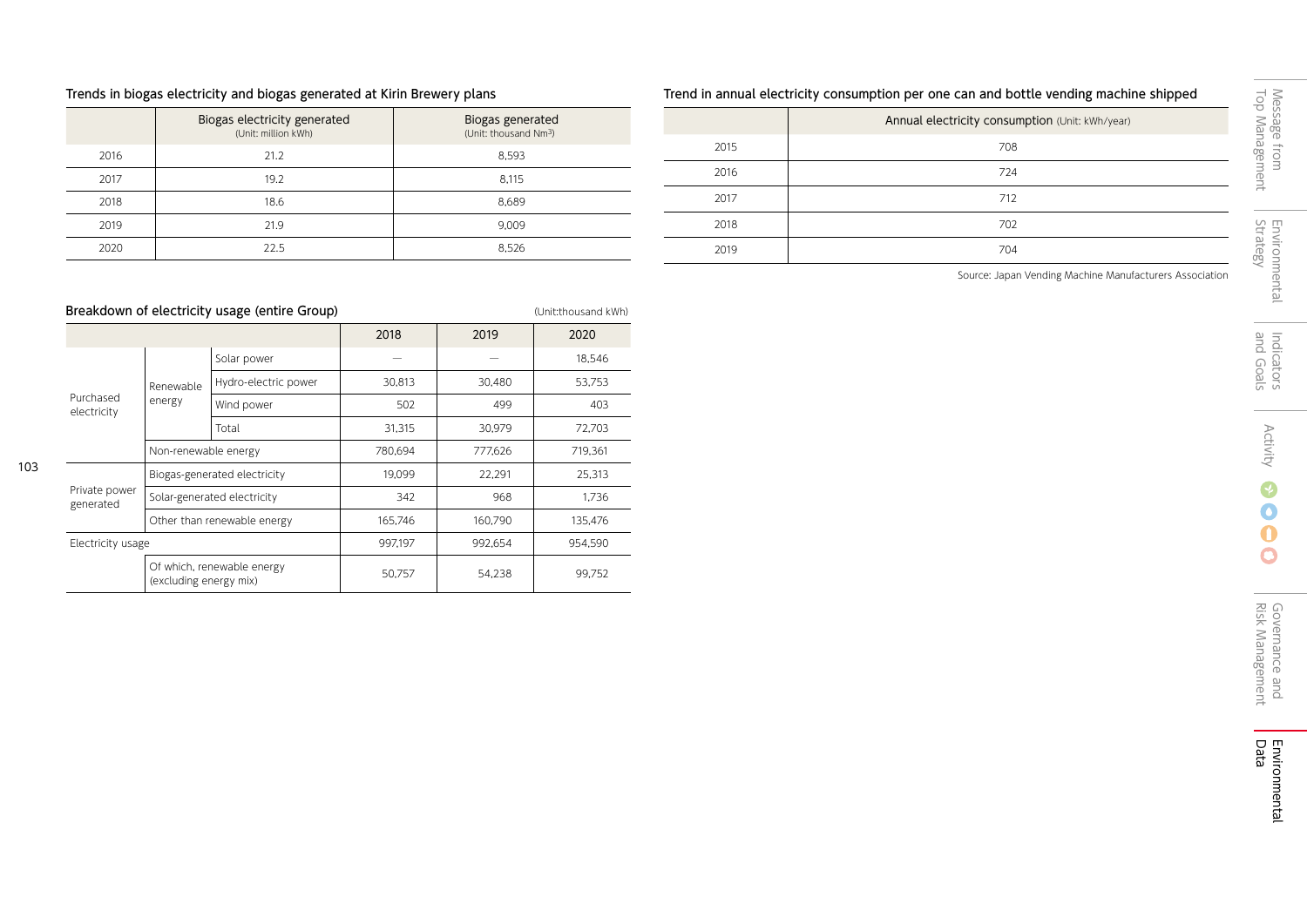# Green bonds

104

## 18th Series of Unsecured Corporate Bonds (Green Bonds) funding allocation and impact reporting (as of December 2020)

| Amount raised    | Unallocated amount |
|------------------|--------------------|
| 10.0 billion yen | 7.7 billion yen    |

| Project name                                   | Summary                                                                                                                                                                                                                                                                                                                                                                                                                                                                                                                                                                                                                                                                                                                                                                                                                                                                                                                                                                         | Impact reporting                                                                                                         |
|------------------------------------------------|---------------------------------------------------------------------------------------------------------------------------------------------------------------------------------------------------------------------------------------------------------------------------------------------------------------------------------------------------------------------------------------------------------------------------------------------------------------------------------------------------------------------------------------------------------------------------------------------------------------------------------------------------------------------------------------------------------------------------------------------------------------------------------------------------------------------------------------------------------------------------------------------------------------------------------------------------------------------------------|--------------------------------------------------------------------------------------------------------------------------|
| Procurement of<br>recycled PET resin           | Recycled PET resin is produced by mechanical recycling of used PET<br>bottles. By using recycled PET resin as the raw material for PET bottles, it<br>is possible to recycle PET bottles into PET bottles, which contributes to<br>reducing the use of fossil resources. It has been shown that this process<br>reduces CO2 emissions at the manufacturing stage by approximately 50-<br>60% compared with the production of petroleum-derived PET bottles.<br>While 613,000 tons of PET bottles are manufactured annually in Japan, the<br>total amount of recycled PET resin used as a raw material for PET bottles<br>is only 72,700 tons. As such, there is a need to expand the use of recycled<br>PET resin in PET bottle manufacturing.<br>Amount allocated (cumulative): 2.1 billion yen (99% refinanced)                                                                                                                                                               | The ratio of recycled PET<br>resin across the Kirin Group<br>as a whole was 1.5%.                                        |
| Introduction of heat pump<br>systems at plants | A heat pump system is a technology that recovers low-temperature heat<br>sources from air and water and converts them into high-temperature<br>energy by adding energy.<br>In industrial applications, unutilized heat sources such as waste air and<br>waste heat are used to generate high-temperature energy, which is then<br>applied to production processes such as heating, insulation, sterilization,<br>drying, cleaning, and distillation.<br>The Kirin Group plans to replace the burning of fossil fuels in the<br>heating process, which accounts for the majority of GHG emissions from<br>manufacturing processes, with heat pump systems. We are working to<br>develop a manufacturing system that emits less GHGs by sourcing the<br>electric power we use as a source of energy from renewable energy. We have<br>completed the introduction of heat pump systems at five plants in Japan.<br>Amount allocated (cumulative): 0.2 billion yen (99% refinanced) | The Kirin Group reduced<br>GHG emissions by 3,400<br>tons in FY2020 through the<br>introduction of heat pump<br>systems. |

÷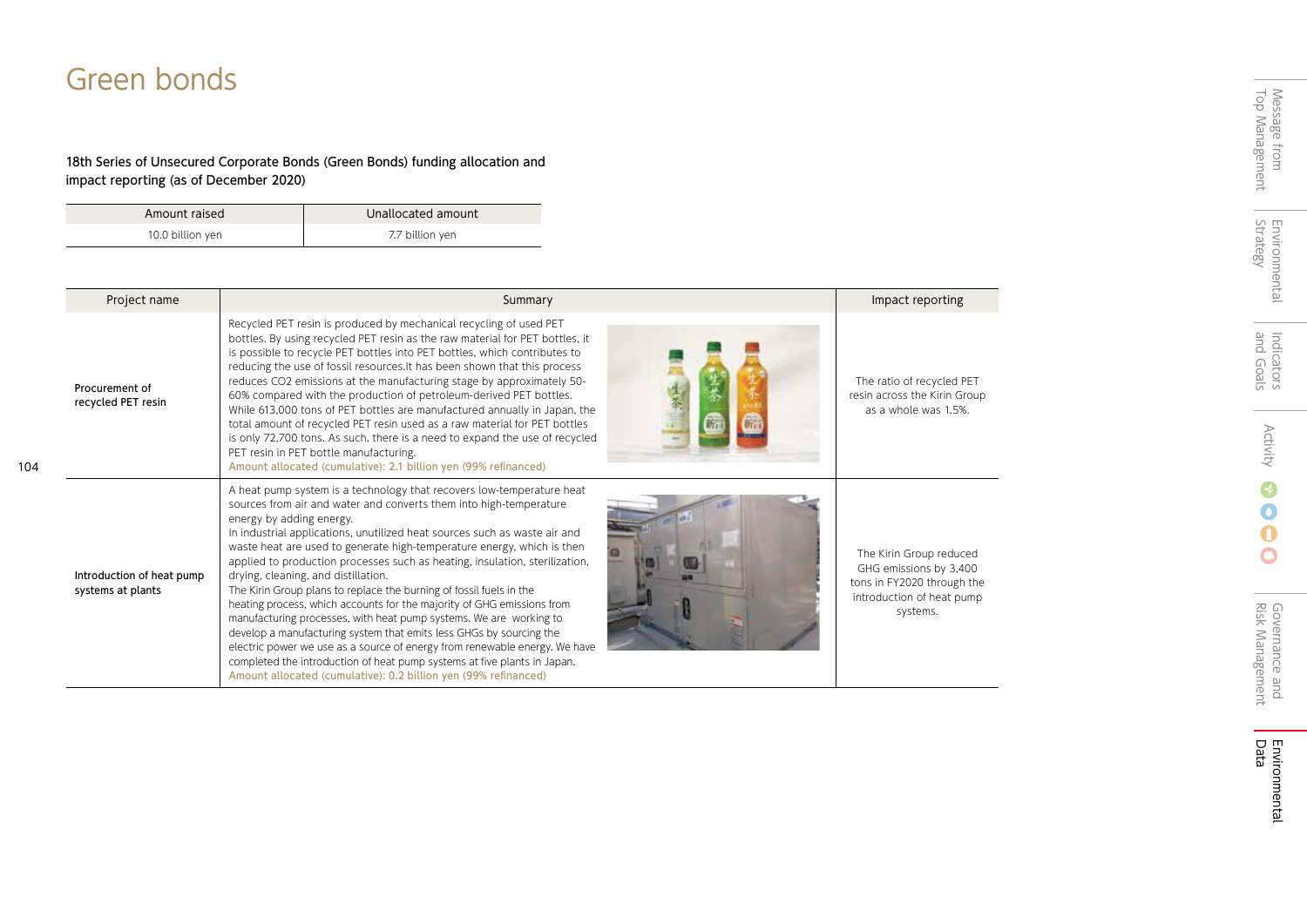# Reduction of waste and prevention of pollution

| Volume of waste generated (2020)   |                                                               |                                                              |                                      | (Unit: thousand tons. Figures in brackets: %)             |              |
|------------------------------------|---------------------------------------------------------------|--------------------------------------------------------------|--------------------------------------|-----------------------------------------------------------|--------------|
| Japan Beer and<br>Spirits Business | Japan<br>Non-Alcoholic<br><b>Beverages</b><br><b>Business</b> | Oceania<br>Integrated<br><b>Beverages</b><br><b>Business</b> | Pharmaceuticals<br><b>Businesses</b> | Other<br><b>Businesses</b><br>(all companies<br>included) | Total        |
| 137<br>(32)                        | 12<br>(3)                                                     | 190<br>(45)                                                  | (0.6)                                | 84<br>(20)                                                | 426<br>(100) |

## Trends in volume of waste generated and recycling rates (Japan)

|      | Volume of<br>waste generated<br>(thousand t) | Volume<br>disposed on site<br>(thousand t) | Volume of<br>recycled waste<br>(thousand t) | Final disposed<br>volume<br>(thousand t) | recycling rates<br>(% ) |
|------|----------------------------------------------|--------------------------------------------|---------------------------------------------|------------------------------------------|-------------------------|
| 2016 | 237                                          | 17                                         | 219                                         | 0.4                                      | 99.8                    |
| 2017 | 243                                          | 24                                         | 219                                         | 0.6                                      | 99.7                    |
| 2018 | 346                                          | 12                                         | 333                                         | 0.7                                      | 99.8                    |
| 2019 | 230                                          |                                            | 227                                         | 0.6                                      | 99.8                    |
| 2020 | 151                                          | 3                                          | 148                                         | 0.3                                      | 99.8                    |

## Wastewater quality

105

|      | COD(t) |          |       | Nitrogen (t)              |       |          | Phosphorous (t) |       |          |       |
|------|--------|----------|-------|---------------------------|-------|----------|-----------------|-------|----------|-------|
|      | Japan  | Overseas | Total | load / tonnel<br>product* | Japan | Overseas | Total           | Japan | Overseas | Total |
| 2018 | 742    | 3.127    | 3.869 | 11.0                      | 344   | 826      | 1.169           | 45    | 220      | 264   |
| 2019 | 735    | 3.682    | 4.417 | 5.6                       | 315   | 754      | 1.069           | 47    | 265      | 312   |
| 2020 | 620    | 5.010    | 5.630 | 6.8                       | 205   | 766      | 971             | 48    | 265      | 313   |

\* Kyowa Kirin (global)(Unit:kg/ t)

# Trend in emissions of air pollutants

## Trends in emissions of NOx and SOx (entire Group) (Unit:t) (Unit:t)

|      | <b>NO<sub>x</sub></b> | SO <sub>x</sub> |
|------|-----------------------|-----------------|
| 2016 | 442                   | 64              |
| 2017 | 431                   | 95              |
| 2018 | 436                   | 19              |
| 2019 | 425                   | 15              |
| 2020 | 403                   | 10              |

## Trends in emissions of VOCs(Kyowa Kirin Group, Kyowa Hakko Bio Group) (Unit:t)

|      | Methanol | Acetone | Substances<br>subject to PRTR<br>Act | Ethyl acetate,<br>etc. | Total |
|------|----------|---------|--------------------------------------|------------------------|-------|
| 2016 | 324      | 21      | 55                                   | 88                     | 488   |
| 2017 | 417      | 21      | 62                                   | 97                     | 596   |
| 2018 | 308      | 13      | 57                                   | 103                    | 481   |
| 2019 | 183      | 8       | 49                                   | 74                     | 314   |
| 2020 | 144      | 6       | 35                                   | 57                     | 242   |

## Soil Investigations Status (2020)

| Number of investigations | Area of investigations (m <sup>2</sup> ) |
|--------------------------|------------------------------------------|
|                          | 4.441                                    |

 $\mathbf 0$  $\bullet$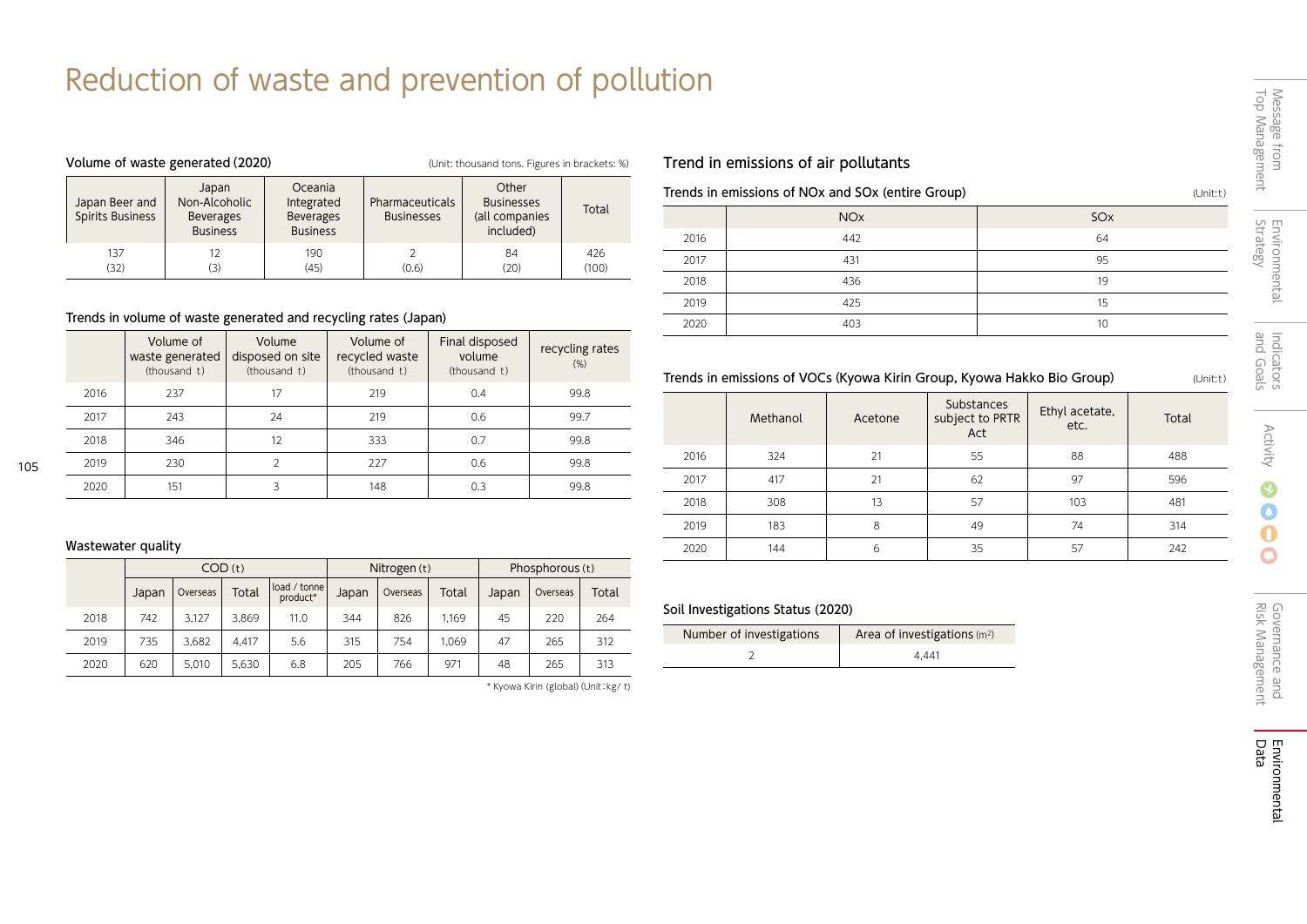## Targets regarding chemical substances

Kyowa Kirin Group

50% reduction of VOC emissions in 2020 compared to FY2003 levels

## Status of PCB management (2020)

| High-concentration<br>capacitors, reactors,<br>etc. | Trace-quantity<br>capacitor reactors, etc. | High-concentration<br>stabilizers | Trace-quantity<br>stabilizers |
|-----------------------------------------------------|--------------------------------------------|-----------------------------------|-------------------------------|
|                                                     |                                            | 58                                |                               |

## Status of asbestos management (2020)

| Number of buildings | Area $(m2)$ |
|---------------------|-------------|
| 4 buildings         | 2.440       |

## Status of HCFC management (2020) Status of HFC management (2020)

| Number of offices | Weight $(kg)$ | Number of offices | <b>Weight</b> $(kg)$ |
|-------------------|---------------|-------------------|----------------------|
| 12 locations      | 23.086        | 9 locations       | 15.382               |

÷

 $\overline{O}$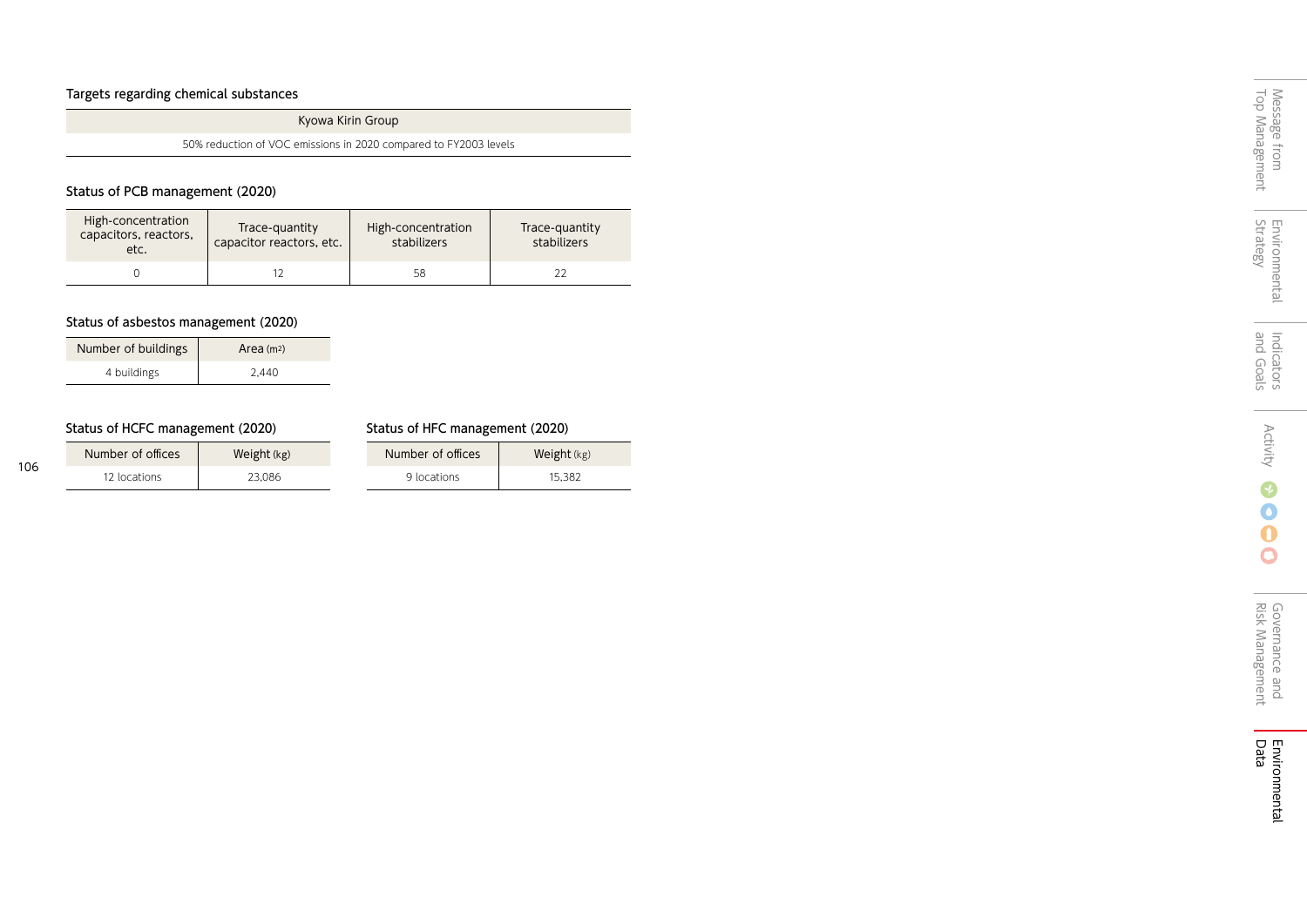# Site Data

## Kirin Brewery (2020) \*1

| <b>Brewery</b>   | Energy intensity<br>(GJ/KL) | Water use per<br>unit of production<br>(m <sup>3</sup> /kL) | GHG emissions per<br>unit of production<br>(kgCO <sub>2</sub> e/kL) | Wastewater<br>intensity<br>(m <sup>3</sup> /kL) |
|------------------|-----------------------------|-------------------------------------------------------------|---------------------------------------------------------------------|-------------------------------------------------|
| Hokkaido Chitose | 1.56                        | 4.5                                                         | 147                                                                 | 3.3                                             |
| Sendai           | 1.42                        | 11.1                                                        | 90                                                                  | 11.4                                            |
| Toride           | 1.10                        | 5.1                                                         | 47                                                                  | 4.1                                             |
| Yokohama         | 3.52                        | 6.2                                                         | 174                                                                 | 4.4                                             |
| Nagoya           | 1.20                        | 4.7                                                         | 77                                                                  | 4.2                                             |
| Shiga*2          | 1.20                        | 4.0                                                         | 72                                                                  | 3.5                                             |
| Kobe             | 1.06                        | 3.5                                                         | 59                                                                  | 3.5                                             |
| Okayama          | 1.05                        | 5.4                                                         | 75                                                                  | 4.3                                             |
| Fukuoka          | 1.43                        | 5.5                                                         | 75                                                                  | 5.3                                             |

## Kyowa Kirin Group (Japan, 2020)

| Plant                                                                     | Water use<br>(thousand $m^3$ ) | <b>GHG emissions</b><br>(tCO2e) | Waste emissions<br>(t) |
|---------------------------------------------------------------------------|--------------------------------|---------------------------------|------------------------|
| Kyowa Kirin<br>Tokyo Research Park                                        | 15                             | 2,599                           | 51                     |
| Kyowa Kirin<br>Fuji Research Park / CMC Research<br>Center                | 1.328                          | 14.120                          | 203                    |
| Kyowa Kirin<br>Bio Production Technology<br>Laboratories / Takasaki Plant | 308                            | 11.618                          | 748                    |
| Kyowa Kirin<br>Ube Plant                                                  | 73                             | 8.692                           | 462                    |

\*1 Energy intensity and unit GHG emissions include electricity sold.

#### 107 Kirin Beverage\*2(2020)

| Plant  | Water use<br>(thousand $m^3$ ) | <b>GHG emissions</b><br>(thousand tCO2e) | Waste emissions | Recycling rate<br>(%) |
|--------|--------------------------------|------------------------------------------|-----------------|-----------------------|
| Shonan | 925                            |                                          | 7.404           | 100                   |

\*2 The Shiga Plant of Kirin Beverage is included in Kirin Brewery because it is co-located with the Shiga Plant of Kirin Brewery.

## Mercian(2020)

| Plant           | Water use<br>(thousand m <sup>3</sup> ) | <b>GHG emissions</b><br>(thousand tCO2e) | Waste emissions<br>(t) | Recycling rate<br>(%) |
|-----------------|-----------------------------------------|------------------------------------------|------------------------|-----------------------|
| Fujisawa        | 292                                     |                                          | 170                    | 100                   |
| Yatsushiro      | 2.434                                   | 20                                       | 827                    | 100                   |
| $Hofu*3$        | 912                                     | 16                                       | 0.08                   | 100                   |
| Château Mercian | 31                                      | 0.4                                      | つろ                     | 100                   |

\*3 Transfer of alcohol business from Kyowa Hakko Bio to Mercian from July 2020

## KOIWAI DAIRY PRODUCTS

| Plant        | Water use per unit of production $(m^3/t)^{1/4}$ |      |      |  |
|--------------|--------------------------------------------------|------|------|--|
|              | 2018                                             | 2019 | 2020 |  |
| Koiwai Plant | 52                                               | 59   | 58   |  |

\*4 Unit water consumption for dairy products

÷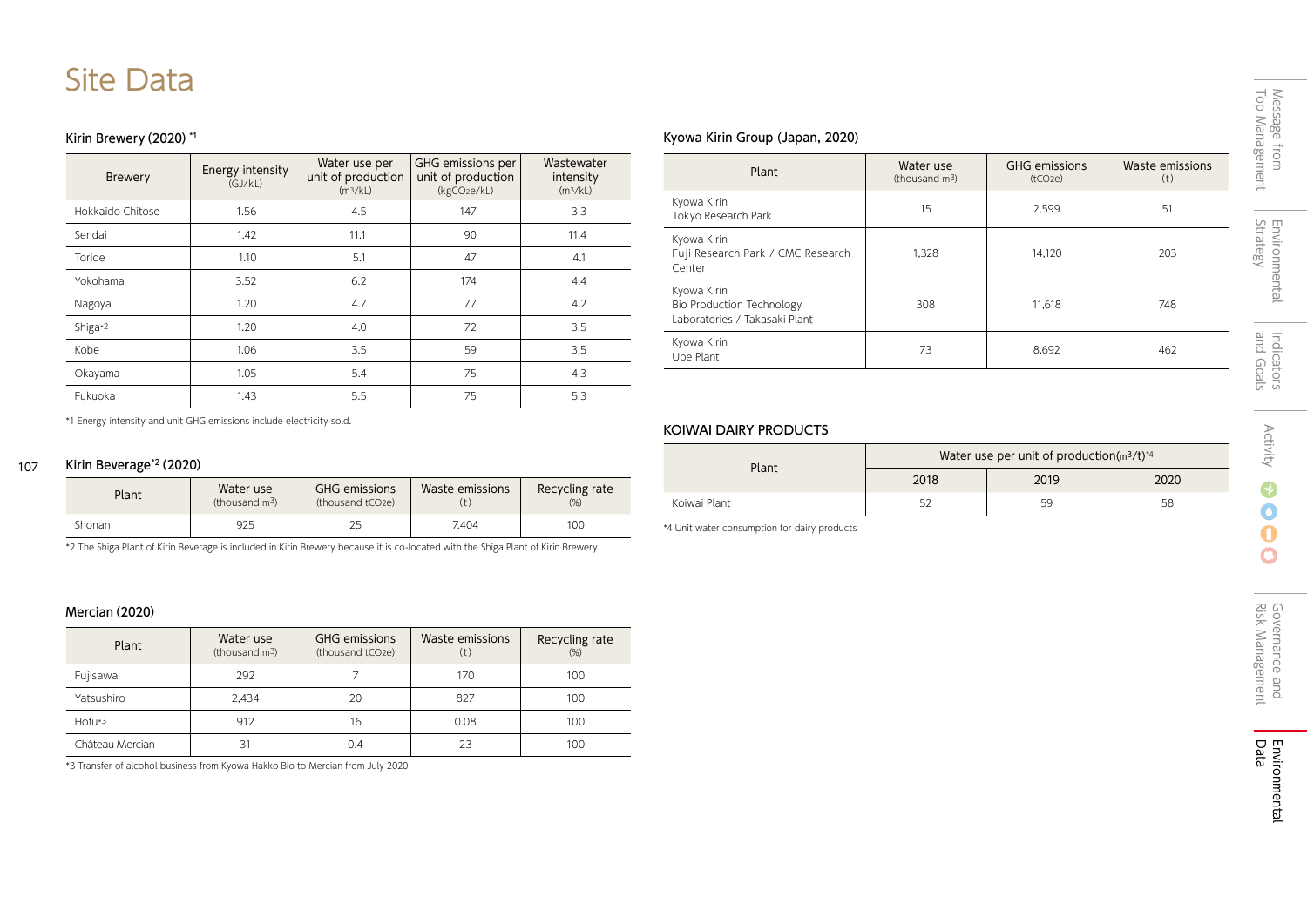# Status of Environmental Management **Certifications**

Status as of July 2021

## Japan

| Number of independently certified business locations               | h  |
|--------------------------------------------------------------------|----|
| Number of business locations making self-declaration of conformity |    |
| Number of uncertified business locations                           |    |
| Certification rate (%)                                             | 93 |

## Overseas

| Number of certified business locations   |  |
|------------------------------------------|--|
| Number of uncertified business locations |  |
| Certification rate (%)                   |  |

# Other information disclosure

## Disclosure of environmental information through products

| Label name                                | Nature of disclosure                                                                                                                                                                                                                                                                         |
|-------------------------------------------|----------------------------------------------------------------------------------------------------------------------------------------------------------------------------------------------------------------------------------------------------------------------------------------------|
| Fco-Rail                                  | In 2006, Kirin Beverage, and in 2010, Kirin Brewery were selected as "Eco-Rail"<br>mark-certified companies by the Ministry of Land, Infrastructure, Transport<br>and Tourism for proactively tackling global environmental issues with the use<br>of rail freight transport.                |
| Carbon Footprint                          | Kirin Brewery launched Carbon Footprint initiatives together with the beer<br>industry in 2008. The Product Category Rule (PCR), which is the rule for the<br>calculation of beer categories, was certified in February 2011 and revised in<br>December 2013.                                |
| Rainforest Alliance<br>certification seal | In March 2015, 500ml paper packs of Kirin Gogo-no-Kocha Straight Tea<br>were labeled with Rainforest Alliance certification seal. We plan to launch<br>new Rainforest Alliance Certified products in 2021.                                                                                   |
| <b>FSC Certification Label</b>            | Kirin Brewery and Kirin Beverage (including Tropicana) display the<br>FSC certification label on many of their paper containers to encourage<br>understanding among consumers about the importance of protecting the<br>forests. Mercian displays the label on some of its paper containers. |
| Organic Wine                              | Mercian sells organic wines certified by Euro Leaf, ECOCERT, BIODYVIN,<br>bioagricert, SOHISCERT and so on.                                                                                                                                                                                  |

 $\overline{\mathbf{C}}$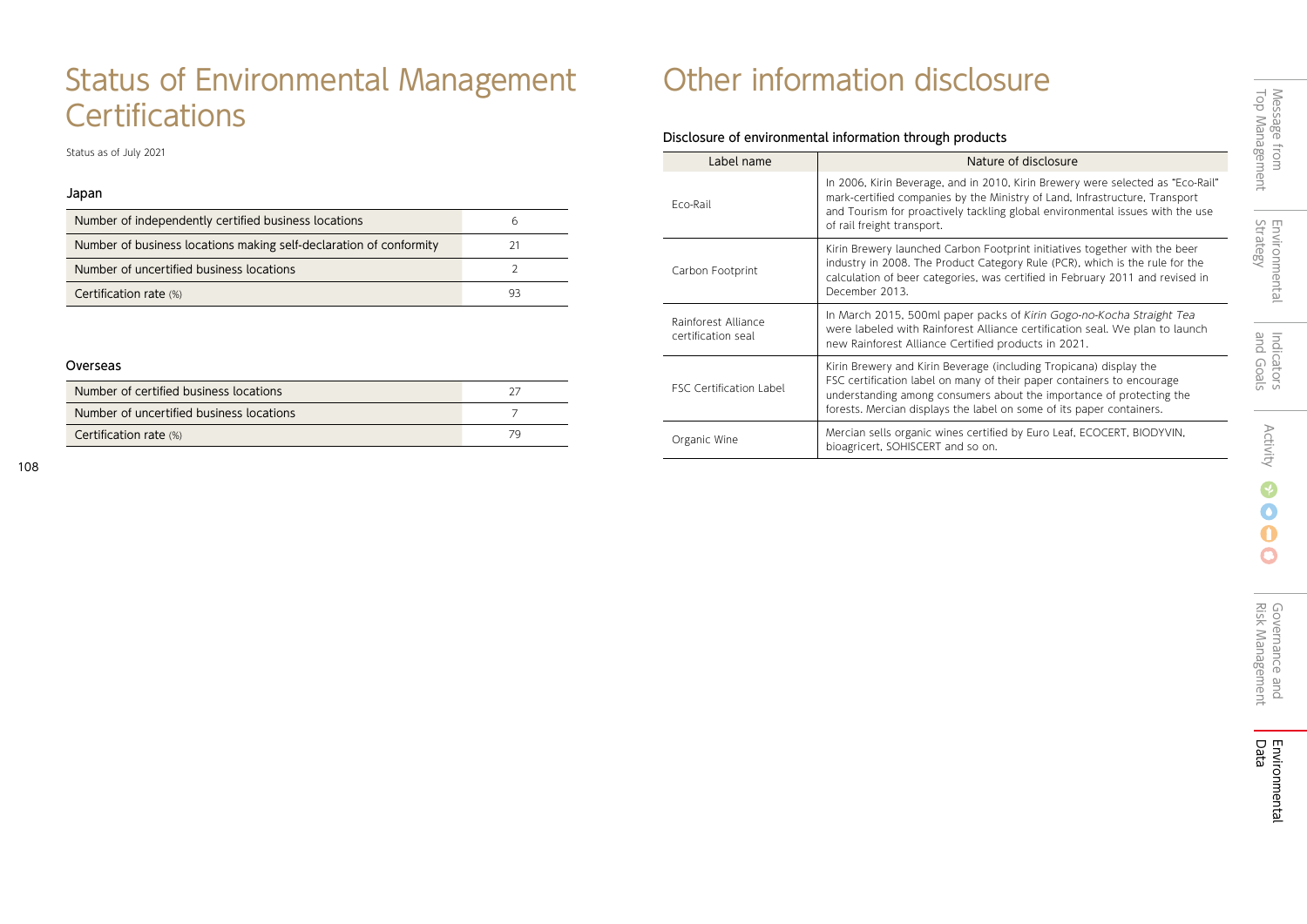# GRI Contents Index

109

J.

This report uses the following disclosure matters of the GRI Standard 2016 as reference.

| <b>GRI Contents</b><br><b>Index Standard</b> | <b>Disclosure matters</b>                                                 | Page number or URL                                                                                                                                                                                                                                                                                              |
|----------------------------------------------|---------------------------------------------------------------------------|-----------------------------------------------------------------------------------------------------------------------------------------------------------------------------------------------------------------------------------------------------------------------------------------------------------------|
| <b>General Disclosures</b>                   |                                                                           |                                                                                                                                                                                                                                                                                                                 |
| GRI 102:<br>General                          | $102 - 1$<br>Name of the organization                                     | P.5                                                                                                                                                                                                                                                                                                             |
| <b>Disclosures</b><br>2016                   | 102-2<br>Activities, brands, products, and<br>services                    | P.5<br>Domains (https://www.kirinholdings.com/en/domains/)                                                                                                                                                                                                                                                      |
|                                              | $102 - 3$<br>Location of headquarters                                     | P.5<br>Corporate Overview (https://www.kirinholdings.com/en/<br>profile/overview/)                                                                                                                                                                                                                              |
|                                              | $102 - 4$<br>Location of operations                                       | P.5<br>Group Companies (https://www.kirinholdings.com/en/<br>profile/organization/)                                                                                                                                                                                                                             |
|                                              | 102-5<br>Ownership and legal form                                         | P.5<br>Corporate Overview (https://www.kirinholdings.com/en/<br>profile/overview/)                                                                                                                                                                                                                              |
|                                              | $102 - 6$<br>Markets served                                               | P.5<br>Group Companies (https://www.kirinholdings.com/en/<br>profile/organization/)                                                                                                                                                                                                                             |
|                                              | 102-7<br>Scale of the organization                                        | P <sub>5</sub><br>Kirin Group profile (https://www.kirinholdings.com/en/<br>investors/esg/esg/)<br>Group Companies (https://www.kirinholdings.com/en/<br>profile/organization/)                                                                                                                                 |
|                                              | $102 - 8$<br>Information on employees and other<br>workers                | P.5<br>ESG data (Kirin Group profile, Employee) (https://www.<br>kirinholdings.com/en/investors/esg/esg/)                                                                                                                                                                                                       |
|                                              | 102-9<br>Supply chain                                                     | P.27, 37, 45, 59, 80<br>Promoting responsible procurement (https://www.<br>kirinholdings.com/en/impact/procurement/csr/)                                                                                                                                                                                        |
|                                              | 102-10<br>Significant changes to the organization<br>and its supply chain | P.3<br>KIRIN CSV REPORT 2020 P.77<br>ESG data (Notes) (https://www.kirinholdings.com/en/<br>investors/esg/esg/)                                                                                                                                                                                                 |
|                                              | 102-11<br>Precautionary Principle or approach                             | P.10. 78. 88-92<br>Kirin Group's Environmental Policy (https://www.<br>kirinholdings.com/en/impact/env/policy/mission/)                                                                                                                                                                                         |
|                                              | 102-12<br>External initiatives                                            | P.85-86<br>ESG data/Guideline Content Index/Third-Party Evaluations<br>(https://www.kirinholdings.com/en/investors/esg/esg/)<br>The GC and the Kirin Group (https://www.kirinholdings.<br>com/en/impact/csv_management/gc/)<br>Embracing Diversity (https://www.kirinholdings.com/en/<br>drivers/hr/diversity/) |

| <b>GRI Contents</b><br><b>Index Standard</b> | <b>Disclosure matters</b>                                                                     | Page number or URL                                                                                                                                                                                                                                                                                                                                                                     |
|----------------------------------------------|-----------------------------------------------------------------------------------------------|----------------------------------------------------------------------------------------------------------------------------------------------------------------------------------------------------------------------------------------------------------------------------------------------------------------------------------------------------------------------------------------|
|                                              | 102-13<br>Membership of associations                                                          | P.85-86                                                                                                                                                                                                                                                                                                                                                                                |
|                                              | 102-14<br>Statement from senior decision-maker                                                | P.4.6<br>Message from Top Management (https://www.<br>kirinholdings.com/en/purpose/message/)                                                                                                                                                                                                                                                                                           |
|                                              | 102-15<br>Key impacts, risks, and opportunities                                               | P.9, 12-23, 26, 28, 38-39, 42, 76<br>Business Risk Factors (https://www.kirinholdings.com/en/<br>purpose/risks/)<br>Management Issues for Sustainable Growth (Group<br>Materiality Matrix) (https://www.kirinholdings.com/en/<br>impact/materiality/)<br>Scenario analysis (TCFD) (https://www.kirinholdings.<br>com/en/impact/env/tcfd/)                                              |
|                                              | 102-16<br>Values, principles, standards, and norms<br>of behavior                             | P.5. 7. 75. 77-80. 88-92<br>Corporate Policy (https://www.kirinholdings.com/en/<br>profile/philosophy/)<br>Policy and system (https://www.kirinholdings.com/en/<br>impact/env/policy/mission/)<br>Compliance (https://www.kirinholdings.com/en/purpose/<br>governance/compliance/)<br>Promoting responsible procurement (https://www.<br>kirinholdings.com/en/impact/procurement/csr/) |
|                                              | 102-17<br>Mechanisms for advice and concerns<br>about ethics                                  | P.81<br>Compliance (https://www.kirinholdings.com/en/purpose/<br>governance/compliance/)                                                                                                                                                                                                                                                                                               |
|                                              | 102-18<br>Governance structure                                                                | P.75-78<br>Management Structure (https://www.kirinholdings.com/<br>en/purpose/governance/management/)<br>ESG data (Governance) (https://www.kirinholdings.com/<br>en/investors/esg/esg/)                                                                                                                                                                                               |
|                                              | 102-19<br>Delegating authority                                                                | P.75-78<br>System to Promote CSV (https://www.kirinholdings.com/<br>en/impact/csv_management/promotion_impact/)<br>Policy and system (https://www.kirinholdings.com/en/<br>impact/env/policy/mission/)                                                                                                                                                                                 |
|                                              | 102-20<br>Executive-level responsibility for<br>economic, environmental, and social<br>topics | P.75-78<br>System to Promote CSV (https://www.kirinholdings.com/<br>en/impact/csv_management/promotion_impact/)<br>Policy and system (https://www.kirinholdings.com/en/<br>impact/env/policy/mission/)                                                                                                                                                                                 |
|                                              | 102-21<br>Consulting stakeholders on economic,<br>environmental, and social topics            | P.82-84<br>Overview (https://www.kirinholdings.com/en/purpose/<br>governance/governance/)<br>IR Events Releases and Presentations (https://www.<br>kirinholdings.com/en/investors/library/event/archive/)<br>Stakeholder Engagement (https://www.kirinholdings.<br>com/en/impact/csv_management/stakeholders/)                                                                         |

L,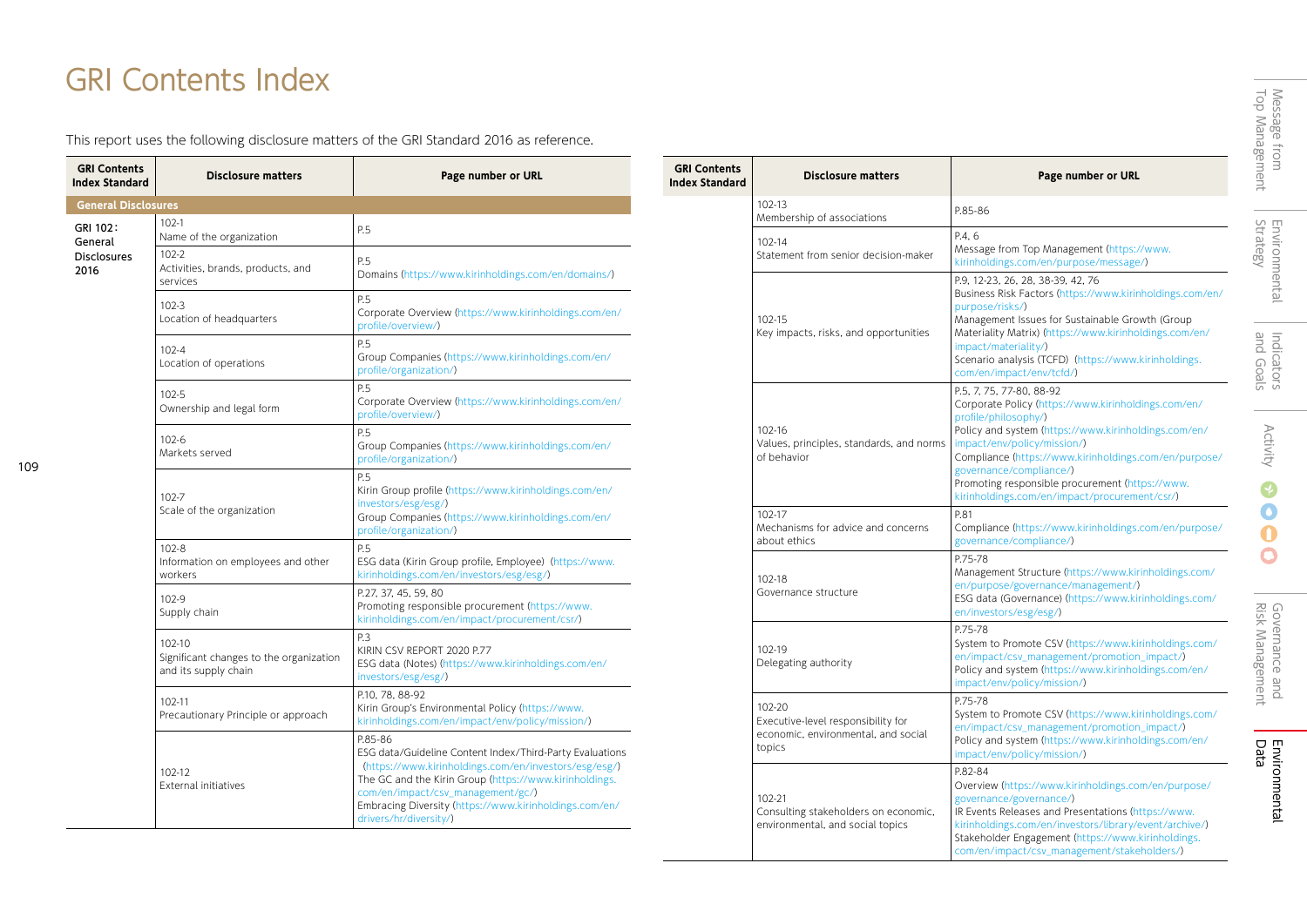| <b>GRI Contents</b><br><b>Disclosure matters</b><br><b>Index Standard</b> |                                                                                       | Page number or URL                                                                                                                                                                                                                                                                                                                                                                                                                                                                                                         |  |
|---------------------------------------------------------------------------|---------------------------------------------------------------------------------------|----------------------------------------------------------------------------------------------------------------------------------------------------------------------------------------------------------------------------------------------------------------------------------------------------------------------------------------------------------------------------------------------------------------------------------------------------------------------------------------------------------------------------|--|
| GRI 102:<br>General<br><b>Disclosures</b>                                 | 102-22<br>Composition of the highest governance<br>body and its committees            | P.75<br>KIRIN CSV REPORT 2021 P.52-54, 59<br>Management (https://www.kirinholdings.com/en/<br>purpose/governance/provisions/)                                                                                                                                                                                                                                                                                                                                                                                              |  |
| 2016                                                                      | 102-23<br>Chair of the highest governance body                                        | KIRIN CSV REPORT 2021 P.53-54<br>ESG data (Governance) (https://www.kirinholdings.com/<br>en/investors/esg/esg/)                                                                                                                                                                                                                                                                                                                                                                                                           |  |
|                                                                           | 102-24<br>Nominating and selecting the highest<br>governance body                     | KIRIN CSV REPORT 2021 P.52<br>Management Structure (https://www.kirinholdings.com/<br>en/purpose/governance/management/)                                                                                                                                                                                                                                                                                                                                                                                                   |  |
|                                                                           | 102-25<br>Conflicts of interest                                                       | KIRIN CSV REPORT 2021 P.57<br>Corporate Governance Policy (https://www.kirinholdings.<br>com/en/purpose/files/pdf/governance_policy.pdf)                                                                                                                                                                                                                                                                                                                                                                                   |  |
|                                                                           | 102-26<br>Role of highest governance body in<br>setting purpose, values, and strategy | P.75-78<br>System to Promote CSV (https://www.kirinholdings.com/<br>en/impact/csv_management/promotion_impact/)<br>Policy and system (https://www.kirinholdings.com/en/<br>impact/env/policy/mission/)                                                                                                                                                                                                                                                                                                                     |  |
|                                                                           | 102-27<br>Collective knowledge of highest<br>governance body                          | P.75<br>System to Promote CSV (https://www.kirinholdings.com/<br>en/impact/csv_management/promotion_impact/)                                                                                                                                                                                                                                                                                                                                                                                                               |  |
|                                                                           | 102-28<br>Evaluating the highest governance body'<br>s performance                    | KIRIN CSV REPORT 2021 P.58<br>System to Promote CSV (https://www.kirinholdings.com/<br>en/impact/csv_management/promotion_impact/)<br>Policy and system (https://www.kirinholdings.com/en/<br>impact/env/policy/mission/)                                                                                                                                                                                                                                                                                                  |  |
|                                                                           | 102-29<br>Identifying and managing economic,<br>environmental, and social impacts     | P.9, 75-78<br>System to Promote CSV (https://www.kirinholdings.com/<br>en/impact/csv_management/promotion_impact/)<br>Stakeholder Engagement (https://www.kirinholdings.com/<br>en/impact/csv_management/stakeholders/)<br>Policy and system (https://www.kirinholdings.com/en/<br>impact/env/policy/mission/)                                                                                                                                                                                                             |  |
|                                                                           | 102-30<br>Effectiveness of risk management<br>processes                               | P.9.76<br>System to Promote CSV (https://www.kirinholdings.com/<br>en/impact/csv_management/promotion_impact/)<br>Policy and system (https://www.kirinholdings.com/en/<br>impact/env/policy/mission/)                                                                                                                                                                                                                                                                                                                      |  |
|                                                                           | 102-31<br>Review of economic, environmental, and<br>social topics                     | P.9. 74-76<br>System to Promote CSV (https://www.kirinholdings.com/<br>en/impact/csv_management/promotion_impact/)                                                                                                                                                                                                                                                                                                                                                                                                         |  |
|                                                                           | 102-32<br>Highest governance body's role in<br>sustainability reporting               | The Kirin Group's Environmental Vision 2050 has been<br>approved by the Board of Kirin Holdings.<br>The overall content of the Kirin Group Environmental<br>Report is supervised by the Senior Executive Officer (in<br>charge of CSV strategy, Group general environmental<br>manager) of Kirin Holdings Company, Limited.<br>System to Promote CSV (https://www.kirinholdings.com/<br>en/impact/csv_management/promotion_impact/)<br>Policy and system (https://www.kirinholdings.com/en/<br>impact/env/policy/mission/) |  |

| <b>GRI Contents</b><br>Index Standard | <b>Disclosure matters</b>                                               | Page number or URL                                                                                                                                                                                                                                                                                                                                                                                                                                        |
|---------------------------------------|-------------------------------------------------------------------------|-----------------------------------------------------------------------------------------------------------------------------------------------------------------------------------------------------------------------------------------------------------------------------------------------------------------------------------------------------------------------------------------------------------------------------------------------------------|
|                                       | 102-33<br>Communicating critical concerns                               | P.75-78<br>System to Promote CSV (https://www.kirinholdings.com/<br>en/impact/csv_management/promotion_impact/)<br>Risk Management (https://www.kirinholdings.com/en/<br>purpose/governance/risk management/)<br>Policy and system (https://www.kirinholdings.com/en/<br>impact/env/policy/mission/)                                                                                                                                                      |
|                                       | 102-35<br>Remuneration policies                                         | P.75<br>KIRIN CSV REPORT 2021 P.60-61<br>Remuneration of Officers (https://www.kirinholdings.com/<br>en/purpose/governance/conpensation/)                                                                                                                                                                                                                                                                                                                 |
|                                       | 102-36<br>Process for determining remuneration                          | KIRIN CSV REPORT 2021 P.60-61<br>Remuneration of Officers (https://www.kirinholdings.com/<br>en/purpose/governance/conpensation/)                                                                                                                                                                                                                                                                                                                         |
|                                       | 102-40<br>List of stakeholder groups                                    | P.82-86<br>Stakeholder Engagement (https://www.kirinholdings.com/<br>en/impact/csv_management/stakeholders/)                                                                                                                                                                                                                                                                                                                                              |
|                                       | 102-41<br>Collective bargaining agreements                              | ESG data (Employee) (https://www.kirinholdings.com/en/<br>investors/esg/esg/)                                                                                                                                                                                                                                                                                                                                                                             |
|                                       | $102 - 42$<br>Identifying and selecting stakeholders                    | P.82-86<br>Stakeholder Engagement (https://www.kirinholdings.com/<br>en/impact/csv_management/stakeholders/)                                                                                                                                                                                                                                                                                                                                              |
|                                       | 102-43<br>Approach to stakeholder engagement                            | P.82-86<br>Stakeholder Engagement (https://www.kirinholdings.com/<br>en/impact/csv_management/stakeholders/)<br>Our CSV Commitment (https://www.kirinholdings.com/<br>en/impact/csv_management/commitment/#sect03)<br>A Responsible Alcohol Producer (https://www.<br>kirinholdings.com/en/impact/alcohol/policies/)<br>Embedding the Kirin Group Human Rights Policy in<br>practice (https://www.kirinholdings.com/en/impact/<br>human_rights/policies/) |
|                                       | 102-44<br>Key topics and concerns raised                                | P.82-84<br>Stakeholder Engagement (https://www.kirinholdings.com/<br>en/impact/csv_management/stakeholders/)<br>Embedding the Kirin Group Human Rights Policy in<br>practice (https://www.kirinholdings.com/en/impact/<br>human_rights/policies/)                                                                                                                                                                                                         |
|                                       | 102-45<br>Entities included in the consolidated<br>financial statements | P.3<br>Group Companies (https://www.kirinholdings.com/en/<br>profile/organization/)                                                                                                                                                                                                                                                                                                                                                                       |
|                                       | 102-46<br>Defining report content and topic Boundaries                  | P.8-10, 77<br>Our CSV Commitment (https://www.kirinholdings.com/<br>en/impact/csv_management/commitment/#sect03)<br>Management Issues for Sustainable Growth (Group<br>Materiality Matrix) (https://www.kirinholdings.com/en/<br>impact/materiality/)                                                                                                                                                                                                     |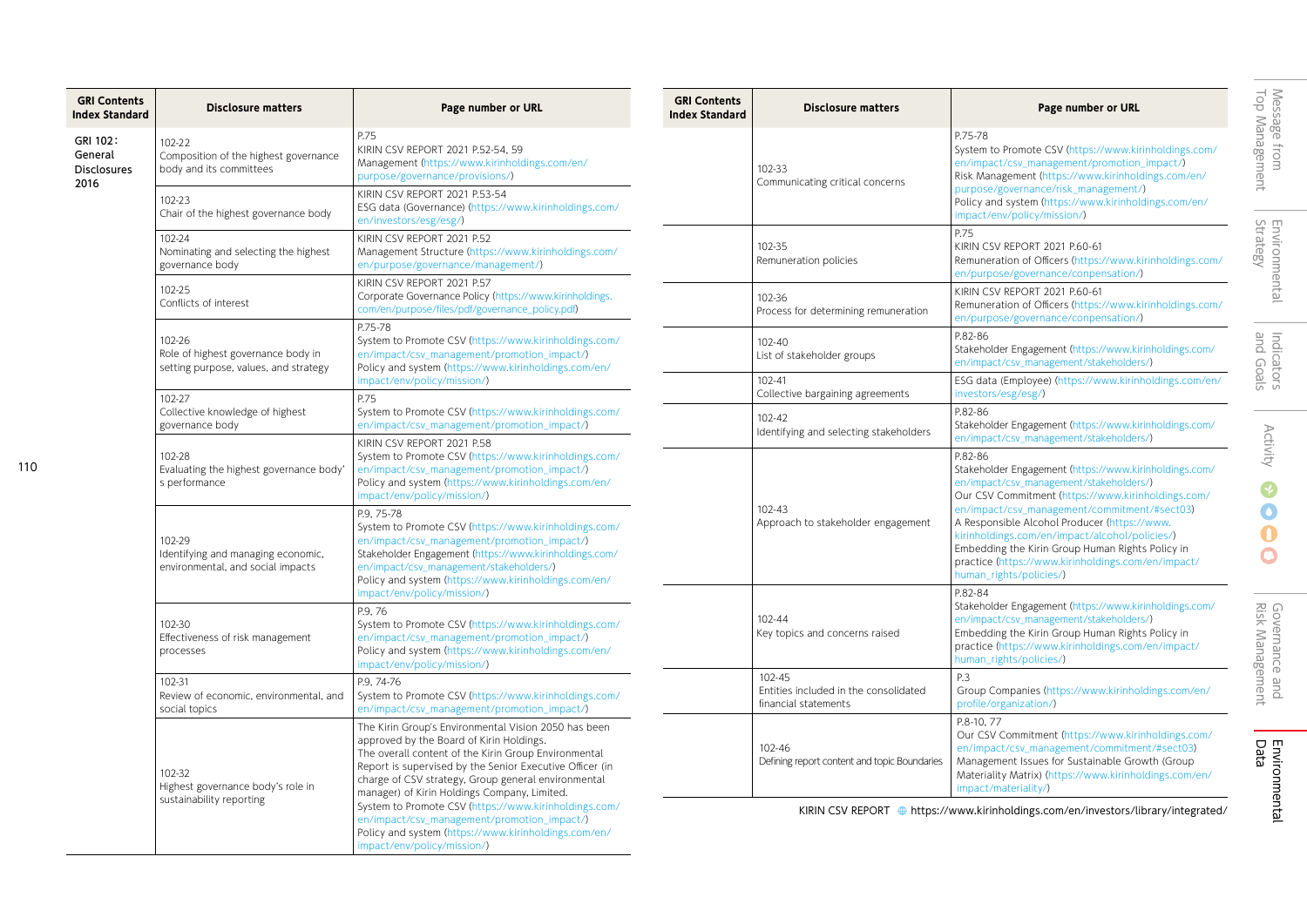| <b>GRI Contents</b><br><b>Index Standard</b>                              | <b>Disclosure matters</b>                                             | Page number or URL                                                                                                                                                                                                                                           |
|---------------------------------------------------------------------------|-----------------------------------------------------------------------|--------------------------------------------------------------------------------------------------------------------------------------------------------------------------------------------------------------------------------------------------------------|
| GRI 102:<br>General<br><b>Disclosures</b><br>2016                         | 102-47<br>List of material topics                                     | P.8-11, 19-23, 26<br>Our CSV Commitment (https://www.kirinholdings.com/<br>en/impact/csv_management/commitment/#sect03)<br>Management Issues for Sustainable Growth (Group<br>Materiality Matrix) (https://www.kirinholdings.com/en/<br>impact/materiality/) |
|                                                                           | 102-48<br>Restatements of information                                 | No corrections to the previous year's report.<br>See page 93 for changes in the calculation<br>boundaries due to business divestitures.                                                                                                                      |
|                                                                           | 102-49<br>Changes in reporting                                        | P.3<br>ESG data (Notes) (https://www.kirinholdings.com/en/<br>investors/esg/esg/)                                                                                                                                                                            |
|                                                                           | 102-50<br>Reporting period                                            | P.3                                                                                                                                                                                                                                                          |
|                                                                           | 102-51<br>Date of most recent report                                  | <b>July 2020</b>                                                                                                                                                                                                                                             |
|                                                                           | 102-52<br>Reporting cycle                                             | Year                                                                                                                                                                                                                                                         |
|                                                                           | 102-53<br>Contact point for questions regarding<br>the report         | Back cover                                                                                                                                                                                                                                                   |
|                                                                           | 102-54<br>Claims of reporting in accordance with<br>the GRI Standards | P.3                                                                                                                                                                                                                                                          |
|                                                                           | 102-55<br>GRI content index                                           | P.109-113<br>GRI Contents Index (https://www.kirinholdings.co.jp/<br>csv/esg_gri/gri.html)                                                                                                                                                                   |
|                                                                           | 102-56<br>External assurance                                          | P.116                                                                                                                                                                                                                                                        |
| <b>Material topics</b>                                                    |                                                                       |                                                                                                                                                                                                                                                              |
| <b>Biological Resources</b><br>GRI 103:<br>Management<br>Approach<br>2016 | $103-1$<br>Explanation of the material topic and<br>its Boundary      | P.10-21, 27<br>Our CSV Commitment (https://www.kirinholdings.com/<br>en/impact/csv_management/commitment/#sect03)<br>Management Issues for Sustainable Growth (Group<br>Materiality Matrix) (https://www.kirinholdings.com/en/<br>impact/materiality/)       |
|                                                                           | $103 - 2$<br>The management approach and its<br>components            | P.10-12, 19-23, 27-36, 90-92<br>Our CSV Commitment (https://www.kirinholdings.com/<br>en/impact/csv_management/commitment/#sect03)<br>System to Promote CSV (https://www.kirinholdings.com/<br>en/impact/csv_management/promotion_impact/)                   |
|                                                                           | $103 - 3$<br>Evaluation of the management<br>approach                 | P.15, 23, 26, 28<br>Our CSV Commitment (https://www.kirinholdings.com/<br>en/impact/csv_management/commitment/#sect03)<br>System to Promote CSV (https://www.kirinholdings.com/<br>en/impact/csv_management/promotion_impact/)                               |

| <b>GRI Contents</b><br><b>Index Standard</b> | <b>Disclosure matters</b>                                                                                                     | Page number or URL                                                                                                                                                                                                                                            |                                          |  |
|----------------------------------------------|-------------------------------------------------------------------------------------------------------------------------------|---------------------------------------------------------------------------------------------------------------------------------------------------------------------------------------------------------------------------------------------------------------|------------------------------------------|--|
| GRI 304:<br>Biodiversity<br>2016             | 304-2<br>Significant impacts of activities,<br>products, and services on biodiversity                                         | P.29-36, 48                                                                                                                                                                                                                                                   | Top Management<br>Message from           |  |
|                                              | 304-3<br>Habitats protected or restored                                                                                       | P.31-35                                                                                                                                                                                                                                                       |                                          |  |
|                                              | $304 - 4$<br>IUCN Red List species and national<br>conservation list species with habitats<br>in areas affected by operations | P.31-33, 35                                                                                                                                                                                                                                                   | Strategy<br>Environmenta                 |  |
| <b>Water Resources</b>                       |                                                                                                                               |                                                                                                                                                                                                                                                               |                                          |  |
| GRI 103:<br>Management<br>Approach<br>2016   | $103-1$<br>Explanation of the material topic and<br>its Boundary                                                              | P.10-21, 37<br>Our CSV Commitment (https://www.kirinholdings.com/<br>en/impact/csv_management/commitment/#sect03)<br>Management Issues for Sustainable Growth (Group                                                                                          |                                          |  |
|                                              |                                                                                                                               | Materiality Matrix) (https://www.kirinholdings.com/en/<br>impact/materiality/)                                                                                                                                                                                | and Goals<br>Indicators                  |  |
|                                              | 103-2<br>The management approach and its<br>components                                                                        | P.10-12, 19-23, 37-43, 92<br>Our CSV Commitment (https://www.kirinholdings.com/<br>en/impact/csv_management/commitment/#sect03)<br>System to Promote CSV (https://www.kirinholdings.com/                                                                      |                                          |  |
|                                              |                                                                                                                               | en/impact/csv_management/promotion_impact/)                                                                                                                                                                                                                   |                                          |  |
|                                              | 103-3<br>Evaluation of the management                                                                                         | P.16-17, 22, 24, 26, 38<br>Our CSV Commitment (https://www.kirinholdings.com/<br>en/impact/csv_management/commitment/#sect03)                                                                                                                                 | <b>Activity</b>                          |  |
|                                              | approach                                                                                                                      | System to Promote CSV (https://www.kirinholdings.com/<br>en/impact/csv_management/promotion_impact/)                                                                                                                                                          |                                          |  |
| GRI 303: Water<br>and Effluents<br>2018      | $303-1$<br>Interactions with water as a shared<br>resource                                                                    | P.37-43<br>Water Resources (https://www.kirinholdings.com/en/<br>impact/env/3_2/)                                                                                                                                                                             |                                          |  |
|                                              | 303-2<br>Management of water discharge related<br>impacts                                                                     | P.43                                                                                                                                                                                                                                                          |                                          |  |
|                                              | 303-3<br>Water withdrawal                                                                                                     | P.38-39, 93, 95-98, 107<br>ESG data (Water resources) (https://www.kirinholdings.<br>co.jp/csv/esg_gri/esg.html)                                                                                                                                              |                                          |  |
|                                              | $303 - 4$<br>Water discharge                                                                                                  | P.93, 95-96, 98, 105, 107<br>ESG data (Water resources) (https://www.kirinholdings.<br>co.jp/csv/esg_gri/esg.html)                                                                                                                                            | <b>Risk Management</b><br>Governance and |  |
|                                              | 303-5<br>Water consumption                                                                                                    | P.38-39, 44, 93, 95-98, 107                                                                                                                                                                                                                                   |                                          |  |
|                                              | <b>Containers and Packaging</b>                                                                                               |                                                                                                                                                                                                                                                               |                                          |  |
| GRI 103:<br>Management<br>Approach<br>2016   | $103-1$<br>Explanation of the material topic and<br>its Boundary                                                              | P.10-11, 19-21, 45<br>Our CSV Commitment (https://www.kirinholdings.com/<br>en/impact/csv_management/commitment/#sect03)<br>Management Issues for Sustainable Growth (Group<br>Materiality Matrix) (https://www.kirinholdings.com/en/<br>impact/materiality/) | Data<br>Environmental                    |  |
|                                              | 103-2<br>The management approach and its<br>components                                                                        | P.10-11, 19-23, 46-56, 89, 92<br>Our CSV Commitment (https://www.kirinholdings.com/<br>en/impact/csv_management/commitment/#sect03)<br>System to Promote CSV (https://www.kirinholdings.com/<br>en/impact/csv_management/promotion_impact/)                   |                                          |  |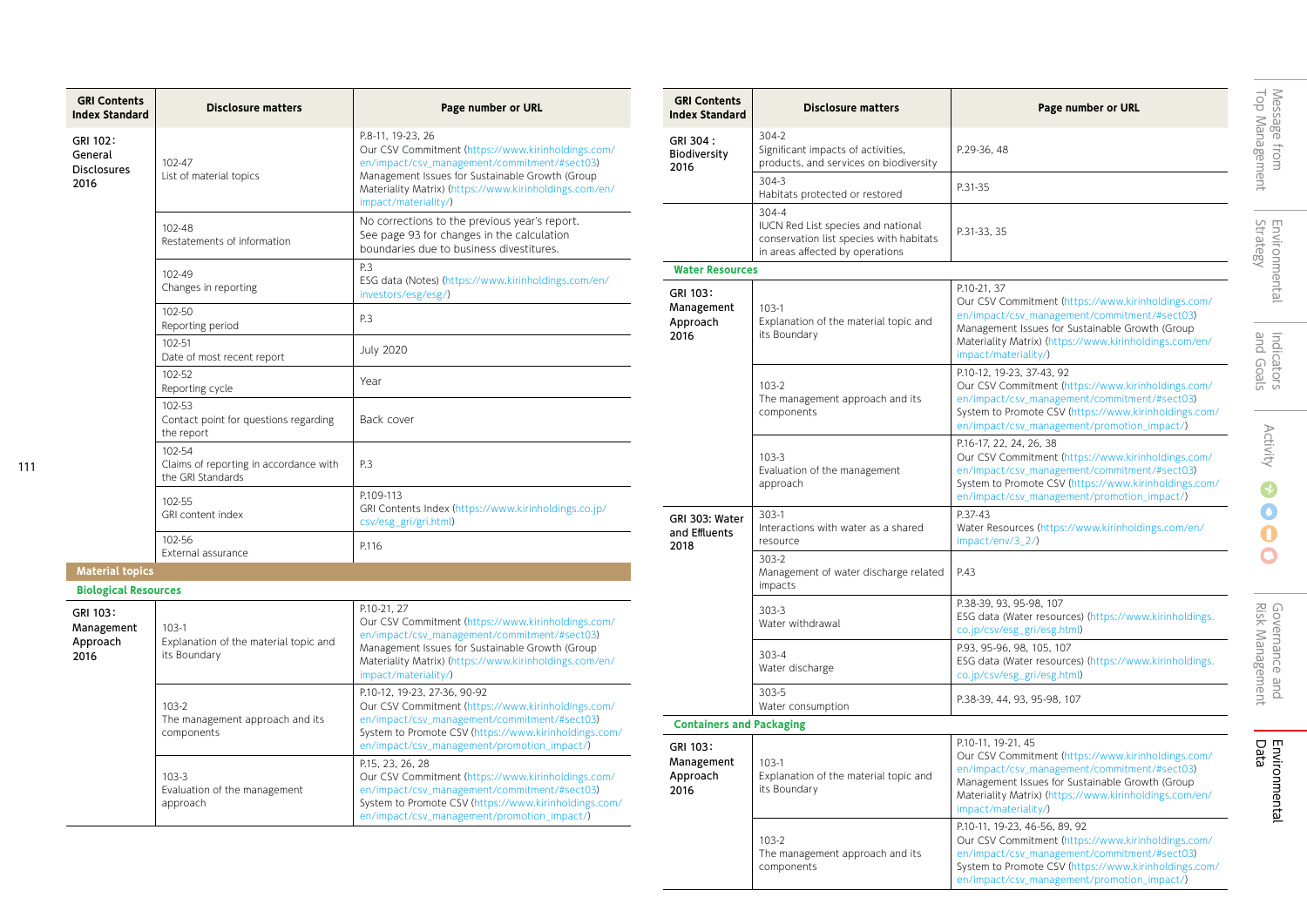| <b>GRI Contents</b><br><b>Index Standard</b>                                | <b>Disclosure matters</b>                                                                    | Page number or URL                                                                                                                                                                                                                                     |
|-----------------------------------------------------------------------------|----------------------------------------------------------------------------------------------|--------------------------------------------------------------------------------------------------------------------------------------------------------------------------------------------------------------------------------------------------------|
| GRI 103:<br>Management<br>Approach<br>2016                                  | $103 - 3$<br>Evaluation of the management<br>approach                                        | P.16-18, 22, 26, 46<br>Our CSV Commitment (https://www.kirinholdings.com/<br>en/impact/csv_management/commitment/#sect03)<br>System to Promote CSV (https://www.kirinholdings.com/<br>en/impact/csv_management/promotion_impact/)                      |
| GRI 301:<br>$301-1$<br>Materials 2016<br>Materials used by weight or volume |                                                                                              | P.46, 58, 96, 98-99<br>ESG data (Containers and packaging) (https://www.<br>kirinholdings.com/en/impact/env/3_4/)                                                                                                                                      |
|                                                                             | $301-2$<br>Recycled input materials used                                                     | P.22,46-47, 53-54, 58, 99, 107<br>Containers and packaging (https://www.kirinholdings.<br>com/en/impact/env/3_4/)                                                                                                                                      |
|                                                                             | $301 - 3$<br>Reclaimed products and their<br>packaging materials                             | P.52, 57-58, 99<br>Containers and packaging (https://www.kirinholdings.<br>co.jp/csv/env/packaging.html)                                                                                                                                               |
| <b>Climate Change</b>                                                       |                                                                                              |                                                                                                                                                                                                                                                        |
| GRI 103:<br>Management<br>Approach<br>2016                                  | $103-1$<br>Explanation of the material topic and its<br>Boundary                             | P.10-21, 59<br>Our CSV Commitment (https://www.kirinholdings.com/<br>en/impact/csv_management/commitment/#sect03)<br>Management Issues for Sustainable Growth (Group<br>Materiality Matrix) (https://www.kirinholdings.com/en/<br>impact/materiality/) |
|                                                                             | $103-2$<br>The management approach and its<br>components                                     | P.10-12, 19-23, 60-70, 92<br>Our CSV Commitment (https://www.kirinholdings.com/<br>en/impact/csv_management/commitment/#sect03)<br>System to Promote CSV (https://www.kirinholdings.com/<br>en/impact/csv_management/promotion_impact/)                |
|                                                                             | $103-3$<br>Evaluation of the management approach                                             | P.17-18, 22, 24, 26, 60<br>Our CSV Commitment (https://www.kirinholdings.com/<br>en/impact/csv_management/commitment/#sect03)<br>System to Promote CSV (https://www.kirinholdings.com/<br>en/impact/csv_management/promotion_impact/)                  |
| GRI 201:<br>Economic<br>Performance<br>2016                                 | $201-2$<br>Financial implications and other risks<br>and opportunities due to climate change | P.12-20<br>Scenario Analysis (TCFD) (https://www.kirinholdings.<br>co.jp/csv/env/tcfd.html)                                                                                                                                                            |
| GRI 302:<br>Energy 2016                                                     | 302-1<br>Energy consumption within the<br>organization                                       | P.73, 93, 96, 100, 103<br>ESG data(Climate Change) (https://www.kirinholdings.<br>com/en/investors/esg/esg/)                                                                                                                                           |
|                                                                             | 302-2<br>Energy consumption outside of the<br>organization                                   | P.103                                                                                                                                                                                                                                                  |
|                                                                             | 302-3<br>Energy intensity                                                                    | P.107                                                                                                                                                                                                                                                  |
|                                                                             | 302-4<br>Reduction of energy consumption                                                     | P.93, 96, 100, 103                                                                                                                                                                                                                                     |
|                                                                             | 302-5<br>Reductions in energy requirements of<br>products and services                       | P.103                                                                                                                                                                                                                                                  |

| <b>GRI Contents</b><br><b>Index Standard</b> | <b>Disclosure matters</b>                                                                   | Page number or URL                                                                                                                                                                                                                                                    |
|----------------------------------------------|---------------------------------------------------------------------------------------------|-----------------------------------------------------------------------------------------------------------------------------------------------------------------------------------------------------------------------------------------------------------------------|
| GRI 305:<br>Emissions 2016                   | 305-1<br>Direct (Scope 1) GHG emissions                                                     | P.71, 93-94, 100-102<br>ESG data (Climate change) (https://www.kirinholdings.<br>com/en/investors/esg/esg/)                                                                                                                                                           |
|                                              | 305-2<br>Energy indirect (Scope 2) GHG<br>emissions)                                        | P.71, 93-94, 101-102<br>ESG data (Climate change) (https://www.kirinholdings.<br>com/en/investors/esg/esg/)                                                                                                                                                           |
|                                              | 305-3<br>Other indirect (Scope 3) GHG emissions                                             | P.60, 71-72, 93-94, 101-102<br>ESG data (Climate change) (https://www.kirinholdings.<br>com/en/investors/esg/esg/)                                                                                                                                                    |
|                                              | 305-4<br>GHG emissions intensity                                                            | P.72, 93-94, 99-100, 107<br>ESG data (Climate change) (https://www.kirinholdings.<br>com/en/investors/esg/esg/)                                                                                                                                                       |
|                                              | 305-5<br>Reduction of GHG emissions                                                         | P.22, 60-62, 65-66, 68-69, 71-73, 93-94, 102<br>Climate change (https://www.kirinholdings.com/en/<br>impact/env/3_1/)                                                                                                                                                 |
|                                              | 305-6<br>Emissions of ozone-depleting substances<br>(ODS)                                   | P.105                                                                                                                                                                                                                                                                 |
|                                              | 305-7<br>Nitrogen oxides (NOx), sulfur oxides<br>(SOx), and other significant air emissions | P.96, 105-106<br>ESG data (Reducing industrial wastes and preventing<br>pollution) (https://www.kirinholdings.com/en/investors/<br>esg/esg/)                                                                                                                          |
|                                              | Waste and prevention of pollution                                                           |                                                                                                                                                                                                                                                                       |
| GRI 103:<br>Management<br>Approach<br>2016   | $103 - 1$<br>Explanation of the material topic and its<br>Boundary                          | P.10-11, 19-21, 27, 45, 79<br>Our CSV Commitment (https://www.kirinholdings.com/<br>en/impact/csv_management/commitment/#sect03)<br>Management Issues for Sustainable Growth (Group<br>Materiality Matrix) (https://www.kirinholdings.com/en/<br>impact/materiality/) |
|                                              | $103 - 2$<br>The management approach and its<br>components                                  | P.10-11, 19-23, 36, 46-56, 79, 89, 92<br>Our CSV Commitment (https://www.kirinholdings.com/<br>en/impact/csv_management/commitment/#sect03)<br>System to Promote CSV (https://www.kirinholdings.com/<br>en/impact/csv_management/promotion_impact/)                   |
|                                              | $103 - 3$<br>Evaluation of the management approach                                          | P.16-17, 22, 24, 26, 28, 46<br>Our CSV Commitment (https://www.kirinholdings.com/<br>en/impact/csv_management/commitment/#sect03)<br>System to Promote CSV (https://www.kirinholdings.com/<br>en/impact/csv_management/promotion_impact/)                             |
| GRI 306:<br><b>Waste 2020</b>                | 306-1<br>Waste generation and significant waste-<br>related impacts                         | P.36, 45, 79                                                                                                                                                                                                                                                          |
|                                              | 306-2<br>Management of significant waste-related<br>impacts                                 | P.11, 19-23, 36, 46-47, 49-56, 79                                                                                                                                                                                                                                     |
|                                              | 306-3<br>Waste generated                                                                    | P.93, 96, 105, 107<br>ESG data (Reducing industrial wastes and preventing<br>pollution) (https://www.kirinholdings.com/en/investors/<br>esg/esg/)                                                                                                                     |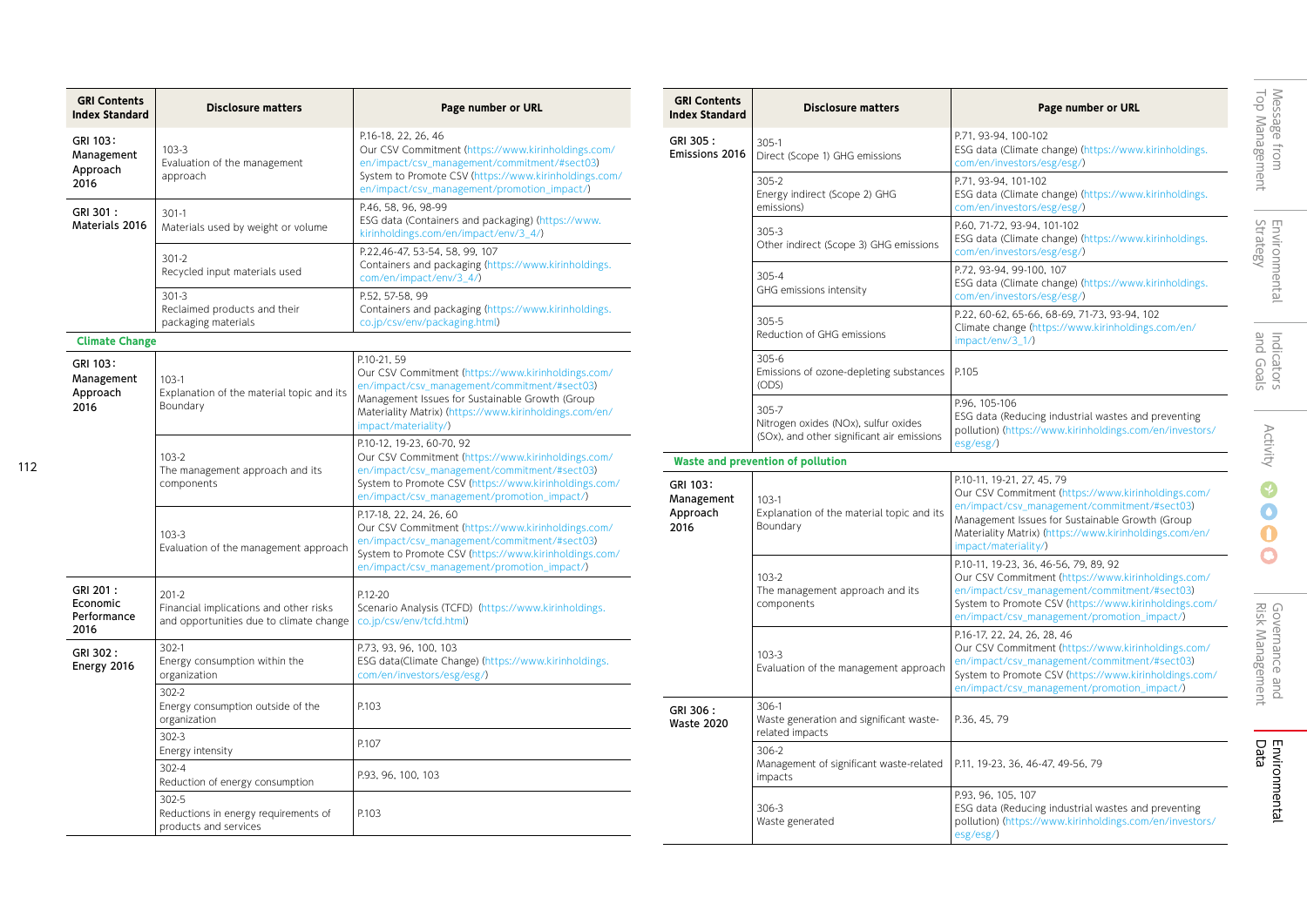| <b>GRI Contents</b><br><b>Index Standard</b>                                                                          | <b>Disclosure matters</b>                                                        | Page number or URL                                                                                                                                                                                                                                                                                                                                 |
|-----------------------------------------------------------------------------------------------------------------------|----------------------------------------------------------------------------------|----------------------------------------------------------------------------------------------------------------------------------------------------------------------------------------------------------------------------------------------------------------------------------------------------------------------------------------------------|
| GRI 306:<br><b>Waste 2020</b>                                                                                         | $306 - 4$<br>Waste diverted from disposal                                        | P.58, 93, 96, 99, 105, 107<br>ESG data (Reducing industrial wastes and preventing<br>pollution) (https://www.kirinholdings.com/en/investors/<br>esg/esg/)                                                                                                                                                                                          |
|                                                                                                                       | 306-5<br>Waste directed to disposal                                              | P.93, 96, 105                                                                                                                                                                                                                                                                                                                                      |
| GRI 307:<br>307-1<br>Environmental<br>Non-compliance with environmental laws<br>Compliance<br>and regulations<br>2016 |                                                                                  | No legal violations in the year<br>ESG data (Environmental management) (https://www.<br>kirinholdings.com/en/investors/esg/esg/)                                                                                                                                                                                                                   |
| <b>Supply chain</b>                                                                                                   |                                                                                  |                                                                                                                                                                                                                                                                                                                                                    |
| GRI 103:<br>Management<br>Approach<br>2016                                                                            | $103-1$<br>Explanation of the material topic and its<br>Boundary                 | P.10, 19-21, 27, 37, 45, 59<br>Our CSV Commitment (https://www.kirinholdings.com/<br>en/impact/csv_management/commitment/#sect03)<br>Management Issues for Sustainable Growth (Group<br>Materiality Matrix) (https://www.kirinholdings.com/en/<br>impact/materiality/)                                                                             |
|                                                                                                                       | 103-2<br>The management approach and its<br>components                           | P.10-12, 19-23, 80-82<br>Our CSV Commitment (https://www.kirinholdings.com/<br>en/impact/csv_management/commitment/#sect03)<br>System to Promote CSV (https://www.kirinholdings.com/<br>en/impact/csv_management/promotion_impact/)<br>Promoting responsible procurement (https://www.<br>kirinholdings.com/en/impact/procurement/csr/)            |
|                                                                                                                       | $103-3$<br>Evaluation of the management approach                                 | P.22, 24, 26, 28, 38, 46, 60, 81<br>Our CSV Commitment (https://www.kirinholdings.com/<br>en/impact/csv_management/commitment/#sect03)<br>System to Promote CSV (https://www.kirinholdings.com/<br>en/impact/csv_management/promotion_impact/)<br>Promoting responsible procurement (https://www.<br>kirinholdings.com/en/impact/procurement/csr/) |
| GRI 308:<br>Supplier<br>Environmental<br>Assessment<br>2016                                                           | 308-2<br>Negative environmental impacts in the<br>supply chain and actions taken | P.16-17, 28-29, 33, 36, 38-39, 47-48, 63, 66, 81<br>ESG data (Supplier) (https://www.kirinholdings.com/en/<br>investors/esg/esg/)                                                                                                                                                                                                                  |

113

# TCFD Recommendations' Recommended Disclosure Index

|                        | <b>Recommended Disclosure</b>                                                                                                                                       | Page                                                       |
|------------------------|---------------------------------------------------------------------------------------------------------------------------------------------------------------------|------------------------------------------------------------|
| Governance             | a) Describe the board's oversight of climate-related risks and opportunities.                                                                                       | P.12, 75, 77                                               |
|                        | b) Describe management's role in assessing and managing climate-related<br>risks and opportunities.                                                                 | P.12, 75, 77                                               |
| Strategy               | a) Describe the climate-related risks and opportunities the organization has<br>identified over the short, medium, and long term.                                   | P.12-19                                                    |
|                        | b) Describe the impact of climate-related risks and opportunities on the<br>organization's businesses, strategy, and financial planning.                            | P.12-19                                                    |
|                        | c) Describe the resilience of the organization's strategy, taking into<br>consideration different climate-related scenarios, including a 2° C or lower<br>scenario. | P.12-20                                                    |
| Risk<br>Management     | a) Describe the organization's processes for identifying and assessing climate-<br>related risks.                                                                   | P.12, 76                                                   |
|                        | b) Describe the organization's processes for managing climate-related risks.                                                                                        | P.12, 76-78, 80                                            |
|                        | c) Describe how processes for identifying, assessing, and managing climate-<br>related risks are integrated into the organization's overall risk management.        | P.12, 76-78, 80                                            |
| Metrics and<br>Targets | a) Disclose the metrics used by the organization to assess climate-related<br>risks and opportunities in line with its strategy and risk management<br>process.     | P.12, 17-18, 21-23, 60<br>KIRIN CSV REPORT 2021<br>P.61-62 |
|                        | b) Disclose Scope 1, Scope 2, and, if appropriate, Scope 3 greenhouse gas<br>(GHG) emissions, and the related risks.                                                | P.12, 14, 60, 71-73, 99-102                                |
|                        | c) Describe the targets used by the organization to manage climate-related<br>risks and opportunities and performance against targets.                              | P.10, 12, 14, 21-23, 26,<br>60, 71-73, 102                 |

# CDSB framework

|               | <b>Reporting requirements</b>                                | Page                                                                                                                                                                        |
|---------------|--------------------------------------------------------------|-----------------------------------------------------------------------------------------------------------------------------------------------------------------------------|
| <b>REQ-01</b> | Governance                                                   | P.4, 6, 12, 75-78                                                                                                                                                           |
| <b>REQ-02</b> | Management's environmental<br>policies, strategy and targets | P.7, 9-23, 27, 28, 37, 39, 45, 59, 82-86                                                                                                                                    |
| REQ-03        | Risks and opportunities                                      | P.12-20                                                                                                                                                                     |
| REQ-04        | Sources of environmental impacts                             | P.28, 29, 31, 33, 35, 36, 44, 46, 57-58, 71-73, 93-103, 105-106                                                                                                             |
| <b>REQ-05</b> | Performance and comparative<br>analysis                      | P.22, 26, 28, 38, 46, 60                                                                                                                                                    |
| REQ-06        | Outlook                                                      | P.4, 6                                                                                                                                                                      |
| <b>REQ-07</b> | Organisational boundary                                      | P.3, 93-95                                                                                                                                                                  |
| <b>REQ-08</b> | Reporting policies                                           | P.3. 93. 109-115<br>The reporting provisions are consistent with those of the previous year.                                                                                |
| <b>REQ-09</b> | Reporting period                                             | P.3                                                                                                                                                                         |
| <b>REQ-10</b> | Restatements                                                 | No corrections to the previous year's report.<br>See page 93 for changes in the calculation boundaries due to business<br>divestitures.                                     |
| <b>REQ-11</b> | Conformance                                                  | P.3, 9, 113                                                                                                                                                                 |
| <b>REQ-12</b> | Assurance                                                    | There is no third-party assurance concerning conformance with the<br>CDSB framework.<br>Third-party assurance has been obtained for some GHG emissions.<br>(P.99-102, 116). |

 $\overline{O}$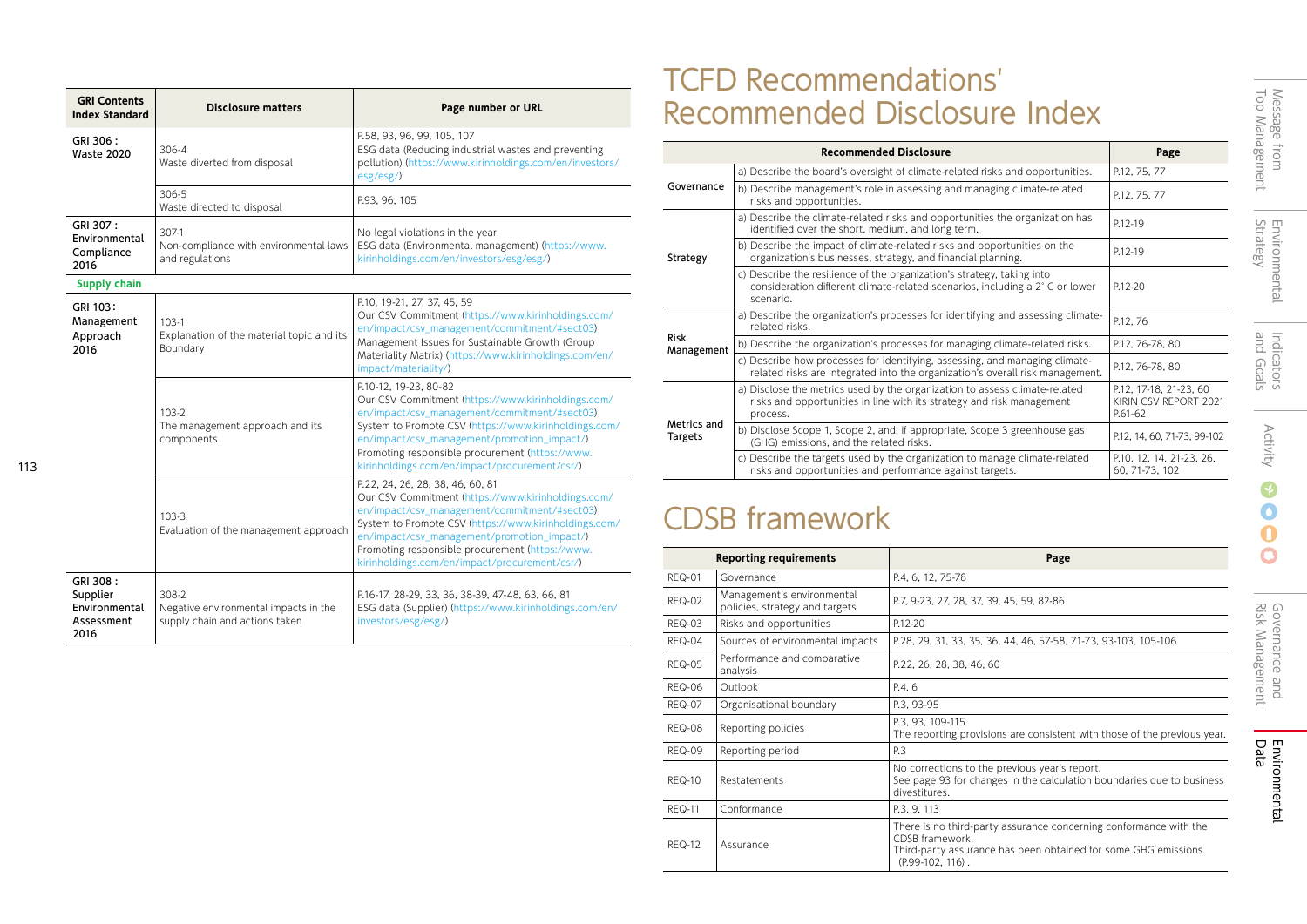# SASB Content Index

#### Food & Beverage sector/ Alcoholic beverages industry October 2018 version

## Sustainability Disclosure Topics & Accounting Metrics

| <b>Topics</b>                                                              | <b>Accounting Metrics</b>                                                                                                                                                     | Code         | <b>Disclosure</b>                                                                                                                                                                                                                                         |
|----------------------------------------------------------------------------|-------------------------------------------------------------------------------------------------------------------------------------------------------------------------------|--------------|-----------------------------------------------------------------------------------------------------------------------------------------------------------------------------------------------------------------------------------------------------------|
| Energy Management                                                          | (1) Total energy consumed, (2) percentage grid electricity, (3) percentage renewable*a                                                                                        | FB-AB-130a.1 | P.96, P.100                                                                                                                                                                                                                                               |
| Water Management                                                           | (1) Total water withdrawn, (2) total water consumed, percentage of each in regions with High<br>or Extremely High Baseline Water Stress*b                                     | FB-AB-140a.1 | P.38, P.39, P.44, P.97-98                                                                                                                                                                                                                                 |
|                                                                            | Description of water management risks and discussion of strategies and practices to mitigate<br>those risks                                                                   | FB-AB-140a.2 | P.10-11, P.16-17, P.19-20, P.21, P.37-44                                                                                                                                                                                                                  |
| Responsible Drinking &<br>Marketing                                        | Percentage of total advertising impressions made on individuals at or above the legal drinking<br>age <sup>*c</sup>                                                           | FB-AB-270a.1 | n/a                                                                                                                                                                                                                                                       |
|                                                                            | Number of incidents of non-compliance with industry or regulatory labeling and/or marketing<br>codes*d                                                                        | FB-AB-270a.2 | ESG Data (Social, Customer) (https://www.kirinholdings.com/en/investors/esg/esg/)                                                                                                                                                                         |
|                                                                            | Total amount of monetary losses as a result of legal proceedings associated with marketing<br>and/or labeling practices*e                                                     | FB-AB-270a.3 | ESG Data (Social, Customer) (https://www.kirinholdings.com/en/investors/esg/esg/)                                                                                                                                                                         |
|                                                                            | Description of efforts to promote responsible consumption of alcohol                                                                                                          | FB-AB-270a.4 | A Responsible Alcohol Producer (Our CSV Commitment) (https://www.kirinholdings.com/en/<br>impact/csv_management/commitment/#sect01)<br>A Responsible Alcohol Producer (Policy and System) (https://www.kirinholdings.com/en/<br>impact/alcohol/policies/) |
| Packaging Lifecycle                                                        | (1) Total weight of packaging, (2) percentage made from recycled and/or renewable materials,<br>and (3) percentage that is recyclable, reusable, and/or compostable*f         | FB-AB-410a.1 | P.22, P.46, P.57-58, P.98-99                                                                                                                                                                                                                              |
| Management                                                                 | Discussion of strategies to reduce the environmental impact of packaging throughout its<br>lifecycle                                                                          | FB-AB-410a.2 | P.10-11, P.13, P.19-20, P.21-23, P.45-58                                                                                                                                                                                                                  |
| <b>Environmental &amp; Social</b><br>Impacts of Ingredient<br>Supply Chain | Suppliers' social and environmental responsibility audit (1) non-conformance rate and (2)<br>associated corrective action rate for (a) major and (b) minor non-conformances*g | FB-AB-430a.1 | Efforts to promote CSR procurement (https://www.kirinholdings.com/en/impact/procurement/<br>csr/)<br>ESG Data (Social, Supplier) (https://www.kirinholdings.com/en/investors/esg/esg/)                                                                    |
| Ingredient Sourcing                                                        | Percentage of beverage ingredients sourced from regions with High or Extremely High Baseline<br>Water Stress*h                                                                | FB-AB-440a.1 | P.16-17<br>Kirin Group Environmental Report 2020 P.41 (https://www.kirinholdings.com/en/investors/<br>library/env_report/)                                                                                                                                |
|                                                                            | List of priority beverage ingredients and description of sourcing risks due to environmental<br>and social considerations                                                     | FB-AB-440a.2 | P.14-17, P.19-20, P.27-36, P.37-41                                                                                                                                                                                                                        |

114

| <b>Activity Metrics</b>              | Code        | Disclosure                                                                                 |
|--------------------------------------|-------------|--------------------------------------------------------------------------------------------|
| Volume of products sold*i            | FB-AB-000.A | P.96                                                                                       |
| Number of production<br>facilities*i | FB-AB-000.B | Group Companies (https://www.kirinholdings.<br>com/en/profile/organization/)<br>P.39, P.95 |
| Total fleet road miles<br>traveled*k | FB-AB-000.C | P <sub>101</sub>                                                                           |

\*a Percentage of grid electricity and renewable energy can be estimated from the amount of energy consumed.

- \*b Total water consumed can be estimated based on (water consumed wastewater volume).
- \*c Not disclosed.
- \*d Only the information on alcoholic beverages is disclosed.
- \*e Monetary losses are not disclosed. In addition, for some cases of violation of laws concerning alcoholic beverages, a reference URL is provided in the notes.
- \*f The content ratio of recycled materials is disclosed in some containers.
- \*g Kirin Holdings discloses the self-assessment rate of suppliers, but not the rate of non-conformance. In the event of nonconformance, Kirin makes requests for correction.
- \*h Although the percentage is not disclosed, water consumption by raw material and by country is disclosed. The results of scenario analyses, including those on the water risk of agricultural products, which are important sources for beverages, are disclosed.
- \*i Volume of products sold is not disclosed, but volume of products manufactured is disclosed.
- \*j Number of major production facilities is disclosed.
- \*k While the total distance traveled is not disclosed, freight transport volume (= freight weight x distance of transport) within the reporting boundaries of specified consignors in the Act on the Rational Use of Energy is disclosed only for Japan.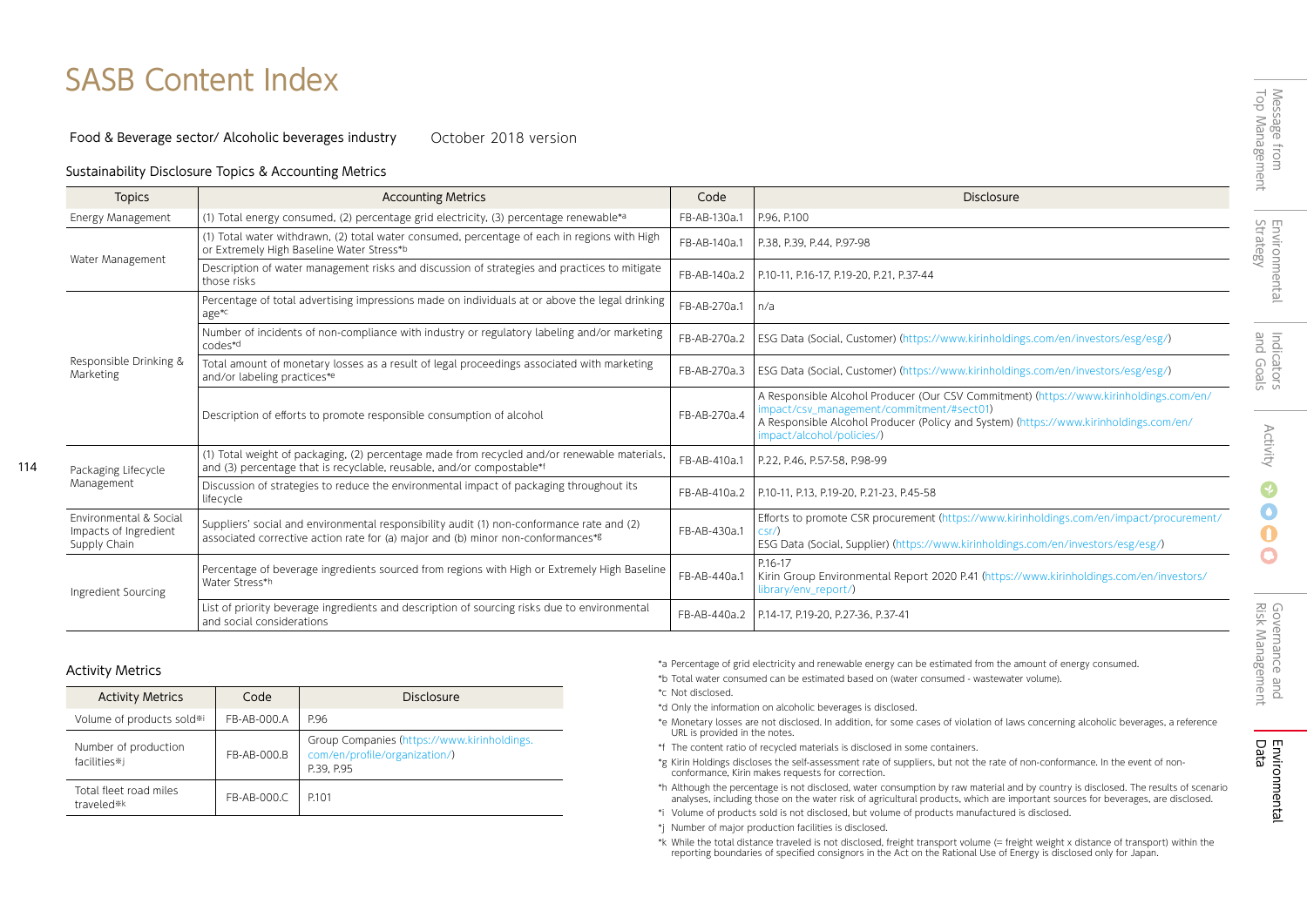## Sustainability Disclosure Topics & Accounting Metrics

| <b>Topics</b>                                                   | <b>Accounting Metrics</b>                                                                                                                                                     | Code         | <b>Disclosure</b>                                                                                                                                                                      |
|-----------------------------------------------------------------|-------------------------------------------------------------------------------------------------------------------------------------------------------------------------------|--------------|----------------------------------------------------------------------------------------------------------------------------------------------------------------------------------------|
| Fleet Fuel Management                                           | Fleet fuel consumed, percentage renewable*a                                                                                                                                   | FB-NB-110a.1 | P.100, P.101                                                                                                                                                                           |
| Energy Management                                               | (1) Operational energy consumed, (2) percentage grid electricity, (3) percentage renewable*b                                                                                  | FB-NB-130a.1 | P.68, P.96, P.100                                                                                                                                                                      |
| Water Management                                                | (1) Total water withdrawn, (2) total water consumed, percentage of each in regions with High or<br>Extremely High Baseline Water Stress*C                                     | FB-NB-140a.1 | P.38, P.39, P.44, P.97-98                                                                                                                                                              |
|                                                                 | Description of water management risks and discussion of strategies and practices to mitigate<br>those risks                                                                   | FB-NB-140a.2 | P.10-11, P.16-17, P.19-20, P.21, P.37-44                                                                                                                                               |
| Health & Nutrition                                              | Revenue from (1) zero- and low-calorie, (2) noadded- sugar, and (3) artificially sweetened<br>beverages*d                                                                     | FB-NB-260a.1 | ESG Data (Social, Customer) (https://www.kirinholdings.com/en/investors/esg/esg/)                                                                                                      |
|                                                                 | Discussion of the process to identify and manage products and ingredients related to<br>nutritional and health concerns among consumers*e                                     | FB-NB-260a.2 | Our CSV Commitment (Supporting self-care for healthy people and people with pre-disease)<br>(https://www.kirinholdings.com/en/impact/csv_management/commitment/#sect01)                |
| Product Labeling &<br>Marketing                                 | Percentage of advertising impressions (1) made on children and (2) made on children promoting<br>products that meet dietary guidelines*f                                      | FB-NB-270a.1 | n/a                                                                                                                                                                                    |
|                                                                 | Revenue from products labeled as (1) containing genetically modified organisms (GMOs) and (2)<br>non-GMO*8                                                                    | FB-NB-270a.2 | n/a                                                                                                                                                                                    |
|                                                                 | Number of incidents of non-compliance with industry or regulatory labeling and/or marketing<br>codes*h                                                                        | FB-NB-270a.3 | ESG Data (Social, Customer) (https://www.kirinholdings.com/en/investors/esg/esg/)                                                                                                      |
|                                                                 | Total amount of monetary losses as a result of legal proceedings associated with marketing<br>and/or labeling practices*i                                                     | FB-NB-270a.4 | ESG Data (Social, Customer) (https://www.kirinholdings.com/en/investors/esg/esg/)                                                                                                      |
| Packaging Lifecycle<br>Management                               | (1) Total weight of packaging, (2) percentage made from recycled and/or renewable materials,<br>and (3) percentage that is recyclable, reusable, and/or compostable*i         | FB-NB-410a.1 | P.22, P.46, P.57-58, P.98-99                                                                                                                                                           |
|                                                                 | Discussion of strategies to reduce the environmental impact of packaging throughout its<br>lifecycle                                                                          | FB-NB-410a.2 | P.10-11, P.13, P.19-20, P.21-23, P.45-58                                                                                                                                               |
| Environmental & Social<br>Impacts of Ingredient<br>Supply Chain | Suppliers' social and environmental responsibility audit (1) non-conformance rate and (2)<br>associated corrective action rate for (a) major and (b) minor non-conformances*k | FB-NB-430a.1 | Efforts to promote CSR procurement (https://www.kirinholdings.com/en/impact/<br>procurement/csr/)<br>ESG Data (Social, Supplier) (https://www.kirinholdings.com/en/investors/esg/esg/) |
| Ingredient Sourcing                                             | Percentage of beverage ingredients sourced from regions with High or Extremely High Baseline<br>Water Stress*                                                                 | FB-NB-440a.1 | P.16-17<br>Kirin Group Environmental Report 2020 P.41 (https://www.kirinholdings.com/en/investors/<br>library/env_report/)                                                             |
|                                                                 | List of priority beverage ingredients and description of sourcing risks due to environmental and<br>social considerations                                                     | FB-NB-440a.2 | P.14-16, P.19-20, P.27-36, P.37-41                                                                                                                                                     |

## Activity Metrics

115

| <b>Activity Metrics</b>                          | Code        | Disclosure                                                                                 |  |
|--------------------------------------------------|-------------|--------------------------------------------------------------------------------------------|--|
| Volume of products sold*m                        | FB-NB-000.A | P.96                                                                                       |  |
| Number of production<br>facilities* <sup>n</sup> | FB-NB-000.B | Group Companies (https://www.<br>kirinholdings.com/en/profile/organization/)<br>P.39, P.95 |  |
| Total fleet road miles<br>traveled* <sup>o</sup> | FB-NB-000.C | IP101                                                                                      |  |

- \*a Fuel consumed by energy type and CO2 emissions from transportation as a shipper are disclosed, but fleet fuel consumed is not disclosed."The percentage of recyclable vehicle fuel is not disclosed (not used).
- \*b Total energy consumption by energy type and GHG emissions from plants are disclosed, but operational energy consumed is not disclosed. The data of some plants, the amount of purchased electricity, and the amount of renewable electricity are disclosed.
- \*c Total water consumed can be estimated based on (water consumed wastewater volume). Although data on water stress by country is disclosed, the percentage of regions with high baseline water stress to total water withdrawn and total water consumed is not disclosed.
- \*d Revenues from no-added sugar beverages are not disclosed, but revenues from low-sugar and low-fat products are disclosed. Revenue from artificially sweetened beverages is not disclosed.
- \*e Commitment is disclosed, but no specific management process is disclosed.
- \*f Not disclosed.
- \*g Not disclosed.
- \*h Only the information on alcoholic beverages is disclosed.
- \*i Monetary losses are not disclosed. In addition, for some cases of violation of laws concerning alcoholic beverages, a reference URL is provided in the notes.
- \*j The percentage of recycled material content in some containers is disclosed.
- \*k Kirin Holdings discloses the self-assessment rate of suppliers, but not the rate of non-conformance. In the event of non-conformance, Kirin makes requests for correction.
- \*l Although the percentage is not disclosed, water consumption by raw material and by country is disclosed. The results of scenario analyses, including those on the water risk of agricultural products, which are important sources for beverages, are disclosed.
- \*m Volume of products sold is not disclosed, but volume of products manufactured is disclosed.
- \*n Number of major production facilities is disclosed.
- \*o While the total distance traveled is not disclosed, freight transport volume (= freight weight x distance of transport) within the reporting boundaries of specified consignors in the Act on the Rational Use of Energy is disclosed only for Japan.

O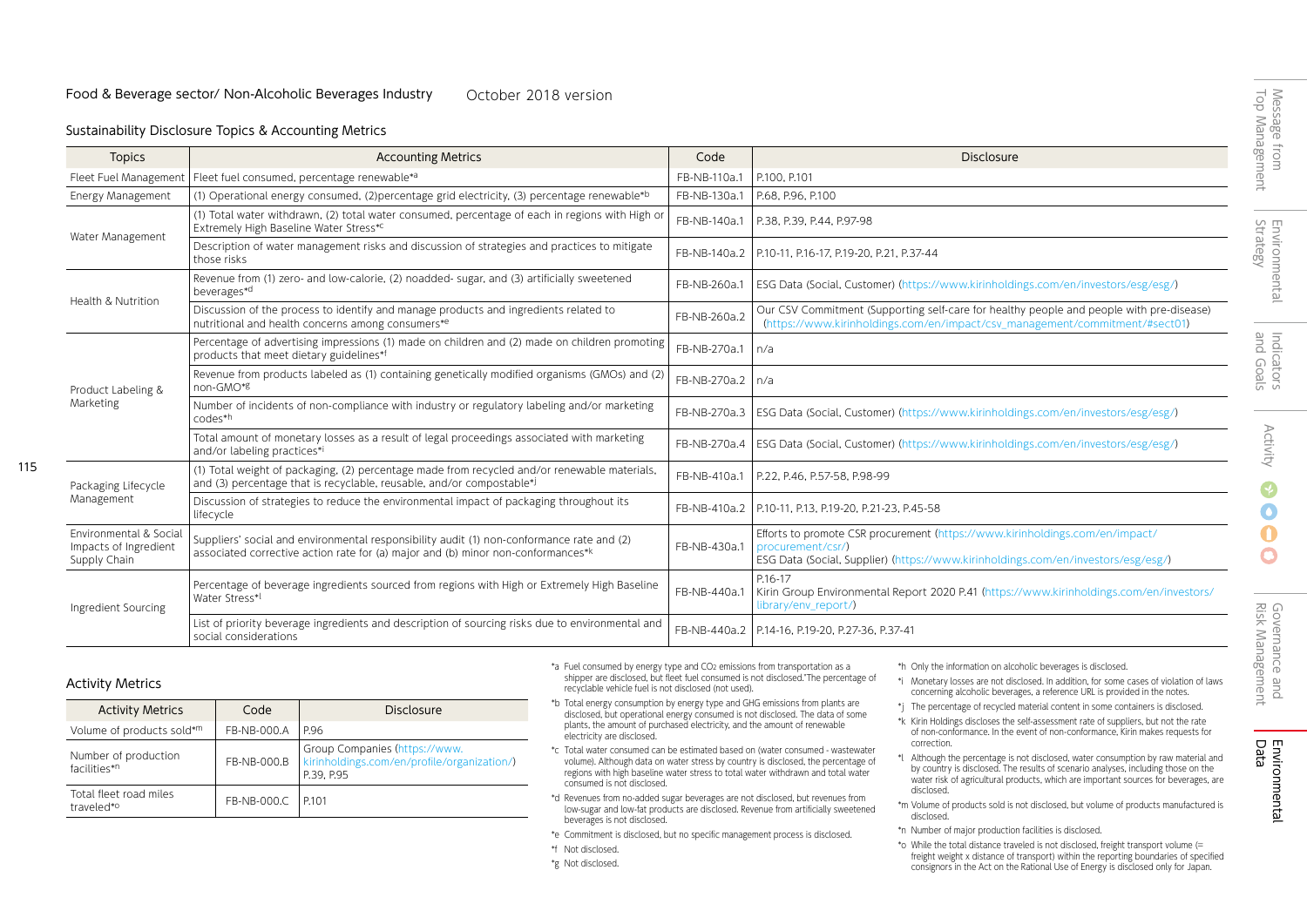# Independent Assurance Report

116

# **KPMG**

Independent Assurance Report

To the President and CEO of Kirin Holdings Company, Limited

We were engaged by Kirin Holdings Company, Limited (the "Company") to undertake a limited assurance engagement of the CHG emissions in Scopes 1 and 2 from the entire Kirin Group and those in Scope 3 from Kirin Brewery Company, Limited, Kirin Beverage Company, Limited and Mercian Corporation marked with Ef for the period from January 1, 2020 to December 31, 2020 (the "Indicators") included in its Kirin Group "Environmental Report 2021" (the "Report") for the fiscal year ended December 11,2020.

#### The Company's Responsibility

The Company is responsible for the preparation of the Indicators in accordance with its own reporting criteria (the "Company's reporting criteria"), as described in the Report.

#### Our Responsibility

Our responsibility is to express a limited assurance conclusion on the indicators based on the procedures we have performed. We conducted our engagement in accordance with the 'International Standard on Assurance Engagements (ISAE) 3000, Assurance Engagements other than Audits or Reviews of Historical Financial Information' and the 'ISAE 3410, Assurance Engagements on Greenhouse Gas Statements' issued by the International Auditing and Assummer Standards Board. The limited assurance engagement consisted of making inquiries, erimarily of persons responsible for the preparation of information presented in the Report, and applying analytical and other procedures, and the procedures performed vary in nature from, and are less in extent than for, a reanonable assurance engagement. The level of assurance provided is thus not as high as that provided by a reasonable assurance entrannum). Our assurance procedures included:

- · Interviewing the Company's responsible personnel to obtain an understanding of its policy for preparing the Report and reviewing the Company's reporting oriteria.
- · Inquiring about the design of the systems and methods used to collect and process the Indicators.
- · Performing analytical procedures on the Indicators.
- · Examining, on a test basis, evidence supporting the generation, aggregation and reporting of the Indicators in conformity with the Company's reporting criteria, and recalculating the Indicators.
- \* Making inquiries and reviewing materials including documented evidence of the Nagoya Plant of Kirin Brewery Company, Limited selected on the basis of a risk analysis, as alternative procedures to a site visit.
- · Evaluating the overall presentation of the Indicators.

#### Conclusion

Sued on the procedures performed, as described above, nothing has come to our attention that causes us to believe that the Indicators in the Report are not prepared, in all material respects, in accordance with the Company's reporting criteria as described in the Report.

#### Our Independence and Quality Control

We have complied with the Code of Ethics for Professional Accountants insued by the International Ethics Standards Board for Accountants, which includes independence and other requirements founded on fundamental principles of integrity, objectivity, professional competence and doe care, confidentiality and professional behavior. In accordance with international Standard on Quality Control 1, we maintain a comprehensive system of quality control including documented policies and procedures regarding compliance with ethical requirements, professional standards and applicable legal and regulatory requirements.

# KpMG Azor Sustanabelity Co, itd.

KPMG AZSA Sustainability Co., Ltd. Tokyo, Japan October 19, 2021